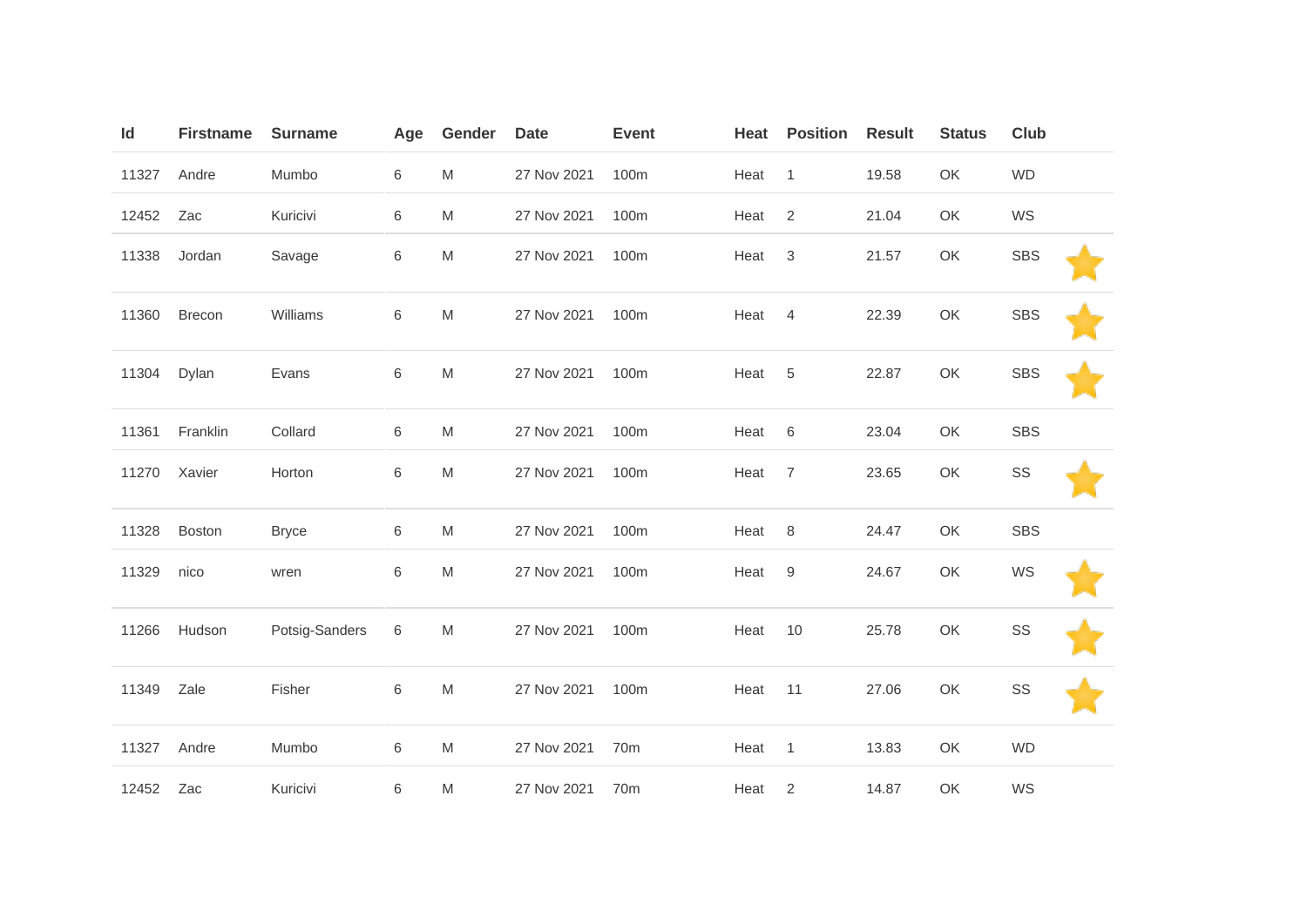| Id    | <b>Firstname</b> | <b>Surname</b> | Age | Gender                                                                                | <b>Date</b> | <b>Event</b>    | Heat              | <b>Position</b> | <b>Result</b> | <b>Status</b> | <b>Club</b> |  |
|-------|------------------|----------------|-----|---------------------------------------------------------------------------------------|-------------|-----------------|-------------------|-----------------|---------------|---------------|-------------|--|
| 11338 | Jordan           | Savage         | 6   | ${\sf M}$                                                                             | 27 Nov 2021 | 70 <sub>m</sub> | Heat              | $\mathbf{3}$    | 15.55         | OK            | <b>SBS</b>  |  |
| 11360 | Brecon           | Williams       | 6   | ${\sf M}$                                                                             | 27 Nov 2021 | 70m             | Heat              | $\overline{4}$  | 15.75         | OK            | <b>SBS</b>  |  |
| 11304 | Dylan            | Evans          | 6   | ${\sf M}$                                                                             | 27 Nov 2021 | 70 <sub>m</sub> | Heat              | $5\phantom{.0}$ | 15.99         | OK            | <b>SBS</b>  |  |
| 11361 | Franklin         | Collard        | 6   | M                                                                                     | 27 Nov 2021 | 70m             | Heat              | 5               | 15.99         | OK            | <b>SBS</b>  |  |
| 11328 | <b>Boston</b>    | <b>Bryce</b>   | 6   | M                                                                                     | 27 Nov 2021 | 70 <sub>m</sub> | Heat              | $\overline{7}$  | 16.28         | OK            | <b>SBS</b>  |  |
| 11266 | Hudson           | Potsig-Sanders | 6   | ${\sf M}$                                                                             | 27 Nov 2021 | 70m             | Heat              | 8               | 16.40         | OK            | SS          |  |
| 11270 | Xavier           | Horton         | 6   | M                                                                                     | 27 Nov 2021 | 70 <sub>m</sub> | Heat              | 9               | 17.01         | OK            | SS          |  |
| 11329 | nico             | wren           | 6   | ${\sf M}$                                                                             | 27 Nov 2021 | 70 <sub>m</sub> | Heat              | 10              | 17.14         | OK            | WS          |  |
| 11349 | Zale             | Fisher         | 6   | $\mathsf{M}% _{T}=\mathsf{M}_{T}\!\left( a,b\right) ,\ \mathsf{M}_{T}=\mathsf{M}_{T}$ | 27 Nov 2021 | 70 <sub>m</sub> | Heat              | 11              | 18.06         | OK            | SS          |  |
| 11361 | Franklin         | Collard        | 6   | M                                                                                     | 27 Nov 2021 | Discus 350g     | Heat              | $\overline{1}$  | 8.53          | OK            | <b>SBS</b>  |  |
| 12452 | Zac              | Kuricivi       | 6   | ${\sf M}$                                                                             | 27 Nov 2021 | Discus 350g     | Heat <sub>2</sub> |                 | 8.47          | OK            | WS          |  |
| 11360 | <b>Brecon</b>    | Williams       | 6   | M                                                                                     | 27 Nov 2021 | Discus 350g     | Heat 3            |                 | 6.83          | OK            | <b>SBS</b>  |  |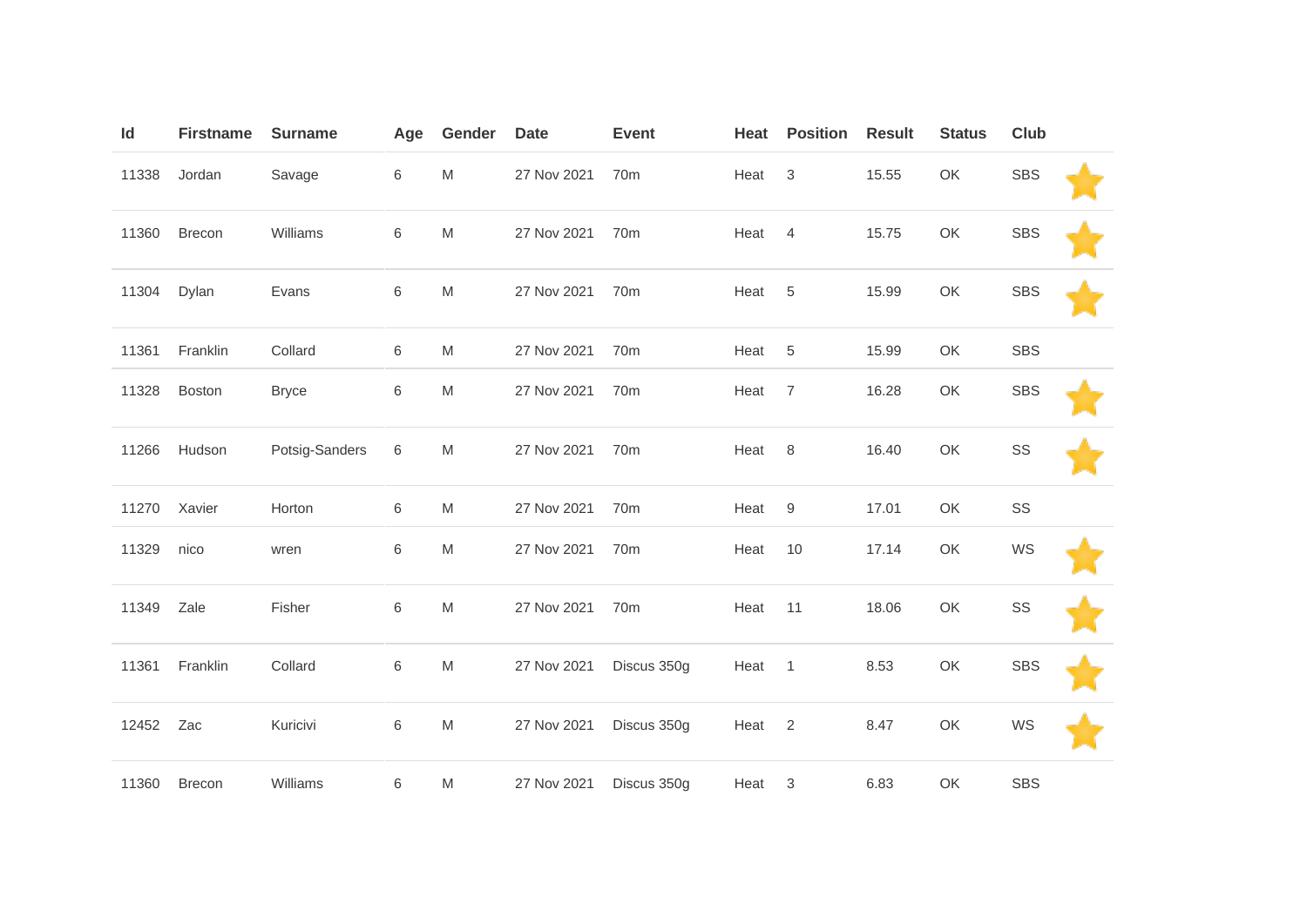| ld    | <b>Firstname</b> | <b>Surname</b> | Age     | Gender | <b>Date</b> | <b>Event</b> | Heat | <b>Position</b> | <b>Result</b> | <b>Status</b> | <b>Club</b> |  |
|-------|------------------|----------------|---------|--------|-------------|--------------|------|-----------------|---------------|---------------|-------------|--|
| 11328 | <b>Boston</b>    | <b>Bryce</b>   | 6       | M      | 27 Nov 2021 | Discus 350g  | Heat | $\overline{4}$  | 6.73          | OK            | <b>SBS</b>  |  |
| 11327 | Andre            | Mumbo          | $\,6\,$ | M      | 27 Nov 2021 | Discus 350g  | Heat | $\,$ 5 $\,$     | 6.50          | OK            | <b>WD</b>   |  |
| 11304 | Dylan            | Evans          | 6       | M      | 27 Nov 2021 | Discus 350g  | Heat | 6               | 5.75          | OK            | SBS         |  |
| 11338 | Jordan           | Savage         | 6       | M      | 27 Nov 2021 | Discus 350g  | Heat | $\overline{7}$  | 5.36          | OK            | <b>SBS</b>  |  |
| 11266 | Hudson           | Potsig-Sanders | 6       | M      | 27 Nov 2021 | Discus 350g  | Heat | $\overline{7}$  | 5.36          | OK            | SS          |  |
| 11270 | Xavier           | Horton         | $\,6$   | M      | 27 Nov 2021 | Discus 350g  | Heat | 9               | 4.86          | OK            | SS          |  |
| 11329 | nico             | wren           | 6       | M      | 27 Nov 2021 | Discus 350g  | Heat | 10              | 3.33          | OK            | WS          |  |
| 11272 | Ari              | Mcvea          | 6       | M      | 27 Nov 2021 | Discus 350g  | Heat | 11              | 3.32          | OK            | SS          |  |
| 11349 | Zale             | Fisher         | 6       | M      | 27 Nov 2021 | Discus 350g  | Heat | 12              | 2.70          | OK            | SS          |  |
| 11327 | Andre            | Mumbo          | 6       | M      | 27 Nov 2021 | Long Jump    | Heat | $\mathbf{1}$    | 2.70          | OK            | <b>WD</b>   |  |
| 11272 | Ari              | Mcvea          | $\,6$   | M      | 27 Nov 2021 | Long Jump    | Heat | $\sqrt{2}$      | 2.66          | OK            | SS          |  |
| 12452 | Zac              | Kuricivi       | $\,6\,$ | M      | 27 Nov 2021 | Long Jump    | Heat | 3               | 2.58          | OK            | WS          |  |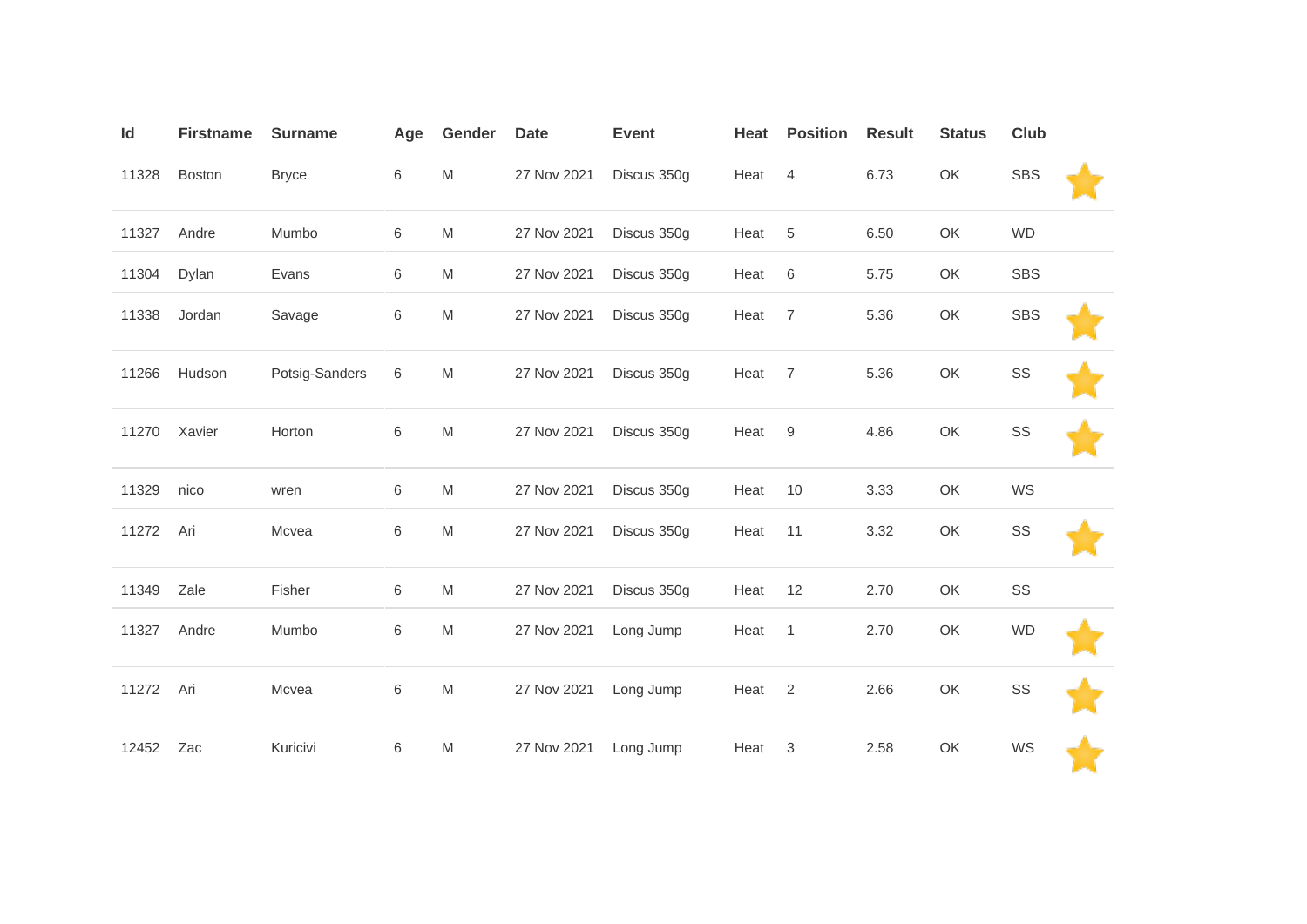| Id    | <b>Firstname</b> | <b>Surname</b> | Age            | Gender                                                                                                     | <b>Date</b> | <b>Event</b> | Heat | <b>Position</b>           | <b>Result</b> | <b>Status</b> | Club       |  |
|-------|------------------|----------------|----------------|------------------------------------------------------------------------------------------------------------|-------------|--------------|------|---------------------------|---------------|---------------|------------|--|
| 11361 | Franklin         | Collard        | 6              | ${\sf M}$                                                                                                  | 27 Nov 2021 | Long Jump    | Heat | 4                         | 2.47          | OK            | <b>SBS</b> |  |
| 11304 | Dylan            | Evans          | 6              | M                                                                                                          | 27 Nov 2021 | Long Jump    | Heat | 5                         | 2.04          | OK            | <b>SBS</b> |  |
| 11360 | Brecon           | Williams       | 6              | $\mathsf{M}% _{T}=\mathsf{M}_{T}\!\left( a,b\right) ,\ \mathsf{M}_{T}=\mathsf{M}_{T}\!\left( a,b\right) ,$ | 27 Nov 2021 | Long Jump    | Heat | $6\phantom{1}6$           | 2.03          | OK            | <b>SBS</b> |  |
| 11270 | Xavier           | Horton         | 6              | M                                                                                                          | 27 Nov 2021 | Long Jump    | Heat | $\overline{7}$            | 1.86          | OK            | SS         |  |
| 11338 | Jordan           | Savage         | 6              | $\mathsf{M}% _{T}=\mathsf{M}_{T}\!\left( a,b\right) ,\ \mathsf{M}_{T}=\mathsf{M}_{T}\!\left( a,b\right) ,$ | 27 Nov 2021 | Long Jump    | Heat | $\,8\,$                   | 1.83          | OK            | <b>SBS</b> |  |
| 11328 | <b>Boston</b>    | <b>Bryce</b>   | 6              | M                                                                                                          | 27 Nov 2021 | Long Jump    | Heat | $9\,$                     | 1.68          | OK            | <b>SBS</b> |  |
| 11349 | Zale             | Fisher         | 6              | $\mathsf{M}% _{T}=\mathsf{M}_{T}\!\left( a,b\right) ,\ \mathsf{M}_{T}=\mathsf{M}_{T}\!\left( a,b\right) ,$ | 27 Nov 2021 | Long Jump    | Heat | $\boldsymbol{9}$          | 1.68          | OK            | SS         |  |
| 11329 | nico             | wren           | 6              | M                                                                                                          | 27 Nov 2021 | Long Jump    | Heat | 11                        | 1.47          | OK            | WS         |  |
| 11266 | Hudson           | Potsig-Sanders | 6              | $\mathsf{M}% _{T}=\mathsf{M}_{T}\!\left( a,b\right) ,\ \mathsf{M}_{T}=\mathsf{M}_{T}\!\left( a,b\right) ,$ | 27 Nov 2021 | Long Jump    | Heat | 12                        | 1.42          | OK            | SS         |  |
| 11353 | Izaiyah          | Williams       | $\overline{7}$ | $\mathsf{M}% _{T}=\mathsf{M}_{T}\!\left( a,b\right) ,\ \mathsf{M}_{T}=\mathsf{M}_{T}\!\left( a,b\right) ,$ | 27 Nov 2021 | 100m         | Heat | $\mathbf{1}$              | 19.31         | OK            | <b>WD</b>  |  |
| 5620  | Zac              | Rowley         | $\overline{7}$ | $\mathsf{M}% _{T}=\mathsf{M}_{T}\!\left( a,b\right) ,\ \mathsf{M}_{T}=\mathsf{M}_{T}\!\left( a,b\right) ,$ | 27 Nov 2021 | 100m         | Heat | $\overline{2}$            | 19.39         | OK            | WS         |  |
| 11373 | Grayson          | <b>Brooker</b> | $\overline{7}$ | $\mathsf{M}% _{T}=\mathsf{M}_{T}\!\left( a,b\right) ,\ \mathsf{M}_{T}=\mathsf{M}_{T}\!\left( a,b\right) ,$ | 27 Nov 2021 | 100m         | Heat | $\ensuremath{\mathsf{3}}$ | 20.79         | OK            | SS         |  |
| 5757  | Manava           | Pera           | $\overline{7}$ | M                                                                                                          | 27 Nov 2021 | 100m         | Heat | 4                         | 21.06         | OK            | WS         |  |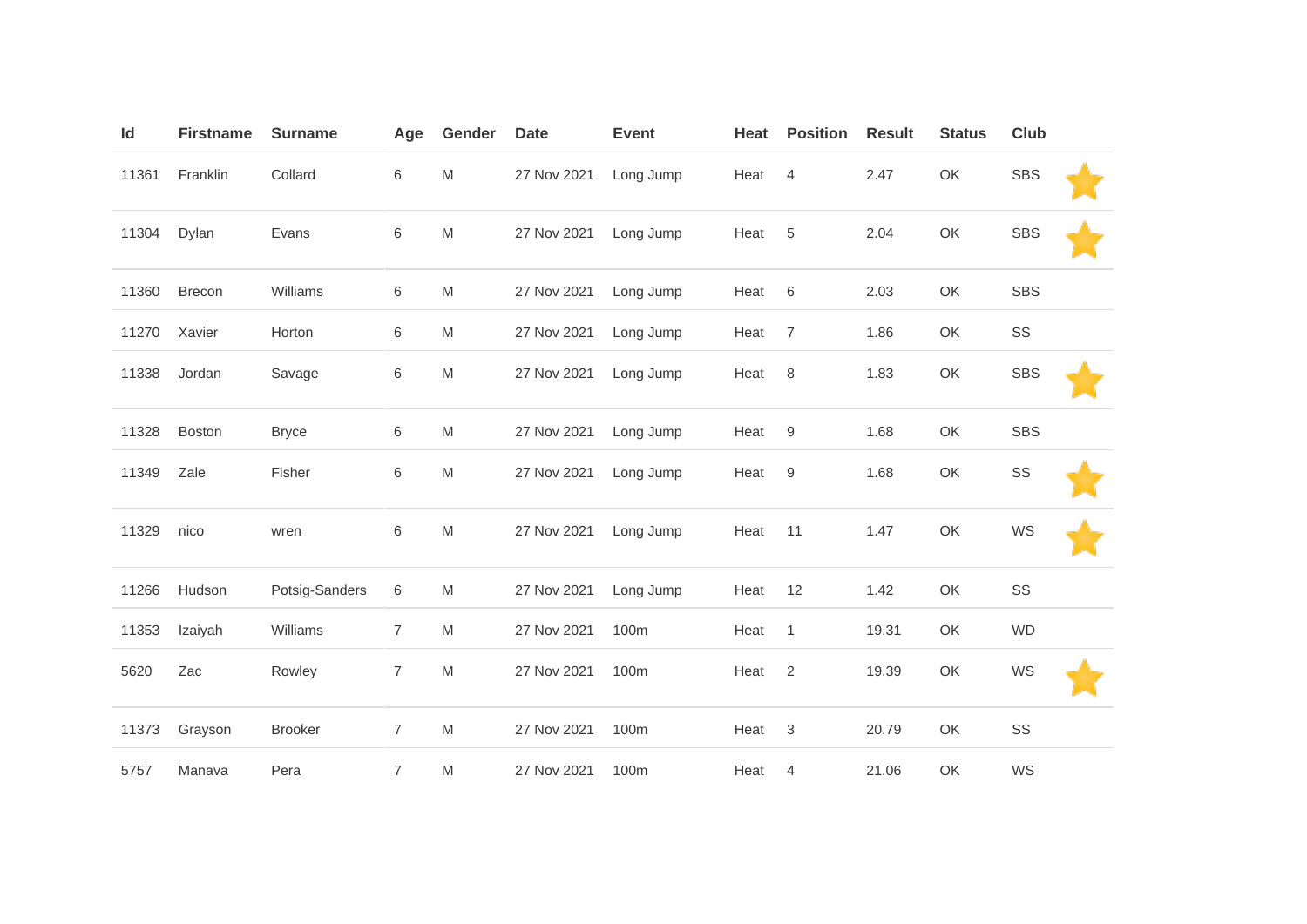| Id    | <b>Firstname</b> | <b>Surname</b> | Age            | Gender | <b>Date</b> | <b>Event</b> | Heat | <b>Position</b> | <b>Result</b> | <b>Status</b> | <b>Club</b> |
|-------|------------------|----------------|----------------|--------|-------------|--------------|------|-----------------|---------------|---------------|-------------|
| 12463 | Jacob            | Manu           | $\overline{7}$ | M      | 27 Nov 2021 | 100m         | Heat | 5               | 21.23         | OK            | WS          |
| 5648  | Lorenz           | Moana          | $\overline{7}$ | M      | 27 Nov 2021 | 100m         | Heat | 6               | 21.54         | OK            | WS          |
| 5687  | Bodhi            | Smith          | $\overline{7}$ | M      | 27 Nov 2021 | 100m         | Heat | $\overline{7}$  | 21.70         | OK            | <b>SBS</b>  |
| 5636  | Heath            | Posthuma       | $\overline{7}$ | M      | 27 Nov 2021 | 100m         | Heat | 8               | 22.19         | OK            | SS          |
| 5602  | Nicholas         | Michel         | $\overline{7}$ | M      | 27 Nov 2021 | 100m         | Heat | $9\,$           | 22.40         | OK            | <b>SBS</b>  |
| 5635  | Archie           | Posthuma       | $\overline{7}$ | M      | 27 Nov 2021 | 100m         | Heat | 10              | 22.51         | OK            | SS          |
| 5733  | Harrison         | Osinski        | $\overline{7}$ | M      | 27 Nov 2021 | 100m         | Heat | 11              | 22.78         | OK            | <b>SBS</b>  |
| 11383 | Hamish           | Ison           | $\overline{7}$ | M      | 27 Nov 2021 | 100m         | Heat | 12              | 25.01         | OK            | SBS         |
| 11373 | Grayson          | <b>Brooker</b> | $\overline{7}$ | M      | 27 Nov 2021 | 300m         | Heat | $\overline{1}$  | 1:10.78       | OK            | SS          |
| 5687  | Bodhi            | Smith          | $\overline{7}$ | M      | 27 Nov 2021 | 300m         | Heat | $\overline{2}$  | 1:12.65       | OK            | SBS         |
| 5757  | Manava           | Pera           | $\overline{7}$ | M      | 27 Nov 2021 | 300m         | Heat | 3               | 1:14.81       | OK            | WS          |
| 5620  | Zac              | Rowley         | $\overline{7}$ | M      | 27 Nov 2021 | 300m         | Heat | 4               | 1:16.49       | OK            | WS          |
| 5636  | Heath            | Posthuma       | $\overline{7}$ | M      | 27 Nov 2021 | 300m         | Heat | $\,$ 5 $\,$     | 1:16.91       | OK            | SS          |
| 5648  | Lorenz           | Moana          | $\overline{7}$ | M      | 27 Nov 2021 | 300m         | Heat | 6               | 1:18.53       | OK            | WS          |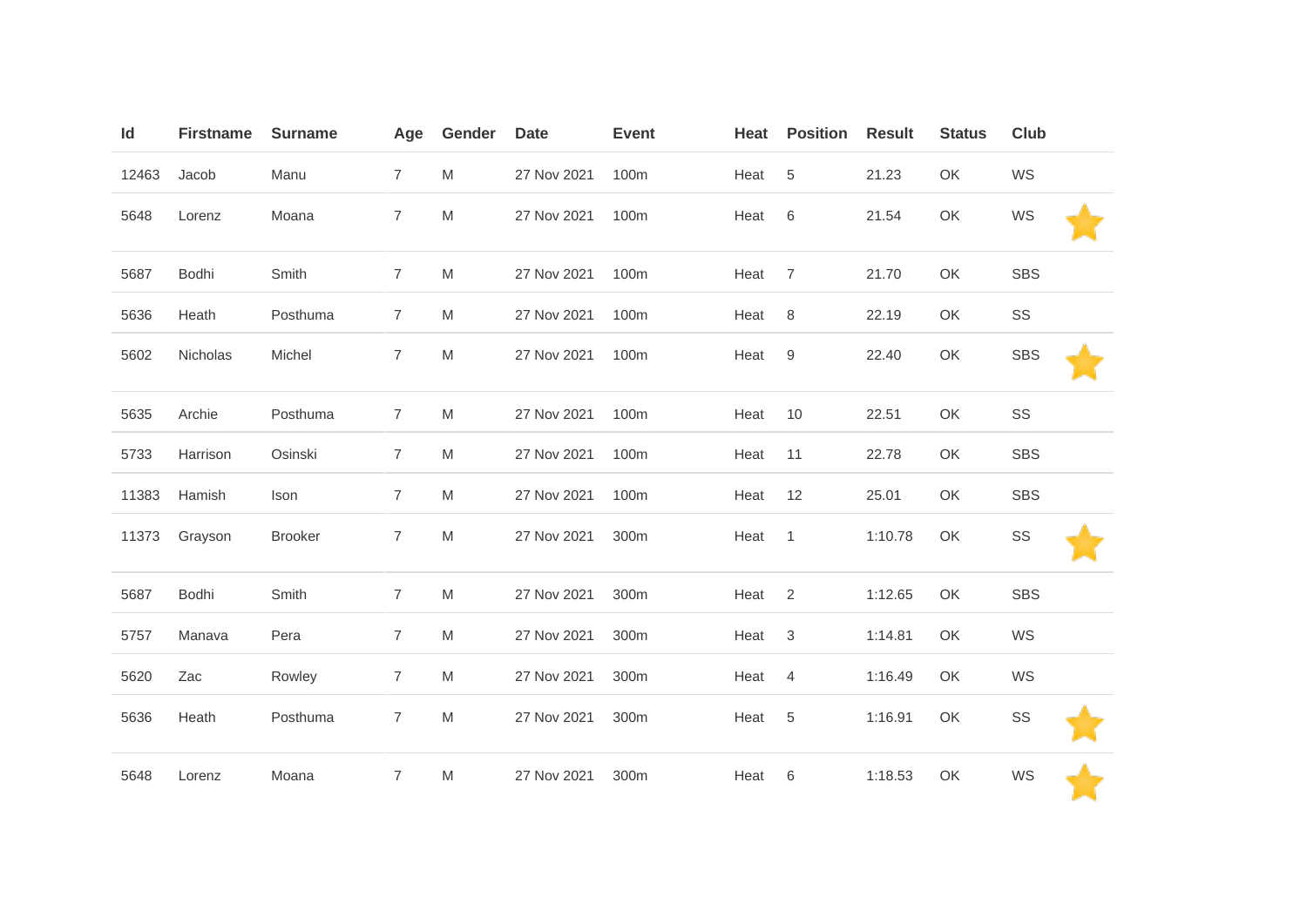| Id    | <b>Firstname</b> | <b>Surname</b> | Age            | Gender    | <b>Date</b> | <b>Event</b>    | Heat | <b>Position</b> | <b>Result</b> | <b>Status</b> | Club       |
|-------|------------------|----------------|----------------|-----------|-------------|-----------------|------|-----------------|---------------|---------------|------------|
| 5635  | Archie           | Posthuma       | $\overline{7}$ | ${\sf M}$ | 27 Nov 2021 | 300m            | Heat | $\overline{7}$  | 1:19.65       | OK            | SS         |
| 5733  | Harrison         | Osinski        | $\overline{7}$ | M         | 27 Nov 2021 | 300m            | Heat | $\,8\,$         | 1:23.13       | OK            | <b>SBS</b> |
| 11353 | Izaiyah          | Williams       | $\overline{7}$ | M         | 27 Nov 2021 | 300m            | Heat | 9               | 1:23.34       | OK            | <b>WD</b>  |
| 5602  | Nicholas         | Michel         | $\overline{7}$ | M         | 27 Nov 2021 | 300m            | Heat | 10              | 1:24.29       | OK            | SBS        |
| 12463 | Jacob            | Manu           | $\overline{7}$ | M         | 27 Nov 2021 | 300m            | Heat | 11              | 1:25.73       | OK            | WS         |
| 11383 | Hamish           | Ison           | $\overline{7}$ | M         | 27 Nov 2021 | 300m            | Heat | 12              | 4:43.10       | OK            | <b>SBS</b> |
| 11353 | Izaiyah          | Williams       | $\overline{7}$ | M         | 27 Nov 2021 | 70 <sub>m</sub> | Heat | $\mathbf{1}$    | 13.49         | OK            | <b>WD</b>  |
| 5620  | Zac              | Rowley         | $\overline{7}$ | M         | 27 Nov 2021 | 70 <sub>m</sub> | Heat | 2               | 14.03         | OK            | WS         |
| 11373 | Grayson          | <b>Brooker</b> | $\overline{7}$ | M         | 27 Nov 2021 | 70m             | Heat | 3               | 14.20         | OK            | SS         |
| 5757  | Manava           | Pera           | $\overline{7}$ | M         | 27 Nov 2021 | 70m             | Heat | 4               | 14.30         | OK            | WS         |
| 12463 | Jacob            | Manu           | $\overline{7}$ | M         | 27 Nov 2021 | 70m             | Heat | 5               | 14.60         | OK            | WS         |
| 5687  | Bodhi            | Smith          | $\overline{7}$ | M         | 27 Nov 2021 | 70m             | Heat | 6               | 15.08         | OK            | <b>SBS</b> |
| 5636  | Heath            | Posthuma       | $\overline{7}$ | M         | 27 Nov 2021 | 70 <sub>m</sub> | Heat | $\overline{7}$  | 15.10         | OK            | SS         |
| 5648  | Lorenz           | Moana          | $\overline{7}$ | M         | 27 Nov 2021 | 70m             | Heat | 8               | 15.17         | OK            | WS         |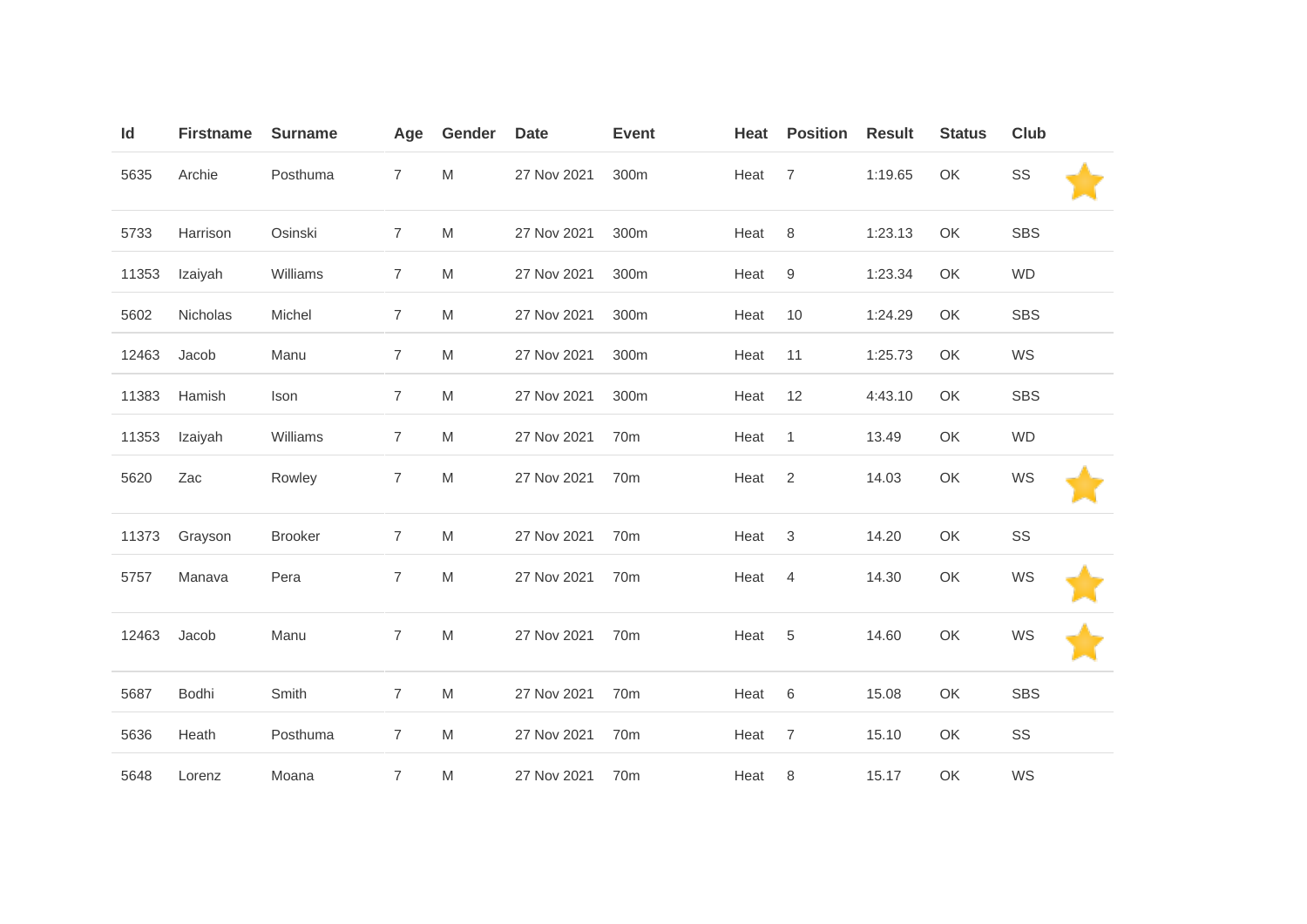| Id    | <b>Firstname</b> | <b>Surname</b> | Age            | Gender    | <b>Date</b> | <b>Event</b>    | Heat   | <b>Position</b> | <b>Result</b> | <b>Status</b> | <b>Club</b> |  |
|-------|------------------|----------------|----------------|-----------|-------------|-----------------|--------|-----------------|---------------|---------------|-------------|--|
| 5733  | Harrison         | Osinski        | $\overline{7}$ | M         | 27 Nov 2021 | 70 <sub>m</sub> | Heat   | 9               | 15.51         | OK            | <b>SBS</b>  |  |
| 5602  | Nicholas         | Michel         | $\overline{7}$ | ${\sf M}$ | 27 Nov 2021 | 70 <sub>m</sub> | Heat   | 9               | 15.51         | OK            | <b>SBS</b>  |  |
| 5635  | Archie           | Posthuma       | $\overline{7}$ | M         | 27 Nov 2021 | 70 <sub>m</sub> | Heat   | 11              | 17.16         | OK            | SS          |  |
| 11383 | Hamish           | Ison           | $\overline{7}$ | M         | 27 Nov 2021 | 70 <sub>m</sub> | Heat   | 12              | 17.41         | OK            | <b>SBS</b>  |  |
| 5636  | Heath            | Posthuma       | $\overline{7}$ | ${\sf M}$ | 27 Nov 2021 | Discus 350g     | Heat   | $\overline{1}$  | 12.24         | OK            | SS          |  |
| 11353 | Izaiyah          | Williams       | $\overline{7}$ | M         | 27 Nov 2021 | Discus 350g     | Heat   | 2               | 10.73         | OK            | <b>WD</b>   |  |
| 5635  | Archie           | Posthuma       | $\overline{7}$ | M         | 27 Nov 2021 | Discus 350g     | Heat 3 |                 | 9.05          | OK            | SS          |  |
| 5620  | Zac              | Rowley         | $\overline{7}$ | M         | 27 Nov 2021 | Discus 350g     | Heat   | $\overline{4}$  | 8.16          | OK            | WS          |  |
| 12476 | Rory             | Wright         | $\overline{7}$ | ${\sf M}$ | 27 Nov 2021 | Discus 350g     | Heat   | 5               | 8.14          | OK            | WS          |  |
| 5757  | Manava           | Pera           | $\overline{7}$ | M         | 27 Nov 2021 | Discus 350g     | Heat   | 6               | 8.12          | OK            | WS          |  |
| 5602  | Nicholas         | Michel         | $\overline{7}$ | M         | 27 Nov 2021 | Discus 350g     | Heat 7 |                 | 7.16          | OK            | <b>SBS</b>  |  |
| 5648  | Lorenz           | Moana          | $\overline{7}$ | M         | 27 Nov 2021 | Discus 350g     | Heat   | 8               | 7.13          | OK            | WS          |  |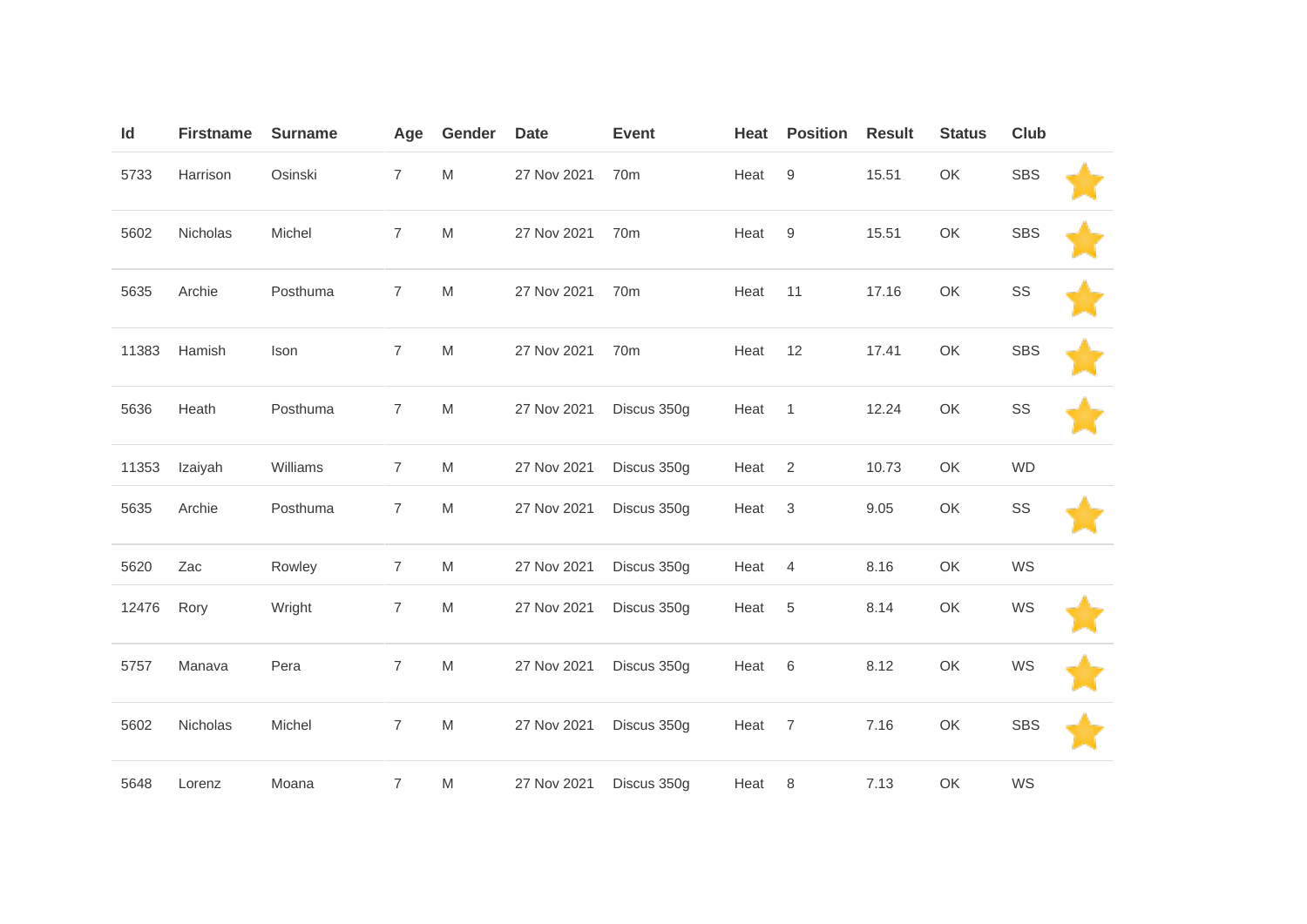| Id    | <b>Firstname</b> | <b>Surname</b> | Age            | Gender    | <b>Date</b> | <b>Event</b> | Heat | <b>Position</b> | <b>Result</b> | <b>Status</b> | Club       |  |
|-------|------------------|----------------|----------------|-----------|-------------|--------------|------|-----------------|---------------|---------------|------------|--|
| 11373 | Grayson          | <b>Brooker</b> | $\overline{7}$ | M         | 27 Nov 2021 | Discus 350g  | Heat | 9               | 7.10          | OK            | SS         |  |
| 12463 | Jacob            | Manu           | $\overline{7}$ | ${\sf M}$ | 27 Nov 2021 | Discus 350g  | Heat | 10              | 6.78          | OK            | WS         |  |
| 11383 | Hamish           | Ison           | $\overline{7}$ | ${\sf M}$ | 27 Nov 2021 | Discus 350g  | Heat | 11              | 6.48          | OK            | <b>SBS</b> |  |
| 5733  | Harrison         | Osinski        | $\overline{7}$ | M         | 27 Nov 2021 | Discus 350g  | Heat | 12              | 5.47          | OK            | <b>SBS</b> |  |
| 5687  | Bodhi            | Smith          | $\overline{7}$ | M         | 27 Nov 2021 | Discus 350g  | Heat | 13              | 4.73          | OK            | <b>SBS</b> |  |
| 11353 | Izaiyah          | Williams       | $\overline{7}$ | M         | 27 Nov 2021 | Long Jump    | Heat | $\overline{1}$  | 2.54          | OK            | <b>WD</b>  |  |
| 11373 | Grayson          | <b>Brooker</b> | $\overline{7}$ | M         | 27 Nov 2021 | Long Jump    | Heat | $\overline{2}$  | 2.53          | OK            | SS         |  |
| 5620  | Zac              | Rowley         | $\overline{7}$ | M         | 27 Nov 2021 | Long Jump    | Heat | 3               | 2.42          | OK            | WS         |  |
| 5635  | Archie           | Posthuma       | $\overline{7}$ | M         | 27 Nov 2021 | Long Jump    | Heat | $\overline{4}$  | 2.35          | OK            | SS         |  |
| 12463 | Jacob            | Manu           | $\overline{7}$ | M         | 27 Nov 2021 | Long Jump    | Heat | 5               | 2.31          | OK            | WS         |  |
| 5757  | Manava           | Pera           | $\overline{7}$ | M         | 27 Nov 2021 | Long Jump    | Heat | 6               | 2.18          | OK            | WS         |  |
| 5687  | Bodhi            | Smith          | $\overline{7}$ | M         | 27 Nov 2021 | Long Jump    | Heat | $\overline{7}$  | 2.06          | OK            | <b>SBS</b> |  |
| 5648  | Lorenz           | Moana          | $\overline{7}$ | M         | 27 Nov 2021 | Long Jump    | Heat | 8               | 2.04          | OK            | WS         |  |
| 5602  | Nicholas         | Michel         | 7              | M         | 27 Nov 2021 | Long Jump    | Heat | 9               | 1.99          | OK            | <b>SBS</b> |  |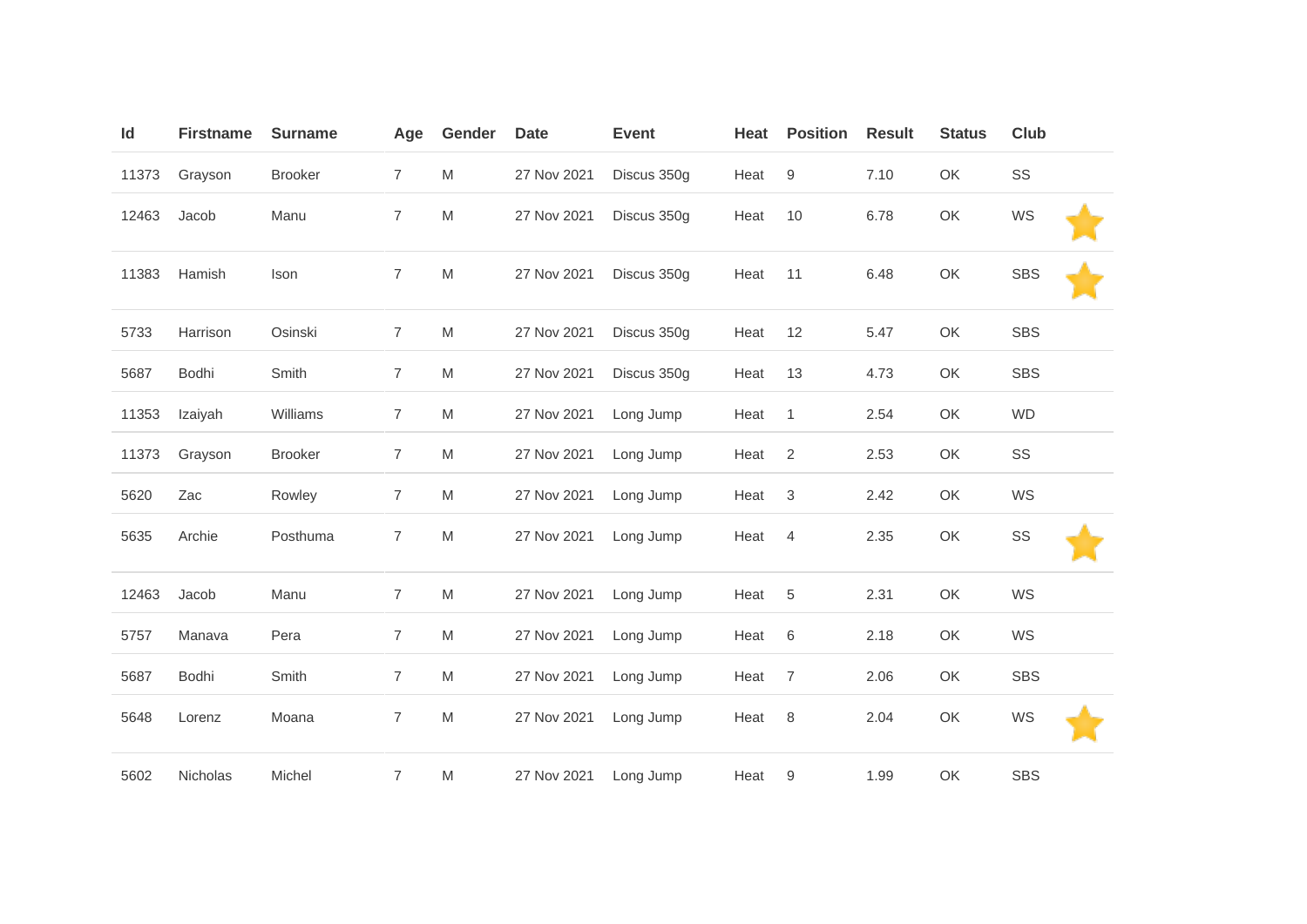| Id    | <b>Firstname</b> | <b>Surname</b> | Age            | Gender | <b>Date</b> | <b>Event</b> | Heat | <b>Position</b> | <b>Result</b> | <b>Status</b> | <b>Club</b> |
|-------|------------------|----------------|----------------|--------|-------------|--------------|------|-----------------|---------------|---------------|-------------|
| 5733  | Harrison         | Osinski        | $\overline{7}$ | M      | 27 Nov 2021 | Long Jump    | Heat | 10              | 1.90          | OK            | <b>SBS</b>  |
| 5636  | Heath            | Posthuma       | $\overline{7}$ | M      | 27 Nov 2021 | Long Jump    | Heat | 11              | 1.57          | OK            | SS          |
| 11383 | Hamish           | Ison           | $\overline{7}$ | M      | 27 Nov 2021 | Long Jump    | Heat | 12              | 1.56          | OK            | <b>SBS</b>  |
| 12476 | Rory             | Wright         | 7              | M      | 27 Nov 2021 | Long Jump    | Heat | 13              | 1.27          | OK            | WS          |
| 11315 | Maxwell          | Luder-Mumbo    | 8              | M      | 27 Nov 2021 | 100m         | Heat | $\overline{1}$  | 17.34         | OK            | <b>WD</b>   |
| 5652  | Ethan            | Kissell        | 8              | M      | 27 Nov 2021 | 100m         | Heat | 2               | 18.09         | OK            | <b>WD</b>   |
| 12472 | Tauryn           | Kim            | 8              | M      | 27 Nov 2021 | 100m         | Heat | 3               | 18.14         | OK            | <b>WD</b>   |
| 5766  | Cayden           | Collard        | 8              | M      | 27 Nov 2021 | 100m         | Heat | $\overline{4}$  | 18.84         | OK            | <b>SBS</b>  |
| 5614  | Curtis           | Vos            | 8              | M      | 27 Nov 2021 | 100m         | Heat | 5               | 19.38         | OK            | WS          |
| 5769  | Heath            | Tate           | 8              | M      | 27 Nov 2021 | 100m         | Heat | 6               | 19.65         | OK            | <b>SBS</b>  |
| 11314 | Calvin           | Findlay        | 8              | M      | 27 Nov 2021 | 100m         | Heat | $\overline{7}$  | 20.40         | OK            | <b>SBS</b>  |
| 5610  | Declan           | Roots          | 8              | M      | 27 Nov 2021 | 100m         | Heat | 8               | 20.42         | OK            | SS          |
| 5737  | James            | McGennisken    | 8              | M      | 27 Nov 2021 | 100m         | Heat | $9$             | 20.51         | OK            | <b>SBS</b>  |
| 5698  | Vulcan           | Mabbett        | 8              | M      | 27 Nov 2021 | 100m         | Heat | 10              | 20.95         | OK            | SS          |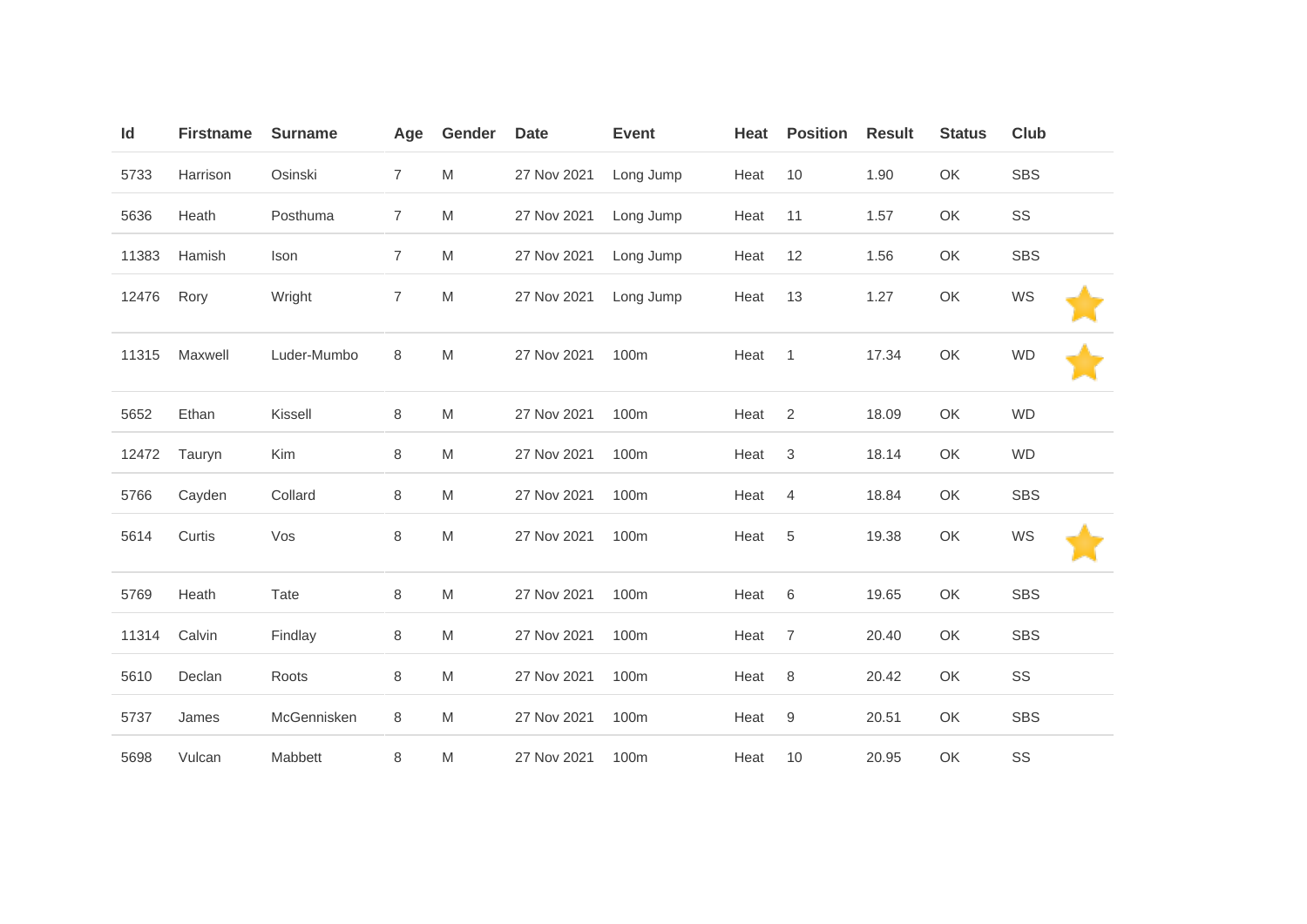| ld    | <b>Firstname</b> | <b>Surname</b> | Age     | Gender    | <b>Date</b> | <b>Event</b> | Heat | <b>Position</b> | <b>Result</b> | <b>Status</b> | <b>Club</b> |
|-------|------------------|----------------|---------|-----------|-------------|--------------|------|-----------------|---------------|---------------|-------------|
| 11268 | Yechan           | Kwon           | 8       | M         | 27 Nov 2021 | 100m         | Heat | 11              | 20.99         | OK            | <b>SBS</b>  |
| 11335 | Joel             | Haynes         | $\,8\,$ | ${\sf M}$ | 27 Nov 2021 | 100m         | Heat | 12              | 21.86         | OK            | <b>SBS</b>  |
| 11292 | Elliott          | Ison           | $\,8\,$ | M         | 27 Nov 2021 | 100m         | Heat | 13              | 22.62         | OK            | <b>SBS</b>  |
| 11282 | Darcy            | Senz           | 8       | M         | 27 Nov 2021 | 100m         | Heat | 14              | 23.61         | OK            | <b>WD</b>   |
| 5619  | Lucas            | Crowther       | 8       | M         | 27 Nov 2021 | 100m         | Heat | 15              | 41.34         | OK            | <b>SBS</b>  |
| 5766  | Cayden           | Collard        | 8       | M         | 27 Nov 2021 | 500m         | Heat | $\overline{1}$  | 1:52.53       | OK            | <b>SBS</b>  |
| 5769  | Heath            | Tate           | 8       | M         | 27 Nov 2021 | 500m         | Heat | 2               | 2:00.10       | OK            | <b>SBS</b>  |
| 11315 | Maxwell          | Luder-Mumbo    | 8       | ${\sf M}$ | 27 Nov 2021 | 500m         | Heat | $\sqrt{3}$      | 2:01.91       | OK            | <b>WD</b>   |
| 5737  | James            | McGennisken    | 8       | M         | 27 Nov 2021 | 500m         | Heat | 4               | 2:05.04       | OK            | <b>SBS</b>  |
| 11335 | Joel             | Haynes         | $\,8\,$ | ${\sf M}$ | 27 Nov 2021 | 500m         | Heat | 5               | 2:07.29       | OK            | <b>SBS</b>  |
| 12472 | Tauryn           | Kim            | 8       | M         | 27 Nov 2021 | 500m         | Heat | 6               | 2:12.30       | OK            | <b>WD</b>   |
| 11314 | Calvin           | Findlay        | 8       | M         | 27 Nov 2021 | 500m         | Heat | $\overline{7}$  | 2:12.53       | OK            | <b>SBS</b>  |
| 5614  | Curtis           | Vos            | 8       | ${\sf M}$ | 27 Nov 2021 | 500m         | Heat | $\,8\,$         | 2:12.77       | OK            | WS          |
| 5652  | Ethan            | Kissell        | 8       | M         | 27 Nov 2021 | 500m         | Heat | 9               | 2:21.92       | OK            | <b>WD</b>   |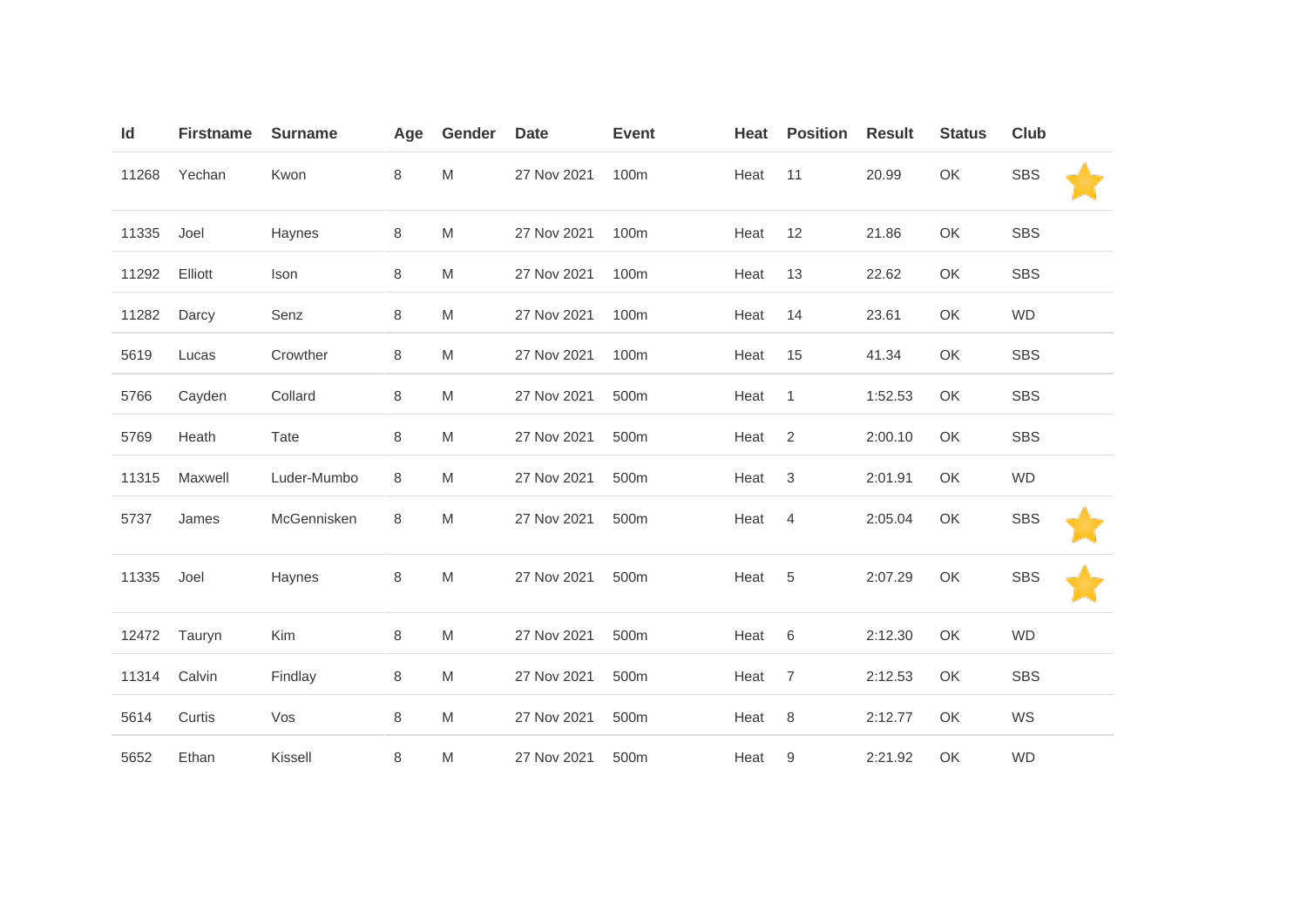| Id    | <b>Firstname</b> | <b>Surname</b> | Age     | Gender    | <b>Date</b> | <b>Event</b>    | Heat | <b>Position</b> | <b>Result</b> | <b>Status</b> | <b>Club</b> |  |
|-------|------------------|----------------|---------|-----------|-------------|-----------------|------|-----------------|---------------|---------------|-------------|--|
| 11268 | Yechan           | Kwon           | 8       | M         | 27 Nov 2021 | 500m            | Heat | 10              | 2:23.94       | OK            | <b>SBS</b>  |  |
| 11292 | Elliott          | Ison           | 8       | ${\sf M}$ | 27 Nov 2021 | 500m            | Heat | 11              | 2:26.79       | OK            | <b>SBS</b>  |  |
| 11282 | Darcy            | Senz           | 8       | M         | 27 Nov 2021 | 500m            | Heat | 12              | 2:31.32       | OK            | <b>WD</b>   |  |
| 5619  | Lucas            | Crowther       | 8       | M         | 27 Nov 2021 | 500m            | Heat | 13              | 5:14.79       | OK            | <b>SBS</b>  |  |
| 5652  | Ethan            | Kissell        | 8       | M         | 27 Nov 2021 | 70 <sub>m</sub> | Heat | $\overline{1}$  | 12.47         | OK            | <b>WD</b>   |  |
| 11315 | Maxwell          | Luder-Mumbo    | 8       | M         | 27 Nov 2021 | 70 <sub>m</sub> | Heat | $\overline{2}$  | 12.54         | OK            | <b>WD</b>   |  |
| 12472 | Tauryn           | Kim            | 8       | M         | 27 Nov 2021 | 70 <sub>m</sub> | Heat | 3               | 12.87         | OK            | <b>WD</b>   |  |
| 5614  | Curtis           | Vos            | 8       | M         | 27 Nov 2021 | 70m             | Heat | 4               | 13.38         | OK            | WS          |  |
| 11314 | Calvin           | Findlay        | $\,8\,$ | ${\sf M}$ | 27 Nov 2021 | 70 <sub>m</sub> | Heat | 5               | 13.67         | OK            | <b>SBS</b>  |  |
| 5766  | Cayden           | Collard        | 8       | M         | 27 Nov 2021 | 70 <sub>m</sub> | Heat | 6               | 13.70         | OK            | <b>SBS</b>  |  |
| 5610  | Declan           | Roots          | 8       | M         | 27 Nov 2021 | 70 <sub>m</sub> | Heat | $\overline{7}$  | 14.03         | OK            | SS          |  |
| 5737  | James            | McGennisken    | 8       | M         | 27 Nov 2021 | 70 <sub>m</sub> | Heat | 8               | 14.25         | OK            | <b>SBS</b>  |  |
| 5698  | Vulcan           | Mabbett        | 8       | M         | 27 Nov 2021 | 70 <sub>m</sub> | Heat | 9               | 14.51         | OK            | SS          |  |
| 5769  | Heath            | Tate           | 8       | M         | 27 Nov 2021 | 70 <sub>m</sub> | Heat | 10              | 14.68         | OK            | <b>SBS</b>  |  |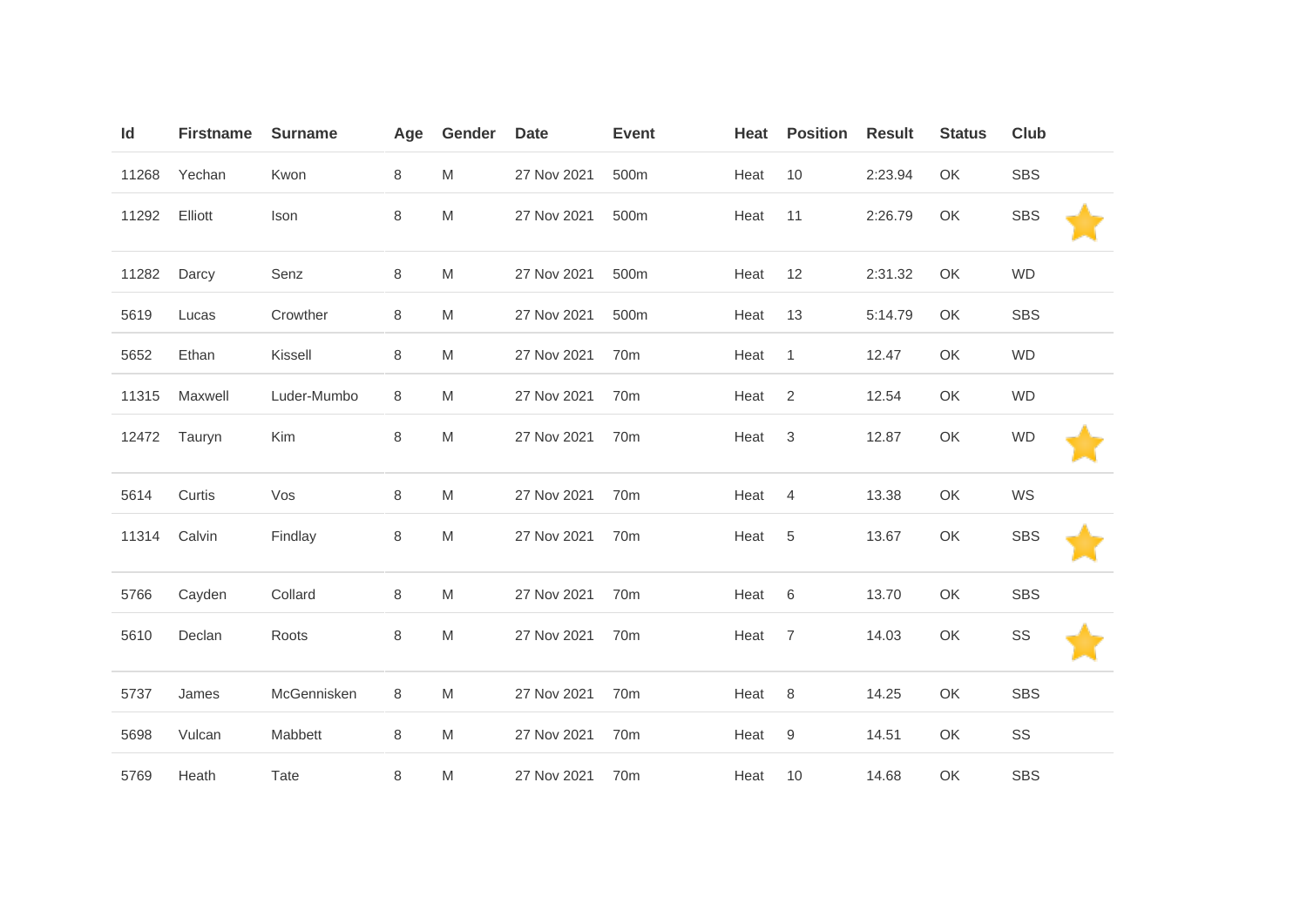| Id    | <b>Firstname</b> | <b>Surname</b> | Age | Gender    | <b>Date</b> | <b>Event</b>    | Heat | <b>Position</b> | <b>Result</b> | <b>Status</b> | Club       |  |
|-------|------------------|----------------|-----|-----------|-------------|-----------------|------|-----------------|---------------|---------------|------------|--|
| 11268 | Yechan           | Kwon           | 8   | M         | 27 Nov 2021 | 70 <sub>m</sub> | Heat | 11              | 15.18         | OK            | <b>SBS</b> |  |
| 11292 | Elliott          | Ison           | 8   | M         | 27 Nov 2021 | 70 <sub>m</sub> | Heat | 12              | 15.56         | OK            | <b>SBS</b> |  |
| 11282 | Darcy            | Senz           | 8   | M         | 27 Nov 2021 | 70 <sub>m</sub> | Heat | 13              | 16.37         | OK            | <b>WD</b>  |  |
| 5619  | Lucas            | Crowther       | 8   | M         | 27 Nov 2021 | 70 <sub>m</sub> | Heat | 14              | 25.96         | OK            | <b>SBS</b> |  |
| 12472 | Tauryn           | Kim            | 8   | M         | 27 Nov 2021 | Discus 500g     | Heat | $\mathbf{1}$    | 12.57         | OK            | <b>WD</b>  |  |
| 5652  | Ethan            | Kissell        | 8   | ${\sf M}$ | 27 Nov 2021 | Discus 500g     | Heat | $\overline{2}$  | 11.62         | OK            | <b>WD</b>  |  |
| 5766  | Cayden           | Collard        | 8   | M         | 27 Nov 2021 | Discus 500g     | Heat | $\mathbf{3}$    | 11.18         | OK            | <b>SBS</b> |  |
| 11314 | Calvin           | Findlay        | 8   | M         | 27 Nov 2021 | Discus 500g     | Heat | $\overline{4}$  | 11.04         | OK            | <b>SBS</b> |  |
| 5610  | Declan           | Roots          | 8   | M         | 27 Nov 2021 | Discus 500g     | Heat | $\sqrt{5}$      | 8.92          | OK            | SS         |  |
| 5769  | Heath            | Tate           | 8   | M         | 27 Nov 2021 | Discus 500g     | Heat | 6               | 8.72          | OK            | <b>SBS</b> |  |
| 11315 | Maxwell          | Luder-Mumbo    | 8   | M         | 27 Nov 2021 | Discus 500g     | Heat | $\overline{7}$  | 7.16          | OK            | <b>WD</b>  |  |
| 5737  | James            | McGennisken    | 8   | M         | 27 Nov 2021 | Discus 500g     | Heat | 8               | 7.11          | OK            | <b>SBS</b> |  |
| 11268 | Yechan           | Kwon           | 8   | M         | 27 Nov 2021 | Discus 500g     | Heat | 9               | 7.01          | OK            | <b>SBS</b> |  |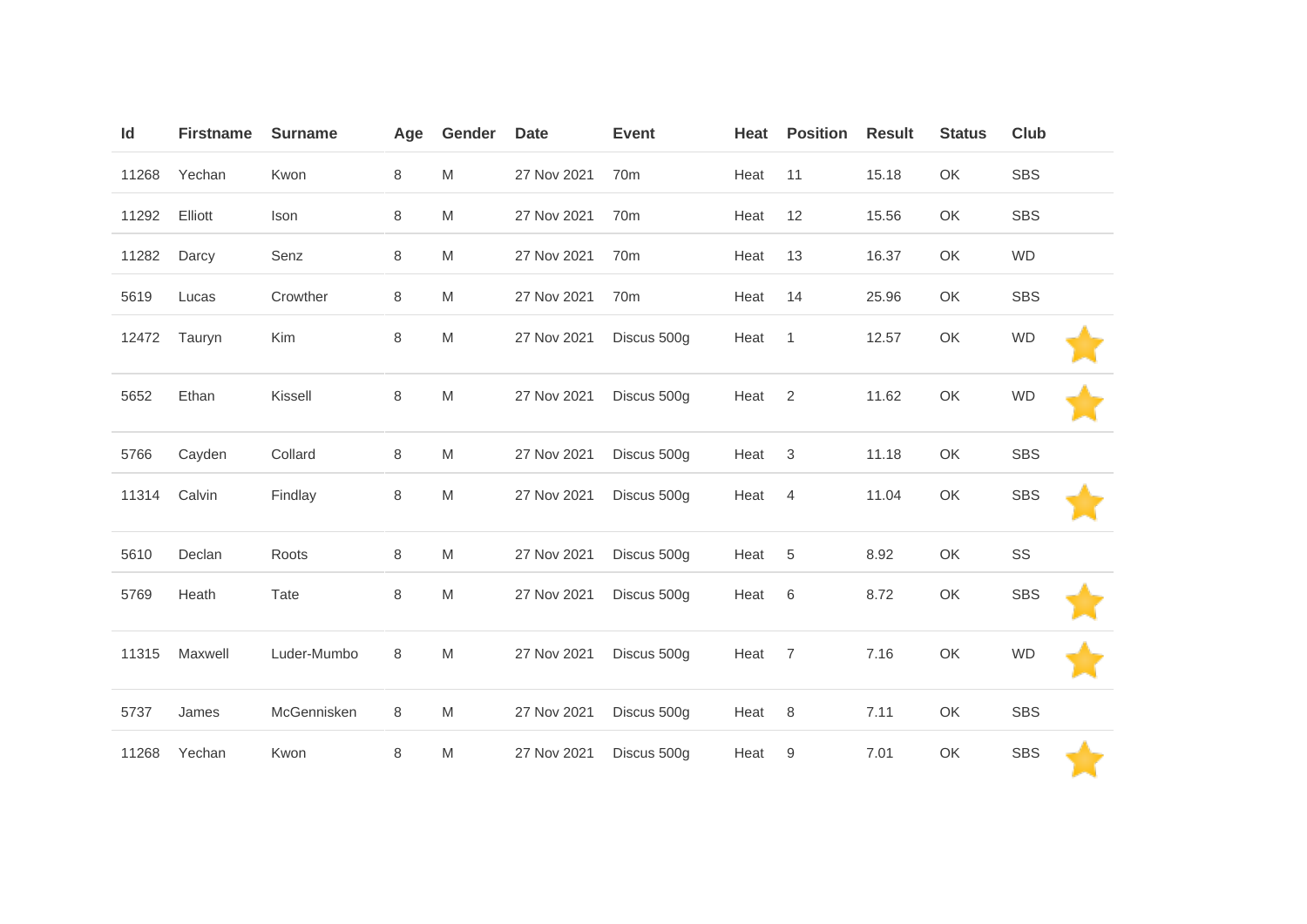| Id    | <b>Firstname</b> | <b>Surname</b> | Age     | Gender | <b>Date</b> | <b>Event</b> | Heat | <b>Position</b> | <b>Result</b> | <b>Status</b> | Club       |
|-------|------------------|----------------|---------|--------|-------------|--------------|------|-----------------|---------------|---------------|------------|
| 5614  | Curtis           | Vos            | 8       | M      | 27 Nov 2021 | Discus 500g  | Heat | 10              | 6.29          | OK            | WS         |
| 11335 | Joel             | Haynes         | 8       | M      | 27 Nov 2021 | Discus 500g  | Heat | 11              | 5.94          | OK            | <b>SBS</b> |
| 11292 | Elliott          | Ison           | 8       | M      | 27 Nov 2021 | Discus 500g  | Heat | 12              | 5.13          | OK            | <b>SBS</b> |
| 5698  | Vulcan           | Mabbett        | 8       | M      | 27 Nov 2021 | Discus 500g  | Heat | 13              | 4.63          | OK            | SS         |
| 5619  | Lucas            | Crowther       | 8       | M      | 27 Nov 2021 | Discus 500g  | Heat | 14              | 3.42          | OK            | <b>SBS</b> |
| 11282 | Darcy            | Senz           | 8       | M      | 27 Nov 2021 | Discus 500g  | Heat | 15              | 1.35          | OK            | <b>WD</b>  |
| 11315 | Maxwell          | Luder-Mumbo    | 8       | M      | 27 Nov 2021 | Long Jump    | Heat | $\overline{1}$  | 3.30          | OK            | <b>WD</b>  |
| 12472 | Tauryn           | Kim            | 8       | M      | 27 Nov 2021 | Long Jump    | Heat | $\overline{2}$  | 3.28          | OK            | <b>WD</b>  |
| 5769  | Heath            | Tate           | 8       | M      | 27 Nov 2021 | Long Jump    | Heat | 3               | 2.91          | OK            | <b>SBS</b> |
| 5614  | Curtis           | Vos            | $\,8\,$ | M      | 27 Nov 2021 | Long Jump    | Heat | $\overline{4}$  | 2.80          | OK            | WS         |
| 5652  | Ethan            | Kissell        | 8       | M      | 27 Nov 2021 | Long Jump    | Heat | 5               | 2.72          | OK            | <b>WD</b>  |
| 5766  | Cayden           | Collard        | 8       | M      | 27 Nov 2021 | Long Jump    | Heat | 6               | 2.65          | OK            | <b>SBS</b> |
| 11268 | Yechan           | Kwon           | 8       | M      | 27 Nov 2021 | Long Jump    | Heat | $\overline{7}$  | 2.64          | OK            | <b>SBS</b> |
| 11314 | Calvin           | Findlay        | 8       | M      | 27 Nov 2021 | Long Jump    | Heat | $\overline{7}$  | 2.64          | OK            | <b>SBS</b> |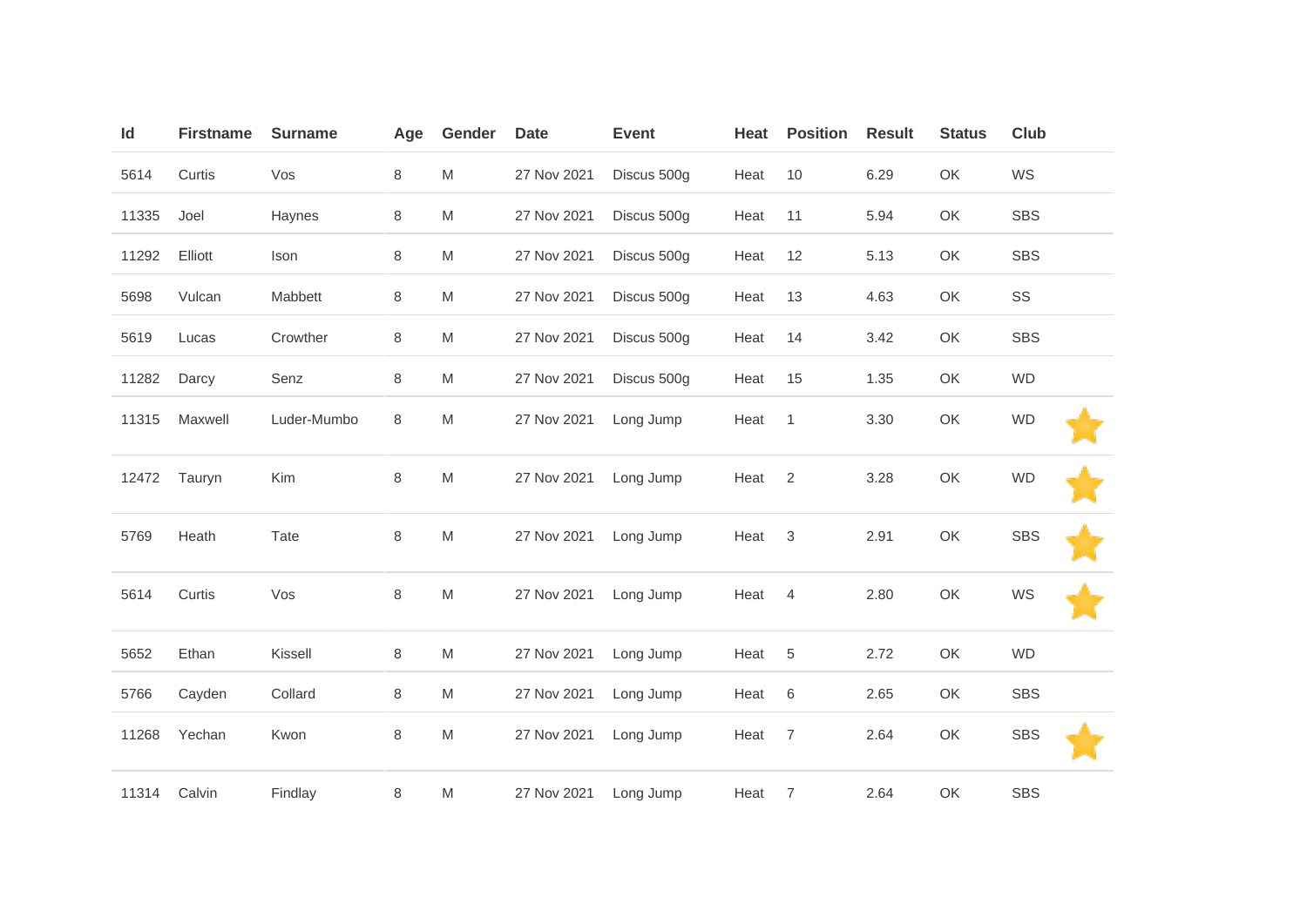| ld    | <b>Firstname</b> | <b>Surname</b> | Age              | Gender    | <b>Date</b> | <b>Event</b> | Heat | <b>Position</b> | <b>Result</b> | <b>Status</b> | <b>Club</b> |  |
|-------|------------------|----------------|------------------|-----------|-------------|--------------|------|-----------------|---------------|---------------|-------------|--|
| 5610  | Declan           | Roots          | 8                | M         | 27 Nov 2021 | Long Jump    | Heat | 9               | 2.63          | OK            | SS          |  |
| 5698  | Vulcan           | Mabbett        | 8                | M         | 27 Nov 2021 | Long Jump    | Heat | 10              | 2.52          | OK            | SS          |  |
| 5737  | James            | McGennisken    | 8                | M         | 27 Nov 2021 | Long Jump    | Heat | 11              | 2.50          | OK            | <b>SBS</b>  |  |
| 11282 | Darcy            | Senz           | 8                | M         | 27 Nov 2021 | Long Jump    | Heat | 12              | 2.42          | OK            | <b>WD</b>   |  |
| 11292 | Elliott          | Ison           | 8                | ${\sf M}$ | 27 Nov 2021 | Long Jump    | Heat | 13              | 2.40          | OK            | <b>SBS</b>  |  |
| 11335 | Joel             | Haynes         | 8                | ${\sf M}$ | 27 Nov 2021 | Long Jump    | Heat | 14              | 2.39          | OK            | <b>SBS</b>  |  |
| 5619  | Lucas            | Crowther       | 8                | M         | 27 Nov 2021 | Long Jump    | Heat | 15              | 1.51          | OK            | <b>SBS</b>  |  |
| 11277 | Benji            | Elloy          | 9                | M         | 27 Nov 2021 | 100m         | Heat | $\overline{1}$  | 15.68         | OK            | <b>WD</b>   |  |
| 5793  | <b>Braxton</b>   | Tuaati         | $\boldsymbol{9}$ | M         | 27 Nov 2021 | 100m         | Heat | 2               | 16.12         | OK            | <b>WD</b>   |  |
| 5682  | Hunter           | <b>Barker</b>  | 9                | M         | 27 Nov 2021 | 100m         | Heat | $\mathfrak{B}$  | 16.41         | OK            | SS          |  |
| 5695  | Rhys             | Welsh          | 9                | M         | 27 Nov 2021 | 100m         | Heat | $\overline{4}$  | 16.67         | OK            | <b>WD</b>   |  |
| 5686  | Hunter           | Smith          | 9                | M         | 27 Nov 2021 | 100m         | Heat | 5               | 16.90         | OK            | <b>SBS</b>  |  |
| 11326 | Julian           | Savage         | 9                | M         | 27 Nov 2021 | 100m         | Heat | 6               | 17.16         | OK            | <b>SBS</b>  |  |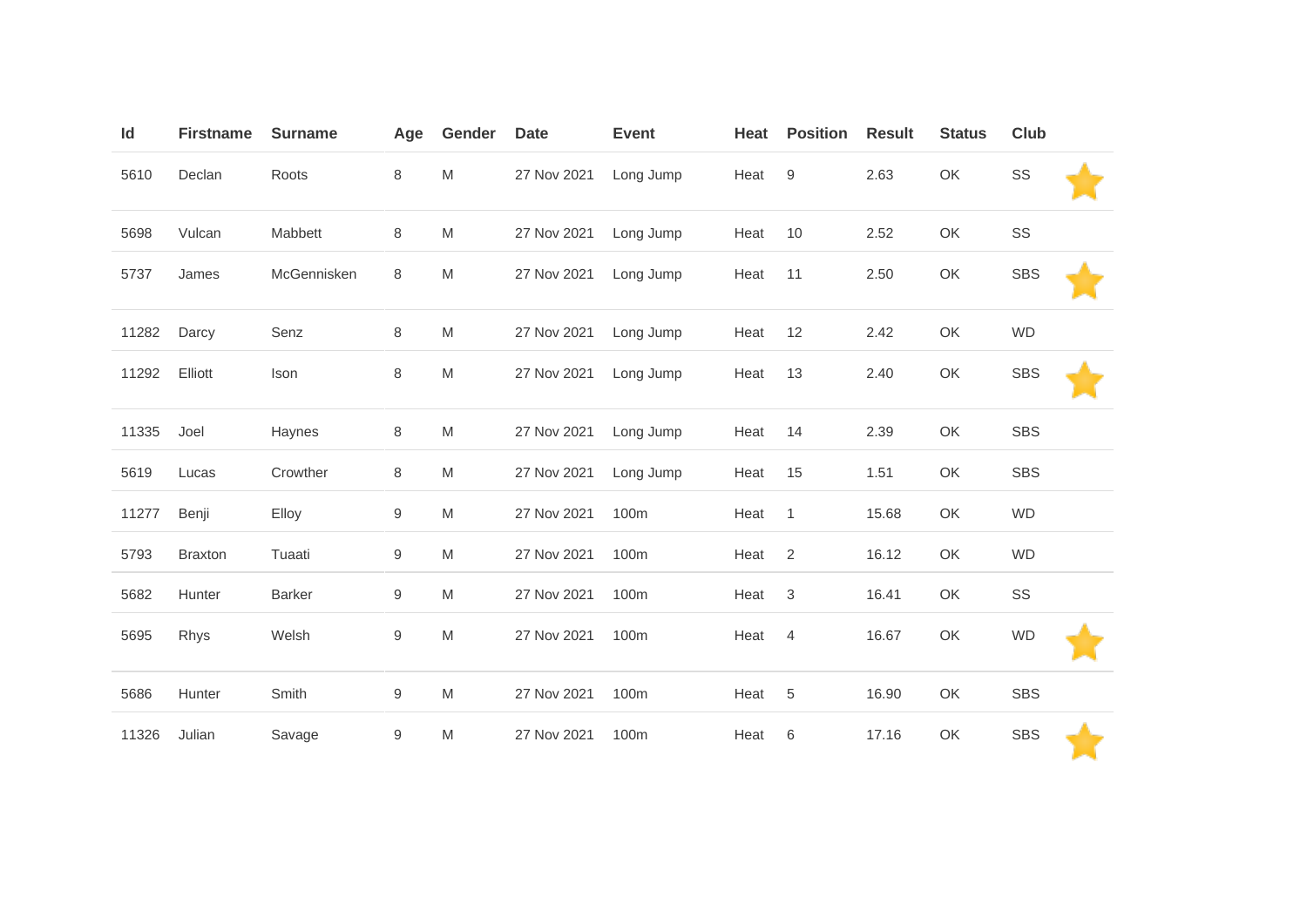| Id    | <b>Firstname</b> | <b>Surname</b>   | Age              | Gender    | <b>Date</b> | <b>Event</b> | Heat | <b>Position</b> | <b>Result</b> | <b>Status</b> | <b>Club</b> |  |
|-------|------------------|------------------|------------------|-----------|-------------|--------------|------|-----------------|---------------|---------------|-------------|--|
| 5756  | Tamaiva          | Pera             | 9                | ${\sf M}$ | 27 Nov 2021 | 100m         | Heat | $\overline{7}$  | 17.61         | OK            | WS          |  |
| 5746  | Kai              | Dabala           | $\boldsymbol{9}$ | M         | 27 Nov 2021 | 100m         | Heat | 8               | 18.54         | OK            | SS          |  |
| 12462 | Teariki          | Manu             | 9                | M         | 27 Nov 2021 | 100m         | Heat | 9               | 18.61         | OK            | WS          |  |
| 12468 | Benjamin         | Egan             | 9                | M         | 27 Nov 2021 | 100m         | Heat | 10              | 19.88         | OK            | <b>SBS</b>  |  |
| 11336 | Jesse            | O'Neil           | 9                | ${\sf M}$ | 27 Nov 2021 | 100m         | Heat | 11              | 19.94         | OK            | <b>SBS</b>  |  |
| 11308 | Alifeleti        | Taione           | 9                | ${\sf M}$ | 27 Nov 2021 | 100m         | Heat | 12              | 20.99         | OK            | <b>WD</b>   |  |
| 11287 | El Shaddai       | <b>TUI-TAOAI</b> | 9                | M         | 27 Nov 2021 | 100m         | Heat | 13              | 26.99         | OK            | <b>WD</b>   |  |
| 11277 | Benji            | Elloy            | 9                | M         | 27 Nov 2021 | 400m         | Heat | $\overline{1}$  | 1:16.81       | OK            | <b>WD</b>   |  |
| 5682  | Hunter           | <b>Barker</b>    | $\boldsymbol{9}$ | M         | 27 Nov 2021 | 400m         | Heat | $\overline{2}$  | 1:19.07       | OK            | SS          |  |
| 5686  | Hunter           | Smith            | 9                | M         | 27 Nov 2021 | 400m         | Heat | 3               | 1:22.15       | OK            | SBS         |  |
| 5746  | Kai              | Dabala           | 9                | M         | 27 Nov 2021 | 400m         | Heat | 4               | 1:27.63       | OK            | SS          |  |
| 5793  | <b>Braxton</b>   | Tuaati           | 9                | M         | 27 Nov 2021 | 400m         | Heat | 5               | 1:27.90       | OK            | <b>WD</b>   |  |
| 5695  | Rhys             | Welsh            | 9                | M         | 27 Nov 2021 | 400m         | Heat | 6               | 1:32.36       | OK            | <b>WD</b>   |  |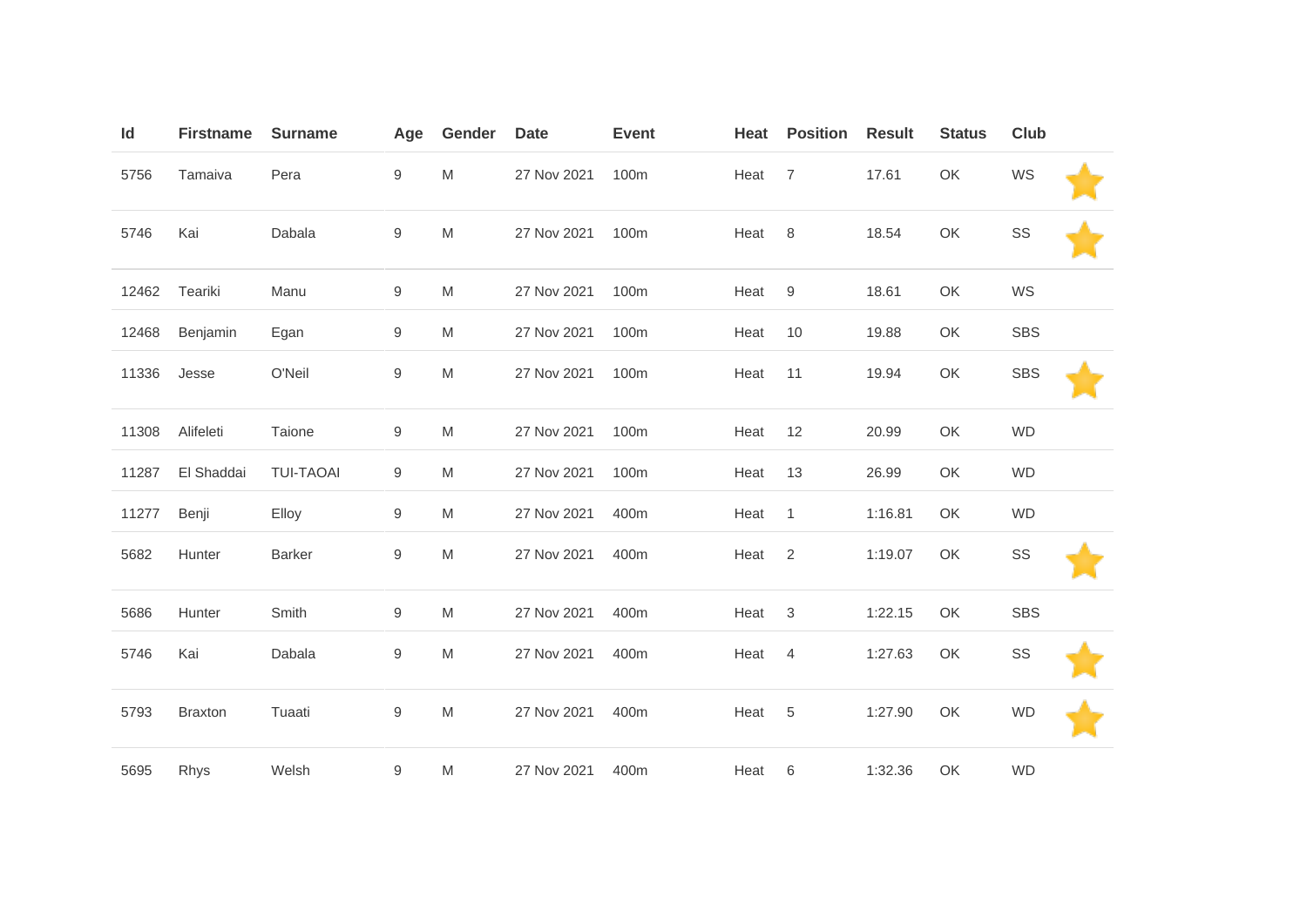| Id    | <b>Firstname</b> | <b>Surname</b>   | Age              | Gender | <b>Date</b> | <b>Event</b>    | Heat | <b>Position</b>  | <b>Result</b> | <b>Status</b> | Club       |
|-------|------------------|------------------|------------------|--------|-------------|-----------------|------|------------------|---------------|---------------|------------|
| 11326 | Julian           | Savage           | 9                | M      | 27 Nov 2021 | 400m            | Heat | $\overline{7}$   | 1:36.54       | OK            | <b>SBS</b> |
| 12462 | Teariki          | Manu             | 9                | M      | 27 Nov 2021 | 400m            | Heat | 8                | 1:41.94       | OK            | WS         |
| 12468 | Benjamin         | Egan             | $\boldsymbol{9}$ | M      | 27 Nov 2021 | 400m            | Heat | $\boldsymbol{9}$ | 1:45.75       | OK            | <b>SBS</b> |
| 5756  | Tamaiva          | Pera             | 9                | M      | 27 Nov 2021 | 400m            | Heat | 10               | 1:58.63       | OK            | WS         |
| 11308 | Alifeleti        | Taione           | 9                | M      | 27 Nov 2021 | 400m            | Heat | 11               | 2:15.57       | OK            | <b>WD</b>  |
| 11287 | El Shaddai       | <b>TUI-TAOAI</b> | 9                | M      | 27 Nov 2021 | 400m            | Heat | 12               | 2:47.23       | OK            | <b>WD</b>  |
| 11277 | Benji            | Elloy            | $\boldsymbol{9}$ | M      | 27 Nov 2021 | 70 <sub>m</sub> | Heat | $\mathbf{1}$     | 11.33         | OK            | <b>WD</b>  |
| 5793  | <b>Braxton</b>   | Tuaati           | 9                | M      | 27 Nov 2021 | 70 <sub>m</sub> | Heat | 2                | 11.36         | OK            | <b>WD</b>  |
| 5695  | Rhys             | Welsh            | 9                | M      | 27 Nov 2021 | 70 <sub>m</sub> | Heat | $\sqrt{3}$       | 11.71         | OK            | <b>WD</b>  |
| 5682  | Hunter           | <b>Barker</b>    | 9                | M      | 27 Nov 2021 | 70 <sub>m</sub> | Heat | $\overline{4}$   | 11.78         | OK            | SS         |
| 5686  | Hunter           | Smith            | 9                | M      | 27 Nov 2021 | 70 <sub>m</sub> | Heat | $\sqrt{5}$       | 12.03         | OK            | <b>SBS</b> |
| 11326 | Julian           | Savage           | 9                | M      | 27 Nov 2021 | 70 <sub>m</sub> | Heat | 6                | 12.14         | OK            | <b>SBS</b> |
| 12468 | Benjamin         | Egan             | 9                | M      | 27 Nov 2021 | 70 <sub>m</sub> | Heat | $\overline{7}$   | 12.32         | OK            | <b>SBS</b> |
| 12462 | Teariki          | Manu             | 9                | M      | 27 Nov 2021 | 70 <sub>m</sub> | Heat | 8                | 12.89         | OK            | WS         |
| 5746  | Kai              | Dabala           | $\boldsymbol{9}$ | M      | 27 Nov 2021 | 70 <sub>m</sub> | Heat | 9                | 13.08         | OK            | SS         |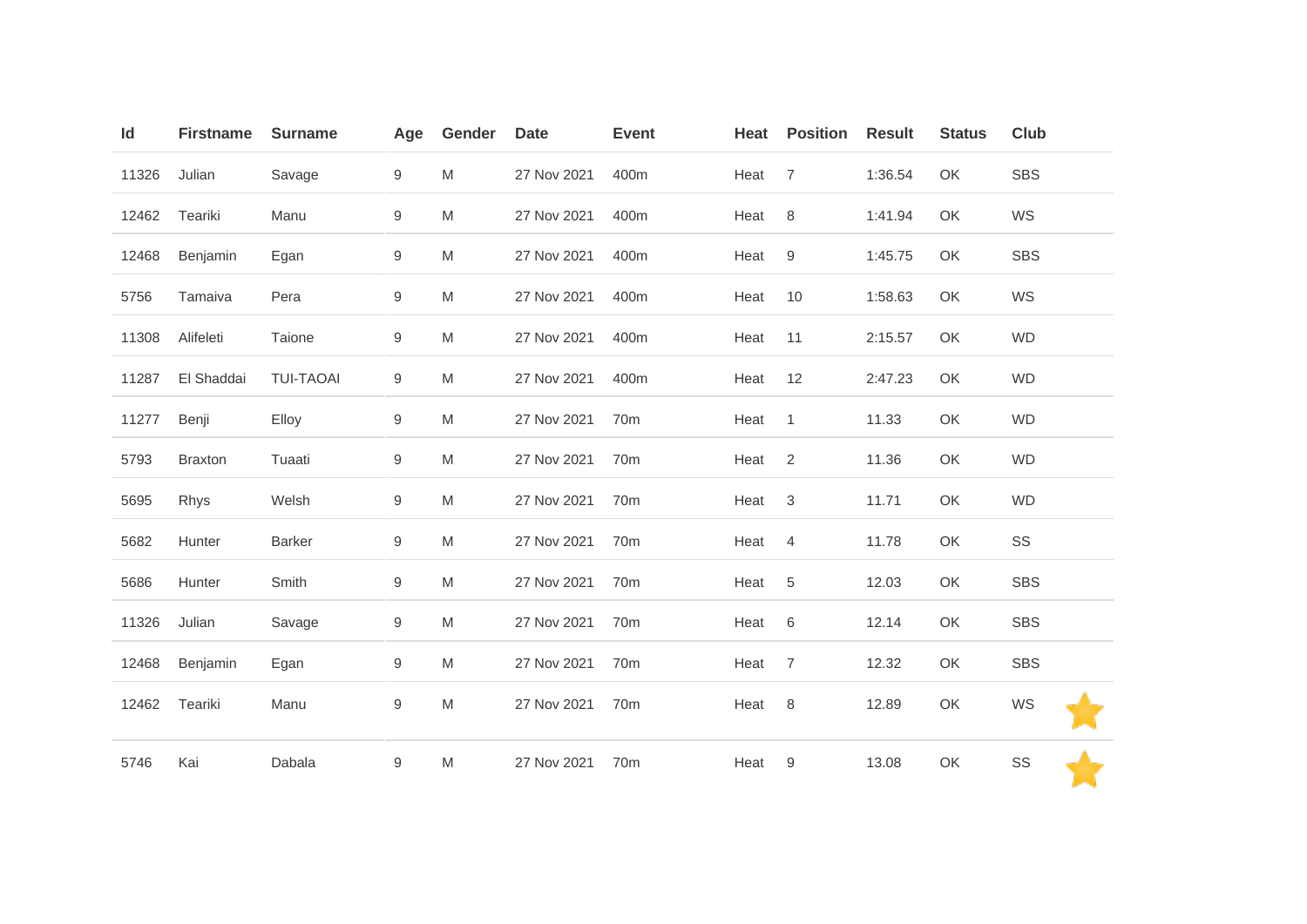| Id    | <b>Firstname</b> | <b>Surname</b>   | Age              | Gender    | <b>Date</b> | <b>Event</b>    | Heat | <b>Position</b> | <b>Result</b> | <b>Status</b> | Club       |  |
|-------|------------------|------------------|------------------|-----------|-------------|-----------------|------|-----------------|---------------|---------------|------------|--|
| 11336 | Jesse            | O'Neil           | 9                | M         | 27 Nov 2021 | 70 <sub>m</sub> | Heat | 10              | 13.71         | OK            | <b>SBS</b> |  |
| 5756  | Tamaiva          | Pera             | 9                | ${\sf M}$ | 27 Nov 2021 | 70 <sub>m</sub> | Heat | 11              | 13.97         | OK            | WS         |  |
| 11308 | Alifeleti        | Taione           | 9                | M         | 27 Nov 2021 | 70 <sub>m</sub> | Heat | 12              | 14.61         | OK            | <b>WD</b>  |  |
| 11287 | El Shaddai       | <b>TUI-TAOAI</b> | 9                | M         | 27 Nov 2021 | 70 <sub>m</sub> | Heat | 13              | 18.89         | OK            | <b>WD</b>  |  |
| 5838  | Tyson            | Papalii          | 9                | M         | 27 Nov 2021 | Discus 500g     | Heat | $\mathbf{1}$    | 20.60         | OK            | <b>WD</b>  |  |
| 5695  | Rhys             | Welsh            | $\boldsymbol{9}$ | M         | 27 Nov 2021 | Discus 500g     | Heat | 2               | 17.27         | OK            | <b>WD</b>  |  |
| 5793  | <b>Braxton</b>   | Tuaati           | $\boldsymbol{9}$ | M         | 27 Nov 2021 | Discus 500g     | Heat | 3               | 15.82         | OK            | <b>WD</b>  |  |
| 11277 | Benji            | Elloy            | 9                | M         | 27 Nov 2021 | Discus 500g     | Heat | 4               | 14.75         | OK            | <b>WD</b>  |  |
| 5756  | Tamaiva          | Pera             | 9                | M         | 27 Nov 2021 | Discus 500g     | Heat | 5               | 13.96         | OK            | WS         |  |
| 5746  | Kai              | Dabala           | 9                | M         | 27 Nov 2021 | Discus 500g     | Heat | 6               | 11.27         | OK            | SS         |  |
| 12468 | Benjamin         | Egan             | $\boldsymbol{9}$ | ${\sf M}$ | 27 Nov 2021 | Discus 500g     | Heat | $\overline{7}$  | 11.12         | OK            | <b>SBS</b> |  |
| 12462 | Teariki          | Manu             | $\boldsymbol{9}$ | M         | 27 Nov 2021 | Discus 500g     | Heat | 8               | 10.96         | OK            | WS         |  |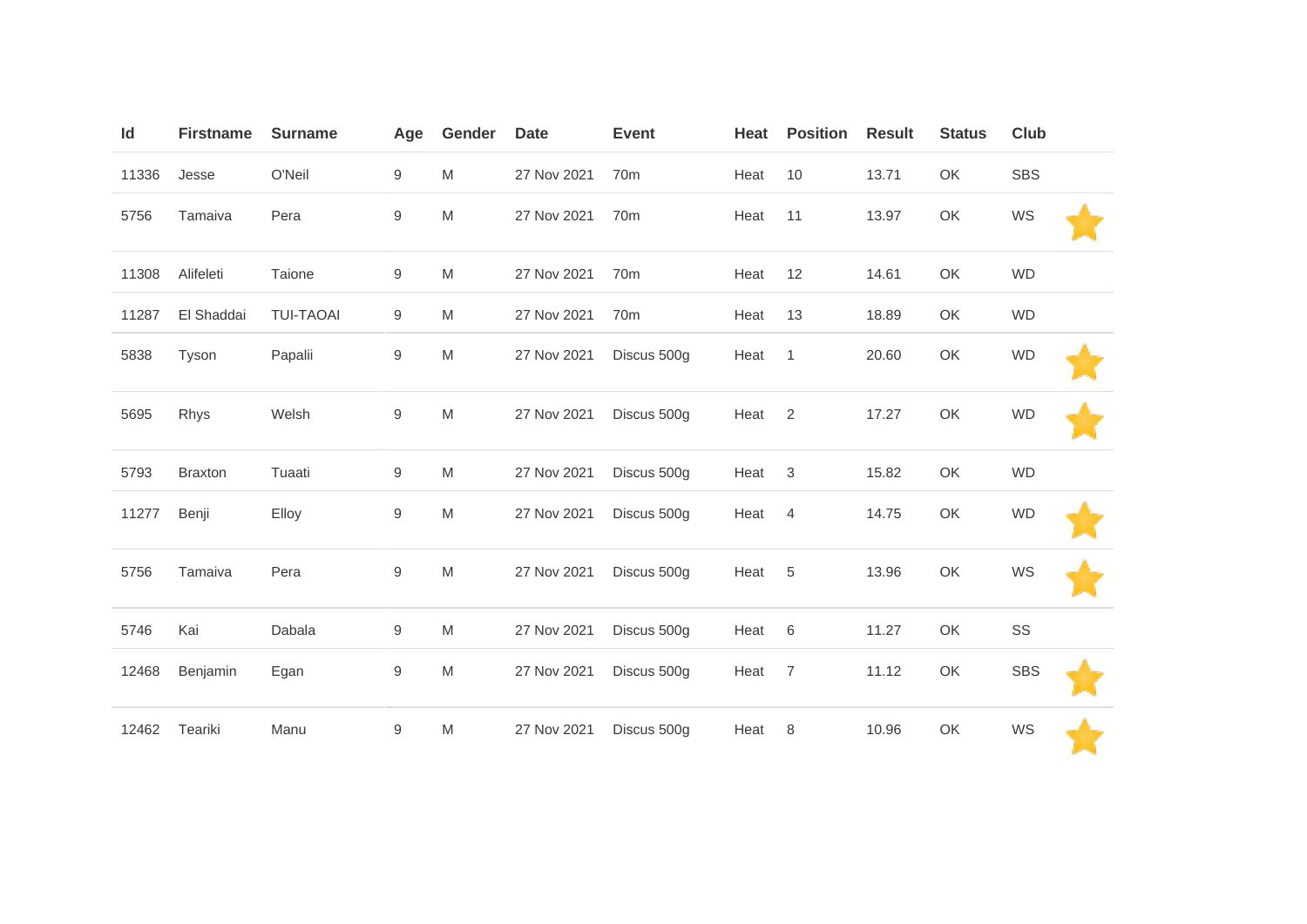| Id    | <b>Firstname</b> | <b>Surname</b>   | Age              | Gender | <b>Date</b> | <b>Event</b>         | Heat | <b>Position</b> | <b>Result</b> | <b>Status</b> | Club       |  |
|-------|------------------|------------------|------------------|--------|-------------|----------------------|------|-----------------|---------------|---------------|------------|--|
| 11287 | El Shaddai       | <b>TUI-TAOAI</b> | $\boldsymbol{9}$ | M      | 27 Nov 2021 | Discus 500g          | Heat | 9               | 10.91         | OK            | <b>WD</b>  |  |
| 5686  | Hunter           | Smith            | 9                | M      | 27 Nov 2021 | Discus 500g          | Heat | 10              | 10.34         | OK            | <b>SBS</b> |  |
| 11336 | Jesse            | O'Neil           | 9                | M      | 27 Nov 2021 | Discus 500g          | Heat | 11              | 9.93          | OK            | <b>SBS</b> |  |
| 5682  | Hunter           | <b>Barker</b>    | 9                | M      | 27 Nov 2021 | Discus 500g          | Heat | 12              | 9.44          | OK            | SS         |  |
| 11308 | Alifeleti        | Taione           | $\boldsymbol{9}$ | M      | 27 Nov 2021 | Discus 500g          | Heat | 13              | 8.39          | OK            | <b>WD</b>  |  |
| 11326 | Julian           | Savage           | $\boldsymbol{9}$ | M      | 27 Nov 2021 | Discus 500g          | Heat | 14              | 7.18          | OK            | <b>SBS</b> |  |
| 11277 | Benji            | Elloy            | $\hbox{9}$       | M      | 27 Nov 2021 | High Jump<br>Scissor | Heat | $\overline{1}$  | 1.13          | OK            | <b>WD</b>  |  |
| 5695  | Rhys             | Welsh            | $\hbox{9}$       | M      | 27 Nov 2021 | High Jump<br>Scissor | Heat | 2               | 1.08          | OK            | <b>WD</b>  |  |
| 5682  | Hunter           | <b>Barker</b>    | $\mathsf g$      | M      | 27 Nov 2021 | High Jump<br>Scissor | Heat | 3               | 1.06          | OK            | SS         |  |
| 11336 | Jesse            | O'Neil           | $\hbox{9}$       | M      | 27 Nov 2021 | High Jump<br>Scissor | Heat | 4               | 1.00          | OK            | <b>SBS</b> |  |
| 12468 | Benjamin         | Egan             | $\mathsf g$      | M      | 27 Nov 2021 | High Jump<br>Scissor | Heat | 5               | 1.00          | OK            | <b>SBS</b> |  |
| 5793  | <b>Braxton</b>   | Tuaati           | $\boldsymbol{9}$ | M      | 27 Nov 2021 | High Jump<br>Scissor | Heat | 6               | 0.95          | OK            | <b>WD</b>  |  |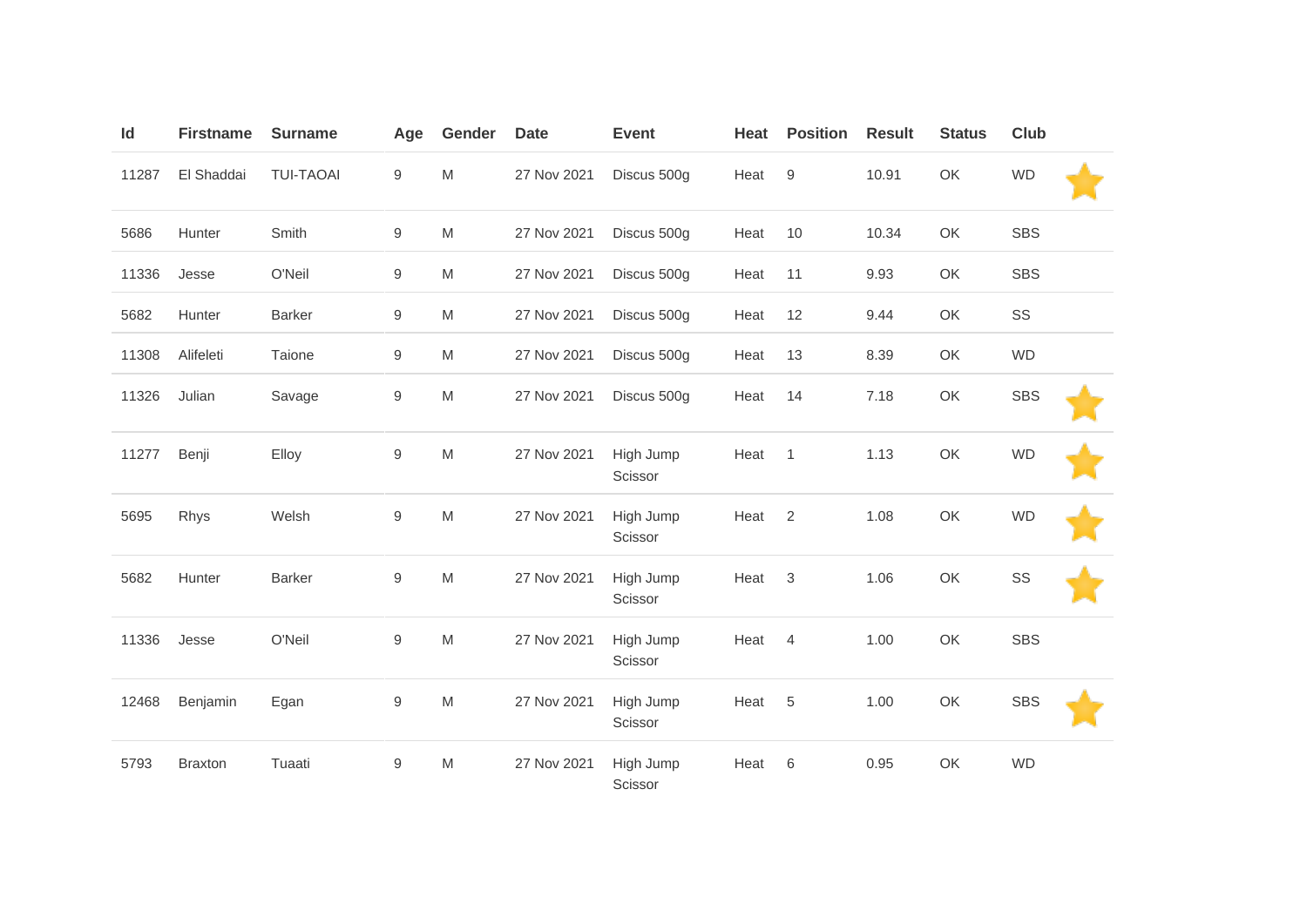| Id    | <b>Firstname</b> | <b>Surname</b>   | Age              | Gender                                                                                | <b>Date</b> | <b>Event</b>         | Heat | <b>Position</b> | <b>Result</b> | <b>Status</b>     | <b>Club</b> |  |
|-------|------------------|------------------|------------------|---------------------------------------------------------------------------------------|-------------|----------------------|------|-----------------|---------------|-------------------|-------------|--|
| 11326 | Julian           | Savage           | 9                | $\mathsf{M}% _{T}=\mathsf{M}_{T}\!\left( a,b\right) ,\ \mathsf{M}_{T}=\mathsf{M}_{T}$ | 27 Nov 2021 | High Jump<br>Scissor | Heat | $\overline{7}$  | 0.95          | OK                | <b>SBS</b>  |  |
| 5686  | Hunter           | Smith            | 9                | $\mathsf{M}% _{T}=\mathsf{M}_{T}\!\left( a,b\right) ,\ \mathsf{M}_{T}=\mathsf{M}_{T}$ | 27 Nov 2021 | High Jump<br>Scissor | Heat | $\overline{7}$  | 0.95          | OK                | <b>SBS</b>  |  |
| 5838  | Tyson            | Papalii          | $\mathsf g$      | $\mathsf{M}% _{T}=\mathsf{M}_{T}\!\left( a,b\right) ,\ \mathsf{M}_{T}=\mathsf{M}_{T}$ | 27 Nov 2021 | High Jump<br>Scissor | Heat | 9               | 0.90          | OK                | <b>WD</b>   |  |
| 12462 | Teariki          | Manu             | $\boldsymbol{9}$ | $\mathsf{M}% _{T}=\mathsf{M}_{T}\!\left( a,b\right) ,\ \mathsf{M}_{T}=\mathsf{M}_{T}$ | 27 Nov 2021 | High Jump<br>Scissor | Heat | 10              | 0.90          | OK                | WS          |  |
| 11287 | El Shaddai       | <b>TUI-TAOAI</b> | 9                | M                                                                                     | 27 Nov 2021 | High Jump<br>Scissor | Heat | 11              | <b>NA</b>     | <b>No</b><br>Jump | <b>WD</b>   |  |
| 5756  | Tamaiva          | Pera             | $\hbox{9}$       | $\mathsf{M}% _{T}=\mathsf{M}_{T}\!\left( a,b\right) ,\ \mathsf{M}_{T}=\mathsf{M}_{T}$ | 27 Nov 2021 | High Jump<br>Scissor | Heat | 11              | <b>NA</b>     | <b>No</b><br>Jump | WS          |  |
| 5746  | Kai              | Dabala           | $\hbox{9}$       | ${\sf M}$                                                                             | 27 Nov 2021 | High Jump<br>Scissor | Heat | 11              | <b>NA</b>     | No<br>Jump        | SS          |  |
| 11308 | Alifeleti        | Taione           | 9                | M                                                                                     | 27 Nov 2021 | High Jump<br>Scissor | Heat | 11              | <b>NA</b>     | <b>No</b><br>Jump | <b>WD</b>   |  |
| 11277 | Benji            | Elloy            | $\hbox{9}$       | $\mathsf{M}% _{T}=\mathsf{M}_{T}\!\left( a,b\right) ,\ \mathsf{M}_{T}=\mathsf{M}_{T}$ | 27 Nov 2021 | Long Jump            | Heat | $\overline{1}$  | 3.95          | OK                | <b>WD</b>   |  |
| 5793  | <b>Braxton</b>   | Tuaati           | 9                | M                                                                                     | 27 Nov 2021 | Long Jump            | Heat | 2               | 3.86          | OK                | <b>WD</b>   |  |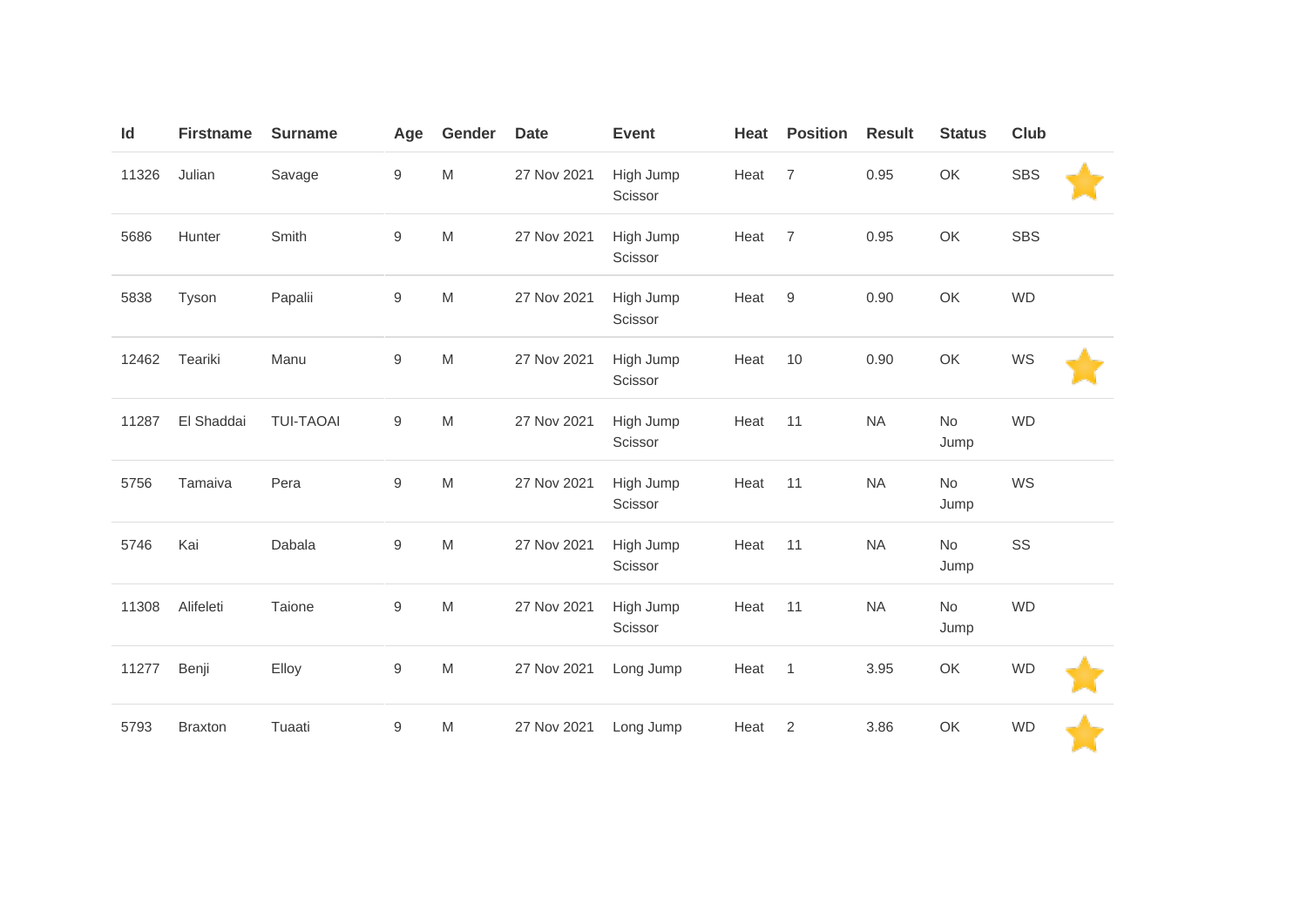| Id    | <b>Firstname</b> | <b>Surname</b>   | Age              | Gender | <b>Date</b> | <b>Event</b> | Heat | <b>Position</b>           | <b>Result</b> | <b>Status</b> | <b>Club</b> |  |
|-------|------------------|------------------|------------------|--------|-------------|--------------|------|---------------------------|---------------|---------------|-------------|--|
| 5695  | Rhys             | Welsh            | $\mathsf g$      | M      | 27 Nov 2021 | Long Jump    | Heat | $\ensuremath{\mathsf{3}}$ | 3.79          | OK            | <b>WD</b>   |  |
| 5682  | Hunter           | <b>Barker</b>    | $\boldsymbol{9}$ | M      | 27 Nov 2021 | Long Jump    | Heat | $\overline{4}$            | 3.68          | OK            | SS          |  |
| 5686  | Hunter           | Smith            | 9                | M      | 27 Nov 2021 | Long Jump    | Heat | 5                         | 3.55          | OK            | <b>SBS</b>  |  |
| 11326 | Julian           | Savage           | 9                | M      | 27 Nov 2021 | Long Jump    | Heat | 6                         | 3.21          | OK            | <b>SBS</b>  |  |
| 12462 | Teariki          | Manu             | $\boldsymbol{9}$ | M      | 27 Nov 2021 | Long Jump    | Heat | $\overline{7}$            | 3.13          | OK            | WS          |  |
| 11336 | Jesse            | O'Neil           | $\mathsf g$      | M      | 27 Nov 2021 | Long Jump    | Heat | 8                         | 3.09          | OK            | <b>SBS</b>  |  |
| 5838  | Tyson            | Papalii          | 9                | M      | 27 Nov 2021 | Long Jump    | Heat | 9                         | 3.06          | OK            | <b>WD</b>   |  |
| 12468 | Benjamin         | Egan             | $9\,$            | M      | 27 Nov 2021 | Long Jump    | Heat | $10$                      | 2.92          | OK            | <b>SBS</b>  |  |
| 5746  | Kai              | Dabala           | 9                | M      | 27 Nov 2021 | Long Jump    | Heat | 11                        | 2.88          | OK            | SS          |  |
| 11308 | Alifeleti        | Taione           | $\mathsf g$      | M      | 27 Nov 2021 | Long Jump    | Heat | 12                        | 2.81          | OK            | <b>WD</b>   |  |
| 5756  | Tamaiva          | Pera             | 9                | M      | 27 Nov 2021 | Long Jump    | Heat | 13                        | 2.74          | OK            | WS          |  |
| 11287 | El Shaddai       | <b>TUI-TAOAI</b> | $\boldsymbol{9}$ | M      | 27 Nov 2021 | Long Jump    | Heat | 14                        | 2.26          | OK            | <b>WD</b>   |  |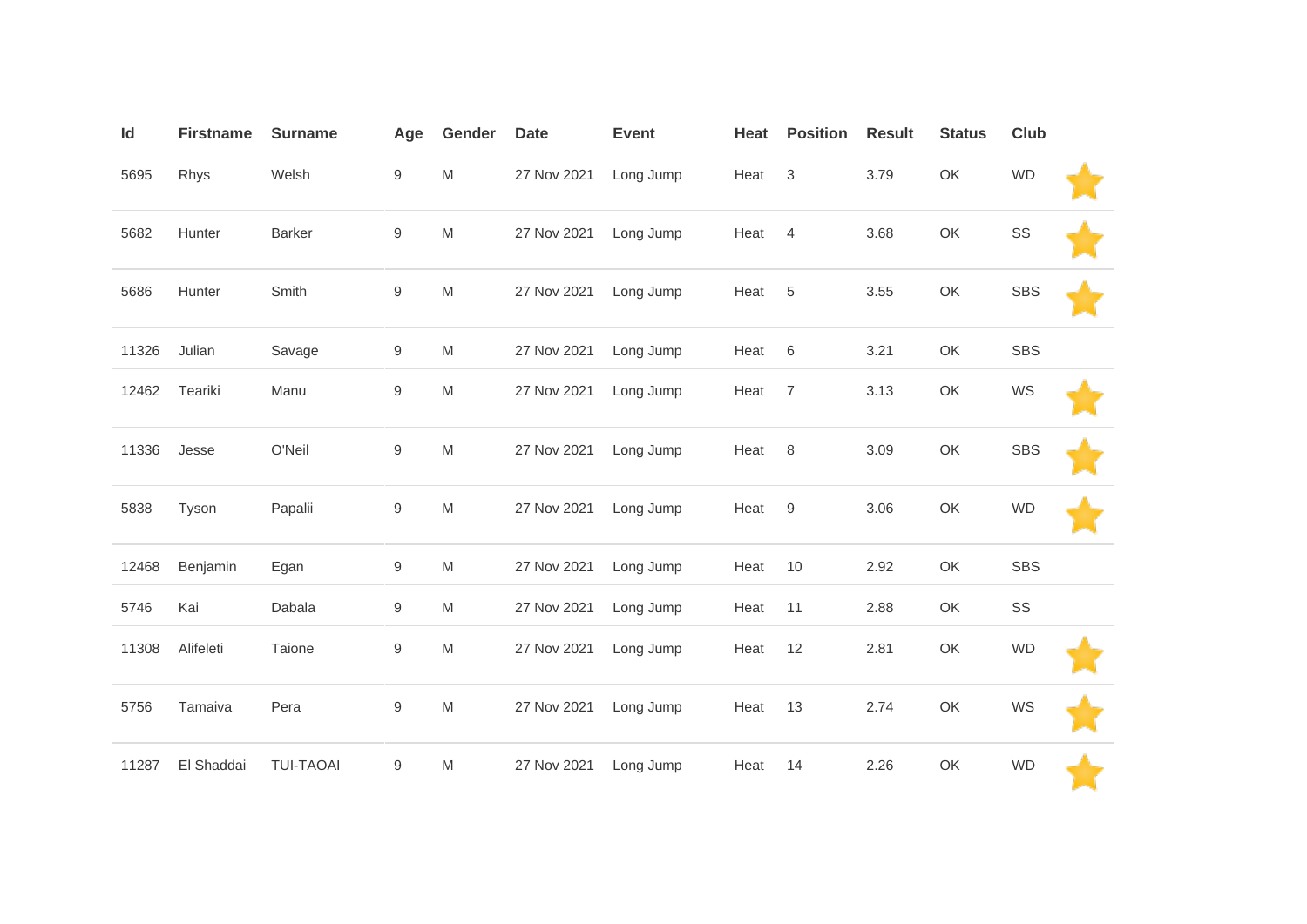| Id    | <b>Firstname</b> | <b>Surname</b> | Age  | Gender | <b>Date</b> | <b>Event</b> | Heat | <b>Position</b>           | <b>Result</b> | <b>Status</b> | Club       |  |
|-------|------------------|----------------|------|--------|-------------|--------------|------|---------------------------|---------------|---------------|------------|--|
| 5618  | Rylan            | Clark          | $10$ | M      | 27 Nov 2021 | 100m         | Heat | $\overline{1}$            | 16.02         | OK            | <b>SBS</b> |  |
| 11311 | Koby             | Pirihi         | 10   | M      | 27 Nov 2021 | 100m         | Heat | 2                         | 16.77         | OK            | <b>WD</b>  |  |
| 12480 | Ethan            | Daniel         | 10   | M      | 27 Nov 2021 | 100m         | Heat | $\sqrt{3}$                | 17.65         | OK            | WS         |  |
| 11334 | Dale             | Haynes         | 10   | M      | 27 Nov 2021 | 100m         | Heat | 4                         | 18.53         | OK            | <b>SBS</b> |  |
| 5751  | Finn             | <b>Street</b>  | 10   | M      | 27 Nov 2021 | 100m         | Heat | 5                         | 18.72         | OK            | <b>SBS</b> |  |
| 5836  | Justin           | Langley        | $10$ | M      | 27 Nov 2021 | 100m         | Heat | $\,6$                     | 19.95         | OK            | <b>SBS</b> |  |
| 5633  | Beau             | Posthuma       | 10   | M      | 27 Nov 2021 | 100m         | Heat | $\overline{7}$            | 20.04         | OK            | SS         |  |
| 8239  | Harlem           | Pflugmacher    | 10   | M      | 27 Nov 2021 | 100m         | Heat | 8                         | 21.25         | OK            | <b>SBS</b> |  |
| 11346 | Mason            | Hodges         | $10$ | M      | 27 Nov 2021 | 100m         | Heat | $\boldsymbol{9}$          | 24.19         | OK            | WD         |  |
| 5618  | Rylan            | Clark          | 10   | M      | 27 Nov 2021 | 400m         | Heat | $\mathbf{1}$              | 1:21.92       | OK            | <b>SBS</b> |  |
| 11311 | Koby             | Pirihi         | 10   | M      | 27 Nov 2021 | 400m         | Heat | $\overline{2}$            | 1:31.52       | OK            | <b>WD</b>  |  |
| 12480 | Ethan            | Daniel         | $10$ | M      | 27 Nov 2021 | 400m         | Heat | $\ensuremath{\mathsf{3}}$ | 1:31.99       | OK            | WS         |  |
| 5751  | Finn             | <b>Street</b>  | 10   | M      | 27 Nov 2021 | 400m         | Heat | 4                         | 1:46.92       | OK            | <b>SBS</b> |  |
| 5836  | Justin           | Langley        | 10   | M      | 27 Nov 2021 | 400m         | Heat | 5                         | 1:55.30       | OK            | <b>SBS</b> |  |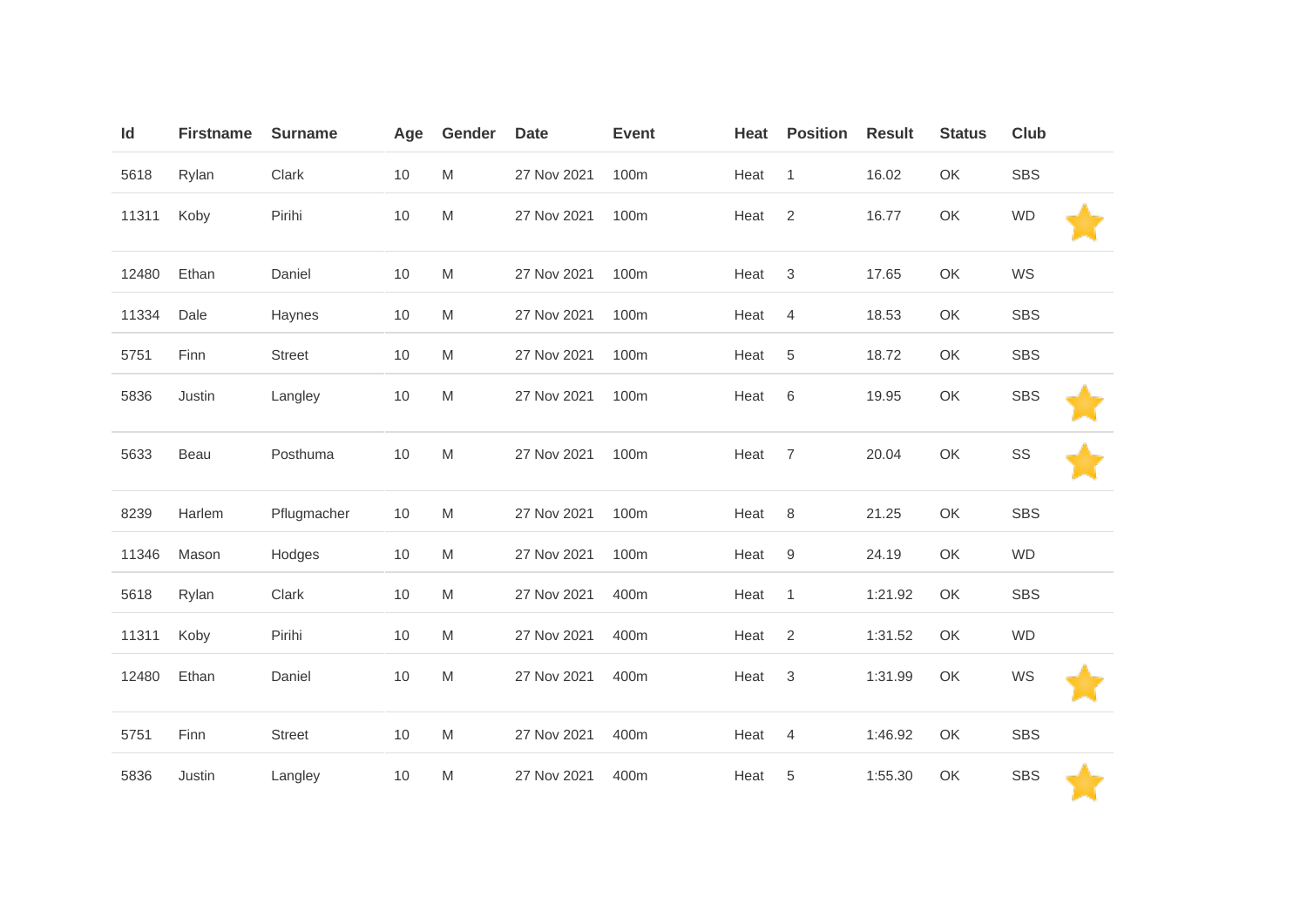| Id    | <b>Firstname</b> | <b>Surname</b> | Age  | Gender                                                                                | <b>Date</b> | <b>Event</b>    | Heat | <b>Position</b> | <b>Result</b> | <b>Status</b> | Club       |
|-------|------------------|----------------|------|---------------------------------------------------------------------------------------|-------------|-----------------|------|-----------------|---------------|---------------|------------|
| 8239  | Harlem           | Pflugmacher    | 10   | M                                                                                     | 27 Nov 2021 | 400m            | Heat | 6               | 2:05.72       | OK            | <b>SBS</b> |
| 11346 | Mason            | Hodges         | $10$ | $\mathsf{M}% _{T}=\mathsf{M}_{T}\!\left( a,b\right) ,\ \mathsf{M}_{T}=\mathsf{M}_{T}$ | 27 Nov 2021 | 400m            | Heat | $\overline{7}$  | 2:21.77       | OK            | <b>WD</b>  |
| 5618  | Rylan            | Clark          | 10   | M                                                                                     | 27 Nov 2021 | 70 <sub>m</sub> | Heat | $\overline{1}$  | 11.37         | OK            | <b>SBS</b> |
| 11311 | Koby             | Pirihi         | $10$ | $\mathsf{M}% _{T}=\mathsf{M}_{T}\!\left( a,b\right) ,\ \mathsf{M}_{T}=\mathsf{M}_{T}$ | 27 Nov 2021 | 70 <sub>m</sub> | Heat | $\overline{2}$  | 11.91         | OK            | <b>WD</b>  |
| 12480 | Ethan            | Daniel         | $10$ | M                                                                                     | 27 Nov 2021 | 70 <sub>m</sub> | Heat | $\mathbf{3}$    | 12.48         | OK            | WS         |
| 5751  | Finn             | <b>Street</b>  | $10$ | M                                                                                     | 27 Nov 2021 | 70 <sub>m</sub> | Heat | $\overline{4}$  | 13.09         | OK            | <b>SBS</b> |
| 8239  | Harlem           | Pflugmacher    | $10$ | M                                                                                     | 27 Nov 2021 | 70 <sub>m</sub> | Heat | $\overline{5}$  | 13.92         | OK            | <b>SBS</b> |
| 5836  | Justin           | Langley        | $10$ | M                                                                                     | 27 Nov 2021 | 70 <sub>m</sub> | Heat | $\,6$           | 13.99         | OK            | <b>SBS</b> |
| 5633  | Beau             | Posthuma       | $10$ | $\mathsf{M}% _{T}=\mathsf{M}_{T}\!\left( a,b\right) ,\ \mathsf{M}_{T}=\mathsf{M}_{T}$ | 27 Nov 2021 | 70m             | Heat | $\overline{7}$  | 15.80         | OK            | SS         |
| 11346 | Mason            | Hodges         | $10$ | M                                                                                     | 27 Nov 2021 | 70 <sub>m</sub> | Heat | 8               | 17.20         | OK            | <b>WD</b>  |
| 5618  | Rylan            | Clark          | $10$ | $\mathsf{M}% _{T}=\mathsf{M}_{T}\!\left( a,b\right) ,\ \mathsf{M}_{T}=\mathsf{M}_{T}$ | 27 Nov 2021 | Discus 500g     | Heat | $\mathbf{1}$    | 24.17         | OK            | <b>SBS</b> |
| 5751  | Finn             | <b>Street</b>  | $10$ | M                                                                                     | 27 Nov 2021 | Discus 500g     | Heat | $\overline{2}$  | 16.81         | OK            | <b>SBS</b> |
| 11311 | Koby             | Pirihi         | $10$ | $\mathsf{M}% _{T}=\mathsf{M}_{T}\!\left( a,b\right) ,\ \mathsf{M}_{T}=\mathsf{M}_{T}$ | 27 Nov 2021 | Discus 500g     | Heat | $\mathbf{3}$    | 14.19         | OK            | <b>WD</b>  |
| 11334 | Dale             | Haynes         | 10   | M                                                                                     | 27 Nov 2021 | Discus 500g     | Heat | 4               | 11.86         | OK            | <b>SBS</b> |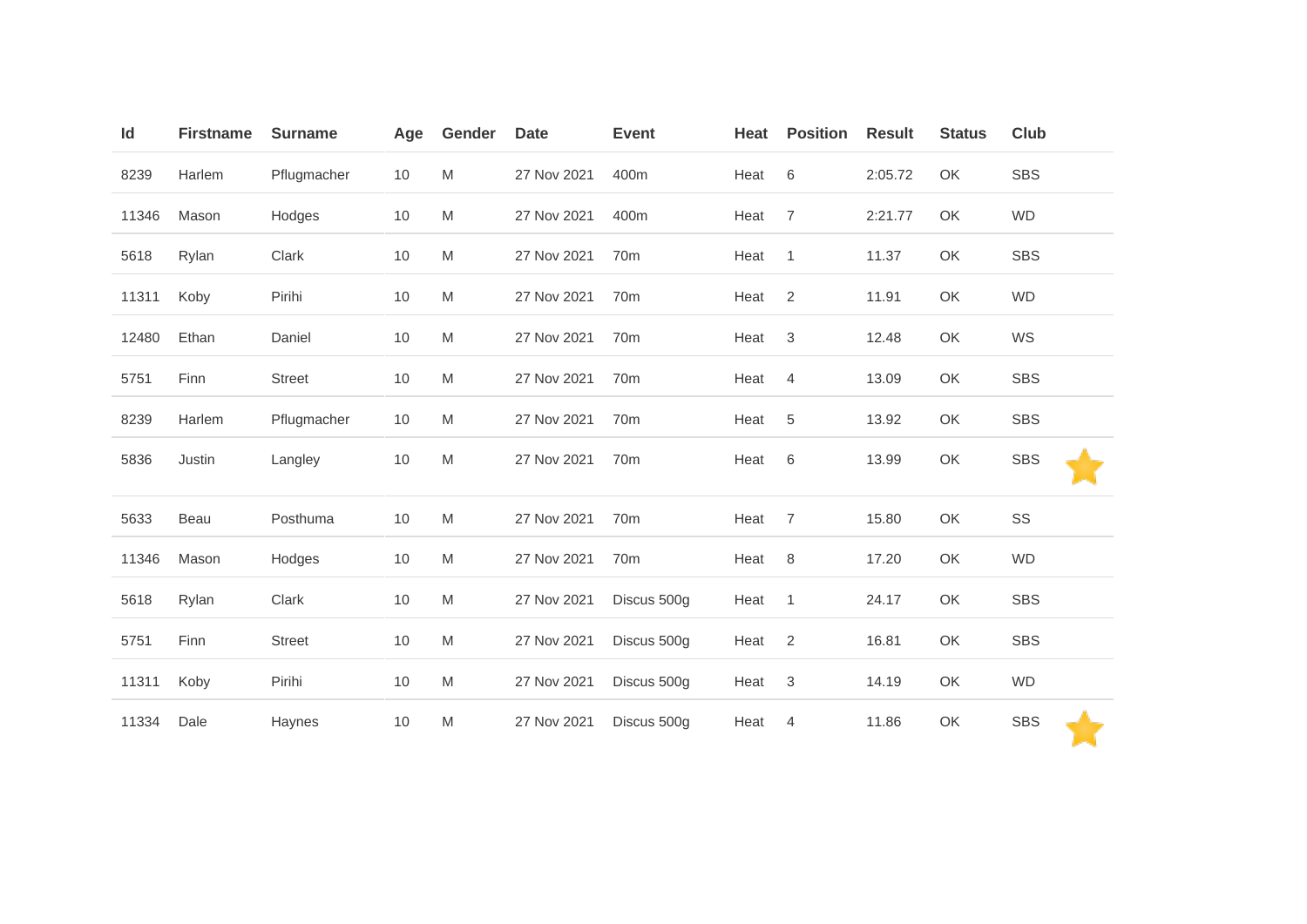| Id    | <b>Firstname</b> | <b>Surname</b> | Age  | Gender                                                                                                     | <b>Date</b> | <b>Event</b>         | Heat | <b>Position</b> | <b>Result</b> | <b>Status</b> | <b>Club</b> |  |
|-------|------------------|----------------|------|------------------------------------------------------------------------------------------------------------|-------------|----------------------|------|-----------------|---------------|---------------|-------------|--|
| 5836  | Justin           | Langley        | 10   | M                                                                                                          | 27 Nov 2021 | Discus 500g          | Heat | 5               | 10.69         | OK            | <b>SBS</b>  |  |
| 5633  | Beau             | Posthuma       | $10$ | M                                                                                                          | 27 Nov 2021 | Discus 500g          | Heat | 6               | 9.41          | OK            | SS          |  |
| 11346 | Mason            | Hodges         | 10   | M                                                                                                          | 27 Nov 2021 | Discus 500g          | Heat | 7               | 8.84          | OK            | <b>WD</b>   |  |
| 8239  | Harlem           | Pflugmacher    | 10   | M                                                                                                          | 27 Nov 2021 | Discus 500g          | Heat | 8               | 8.36          | OK            | <b>SBS</b>  |  |
| 5618  | Rylan            | Clark          | 10   | M                                                                                                          | 27 Nov 2021 | High Jump<br>Scissor | Heat | $\mathbf{1}$    | 1.11          | OK            | <b>SBS</b>  |  |
| 11334 | Dale             | Haynes         | 10   | M                                                                                                          | 27 Nov 2021 | High Jump<br>Scissor | Heat | 2               | 1.07          | OK            | <b>SBS</b>  |  |
| 5751  | Finn             | <b>Street</b>  | 10   | $\mathsf{M}% _{T}=\mathsf{M}_{T}\!\left( a,b\right) ,\ \mathsf{M}_{T}=\mathsf{M}_{T}\!\left( a,b\right) ,$ | 27 Nov 2021 | High Jump<br>Scissor | Heat | $\mathfrak{B}$  | 0.97          | OK            | <b>SBS</b>  |  |
| 8239  | Harlem           | Pflugmacher    | $10$ | M                                                                                                          | 27 Nov 2021 | High Jump<br>Scissor | Heat | 4               | 0.97          | OK            | <b>SBS</b>  |  |
| 11311 | Koby             | Pirihi         | 10   | M                                                                                                          | 27 Nov 2021 | High Jump<br>Scissor | Heat | 5               | 0.97          | OK            | <b>WD</b>   |  |
| 5618  | Rylan            | Clark          | $10$ | M                                                                                                          | 27 Nov 2021 | Long Jump            | Heat | $\overline{1}$  | 3.83          | OK            | <b>SBS</b>  |  |
| 11311 | Koby             | Pirihi         | 10   | M                                                                                                          | 27 Nov 2021 | Long Jump            | Heat | 2               | 3.55          | OK            | <b>WD</b>   |  |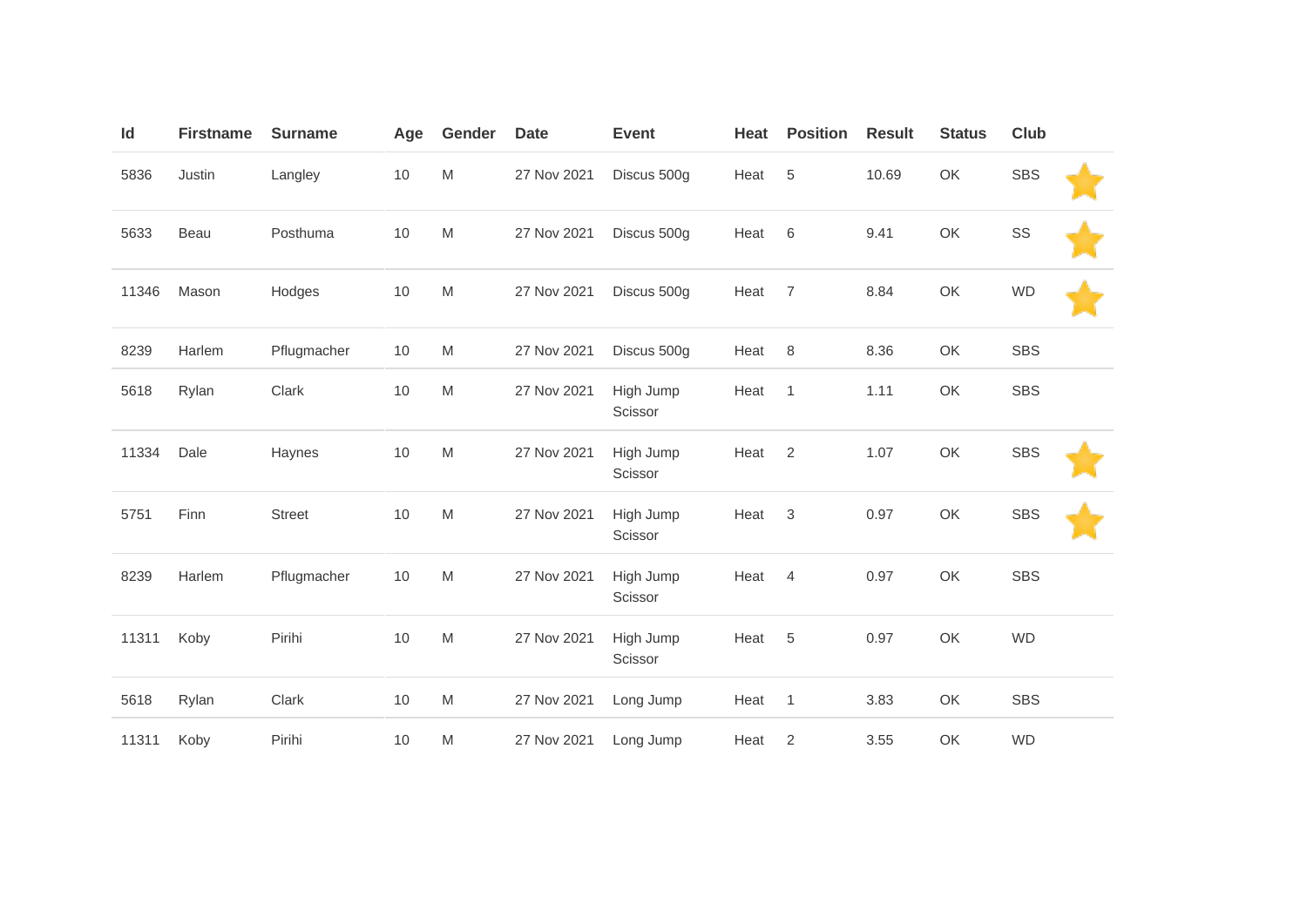| ld    | <b>Firstname</b> | <b>Surname</b> | Age  | Gender    | <b>Date</b> | <b>Event</b> | Heat | <b>Position</b> | <b>Result</b> | <b>Status</b> | Club       |  |
|-------|------------------|----------------|------|-----------|-------------|--------------|------|-----------------|---------------|---------------|------------|--|
| 12480 | Ethan            | Daniel         | $10$ | M         | 27 Nov 2021 | Long Jump    | Heat | 3               | 3.32          | OK            | WS         |  |
| 5751  | Finn             | <b>Street</b>  | 10   | M         | 27 Nov 2021 | Long Jump    | Heat | $\overline{4}$  | 3.26          | OK            | <b>SBS</b> |  |
| 11334 | Dale             | Haynes         | 10   | M         | 27 Nov 2021 | Long Jump    | Heat | 5               | 3.03          | OK            | <b>SBS</b> |  |
| 8239  | Harlem           | Pflugmacher    | 10   | M         | 27 Nov 2021 | Long Jump    | Heat | 6               | 2.84          | OK            | <b>SBS</b> |  |
| 5836  | Justin           | Langley        | $10$ | M         | 27 Nov 2021 | Long Jump    | Heat | $\overline{7}$  | 2.81          | OK            | <b>SBS</b> |  |
| 5633  | Beau             | Posthuma       | 10   | M         | 27 Nov 2021 | Long Jump    | Heat | $\,8\,$         | 2.39          | OK            | SS         |  |
| 11346 | Mason            | Hodges         | 10   | M         | 27 Nov 2021 | Long Jump    | Heat | 9               | 2.17          | OK            | <b>WD</b>  |  |
| 7984  | Tom              | Kuricivi       | 11   | ${\sf M}$ | 27 Nov 2021 | 100m         | Heat | $\mathbf{1}$    | 14.66         | OK            | WS         |  |
| 7983  | Thomas           | Blondeau       | 11   | M         | 27 Nov 2021 | 100m         | Heat | $\overline{2}$  | 15.76         | OK            | WS         |  |
| 11379 | Akoy             | Chol Awuol     | 11   | M         | 27 Nov 2021 | 100m         | Heat | 3               | 15.99         | OK            | <b>SBS</b> |  |
| 5701  | Ty               | Beenham        | 11   | M         | 27 Nov 2021 | 100m         | Heat | $\overline{4}$  | 16.04         | OK            | <b>SBS</b> |  |
| 5705  | Tashwin          | Rajasegar      | 11   | M         | 27 Nov 2021 | 100m         | Heat | 5               | 16.29         | OK            | <b>SBS</b> |  |
| 11299 | Kobi             | Green          | 11   | M         | 27 Nov 2021 | 100m         | Heat | 6               | 17.00         | OK            | <b>SBS</b> |  |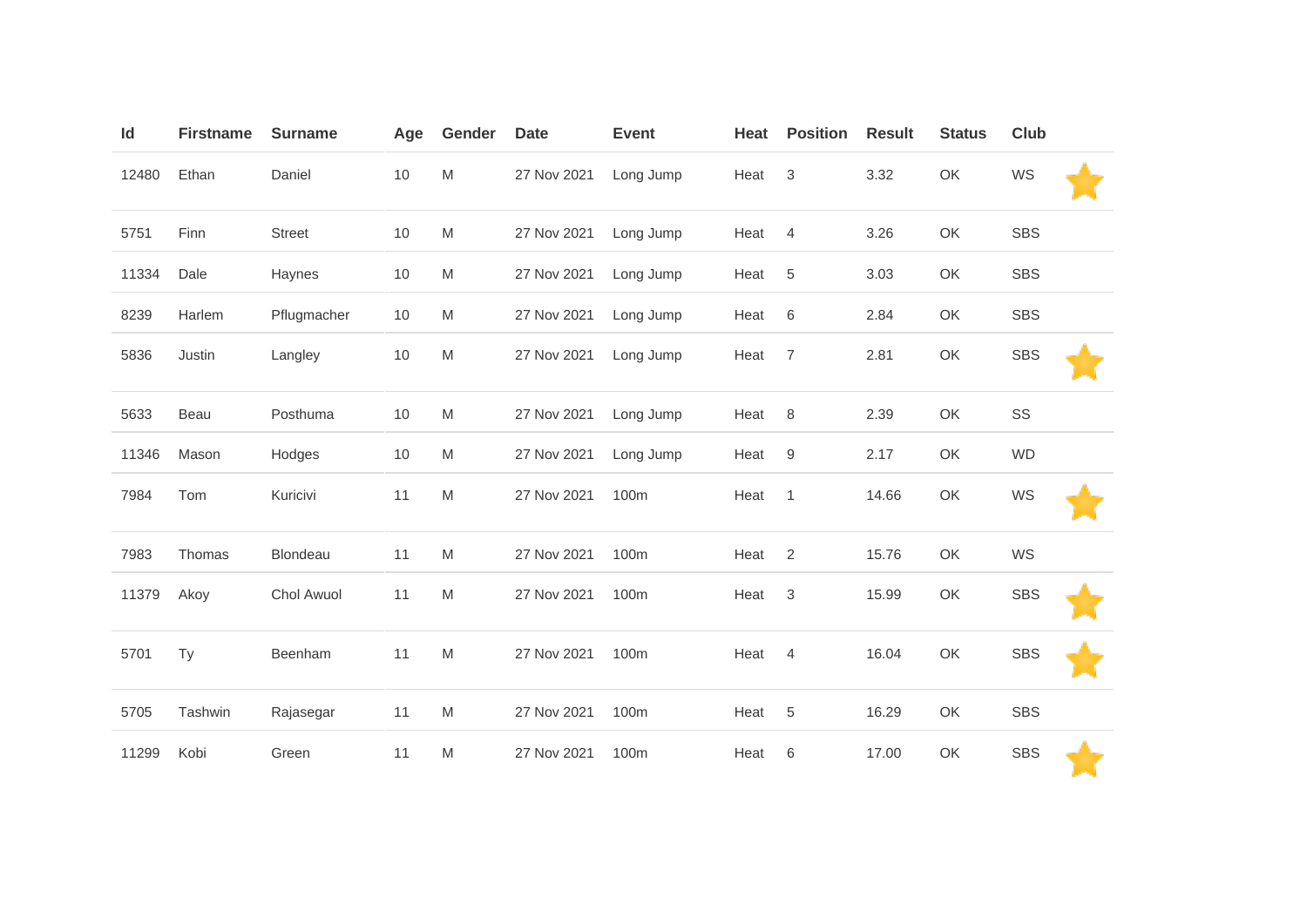| Id    | <b>Firstname</b> | <b>Surname</b> | Age | Gender    | <b>Date</b> | <b>Event</b> | Heat | <b>Position</b> | <b>Result</b> | <b>Status</b> | Club       |  |
|-------|------------------|----------------|-----|-----------|-------------|--------------|------|-----------------|---------------|---------------|------------|--|
| 5759  | Owen             | Young          | 11  | M         | 27 Nov 2021 | 100m         | Heat | $\overline{7}$  | 17.05         | OK            | <b>SBS</b> |  |
| 5826  | Zachary          | Smith          | 11  | ${\sf M}$ | 27 Nov 2021 | 100m         | Heat | 8               | 18.59         | OK            | <b>SBS</b> |  |
| 12479 | Cole             | Betson         | 11  | M         | 27 Nov 2021 | 100m         | Heat | $9\,$           | 18.63         | OK            | SS         |  |
| 11379 | Akoy             | Chol Awuol     | 11  | M         | 27 Nov 2021 | 1500m        | Heat | $\overline{1}$  | 6:06.34       | OK            | <b>SBS</b> |  |
| 5705  | Tashwin          | Rajasegar      | 11  | M         | 27 Nov 2021 | 1500m        | Heat | 2               | 6:09.16       | OK            | <b>SBS</b> |  |
| 7983  | Thomas           | Blondeau       | 11  | M         | 27 Nov 2021 | 1500m        | Heat | 3               | 6:51.18       | OK            | WS         |  |
| 12479 | Cole             | Betson         | 11  | ${\sf M}$ | 27 Nov 2021 | 1500m        | Heat | 4               | 7:12.50       | OK            | SS         |  |
| 5826  | Zachary          | Smith          | 11  | M         | 27 Nov 2021 | 1500m        | Heat | $\,$ 5 $\,$     | 8:42.36       | OK            | <b>SBS</b> |  |
| 5705  | Tashwin          | Rajasegar      | 11  | M         | 27 Nov 2021 | 400m         | Heat | $\overline{1}$  | 1:16.25       | OK            | <b>SBS</b> |  |
| 11379 | Akoy             | Chol Awuol     | 11  | M         | 27 Nov 2021 | 400m         | Heat | 2               | 1:24.66       | OK            | <b>SBS</b> |  |
| 11299 | Kobi             | Green          | 11  | ${\sf M}$ | 27 Nov 2021 | 400m         | Heat | 3               | 1:26.96       | OK            | <b>SBS</b> |  |
| 7983  | Thomas           | Blondeau       | 11  | M         | 27 Nov 2021 | 400m         | Heat | $\overline{4}$  | 1:29.20       | OK            | WS         |  |
| 5629  | Nate             | Rosenberg      | 11  | M         | 27 Nov 2021 | 400m         | Heat | 5               | 1:35.17       | OK            | SS         |  |
| 5826  | Zachary          | Smith          | 11  | M         | 27 Nov 2021 | 400m         | Heat | 6               | 1:39.51       | OK            | <b>SBS</b> |  |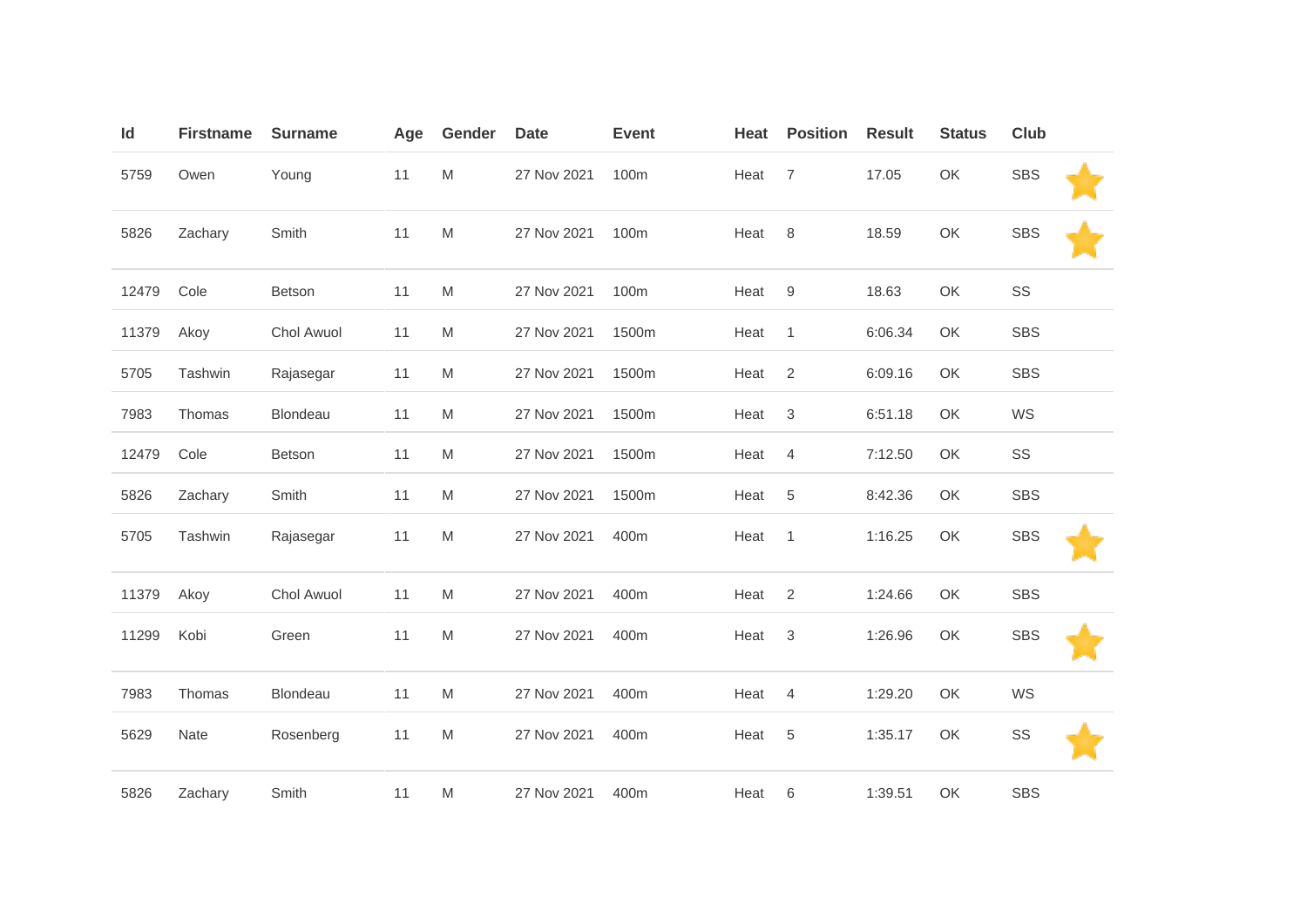| Id    | <b>Firstname</b> | <b>Surname</b> | Age | Gender    | <b>Date</b> | <b>Event</b>         | Heat | <b>Position</b>  | <b>Result</b> | <b>Status</b> | <b>Club</b> |  |
|-------|------------------|----------------|-----|-----------|-------------|----------------------|------|------------------|---------------|---------------|-------------|--|
| 12479 | Cole             | Betson         | 11  | ${\sf M}$ | 27 Nov 2021 | 400m                 | Heat | $\overline{7}$   | 1:42.16       | OK            | SS          |  |
| 7984  | Tom              | Kuricivi       | 11  | ${\sf M}$ | 27 Nov 2021 | Discus 500g          | Heat | $\mathbf{1}$     | 19.65         | OK            | WS          |  |
| 12479 | Cole             | <b>Betson</b>  | 11  | M         | 27 Nov 2021 | Discus 500g          | Heat | 2                | 18.34         | OK            | SS          |  |
| 5759  | Owen             | Young          | 11  | ${\sf M}$ | 27 Nov 2021 | Discus 500g          | Heat | 3                | 18.15         | OK            | <b>SBS</b>  |  |
| 5701  | Ty               | Beenham        | 11  | ${\sf M}$ | 27 Nov 2021 | Discus 500g          | Heat | 4                | 15.10         | OK            | <b>SBS</b>  |  |
| 11299 | Kobi             | Green          | 11  | ${\sf M}$ | 27 Nov 2021 | Discus 500g          | Heat | 5                | 15.09         | OK            | <b>SBS</b>  |  |
| 5705  | Tashwin          | Rajasegar      | 11  | M         | 27 Nov 2021 | Discus 500g          | Heat | 6                | 13.55         | OK            | <b>SBS</b>  |  |
| 5629  | Nate             | Rosenberg      | 11  | M         | 27 Nov 2021 | Discus 500g          | Heat | 7                | 12.60         | OK            | SS          |  |
| 11379 | Akoy             | Chol Awuol     | 11  | ${\sf M}$ | 27 Nov 2021 | Discus 500g          | Heat | $\,8\,$          | 12.26         | OK            | <b>SBS</b>  |  |
| 5826  | Zachary          | Smith          | 11  | ${\sf M}$ | 27 Nov 2021 | Discus 500g          | Heat | $\boldsymbol{9}$ | 11.98         | OK            | <b>SBS</b>  |  |
| 7983  | Thomas           | Blondeau       | 11  | M         | 27 Nov 2021 | Discus 500g          | Heat | 10               | 10.18         | OK            | WS          |  |
| 5701  | <b>Ty</b>        | Beenham        | 11  | M         | 27 Nov 2021 | High Jump<br>Fosbury | Heat | 1                | 1.18          | OK            | <b>SBS</b>  |  |
| 12479 | Cole             | Betson         | 11  | M         | 27 Nov 2021 | High Jump<br>Fosbury | Heat | 2                | 1.14          | OK            | SS          |  |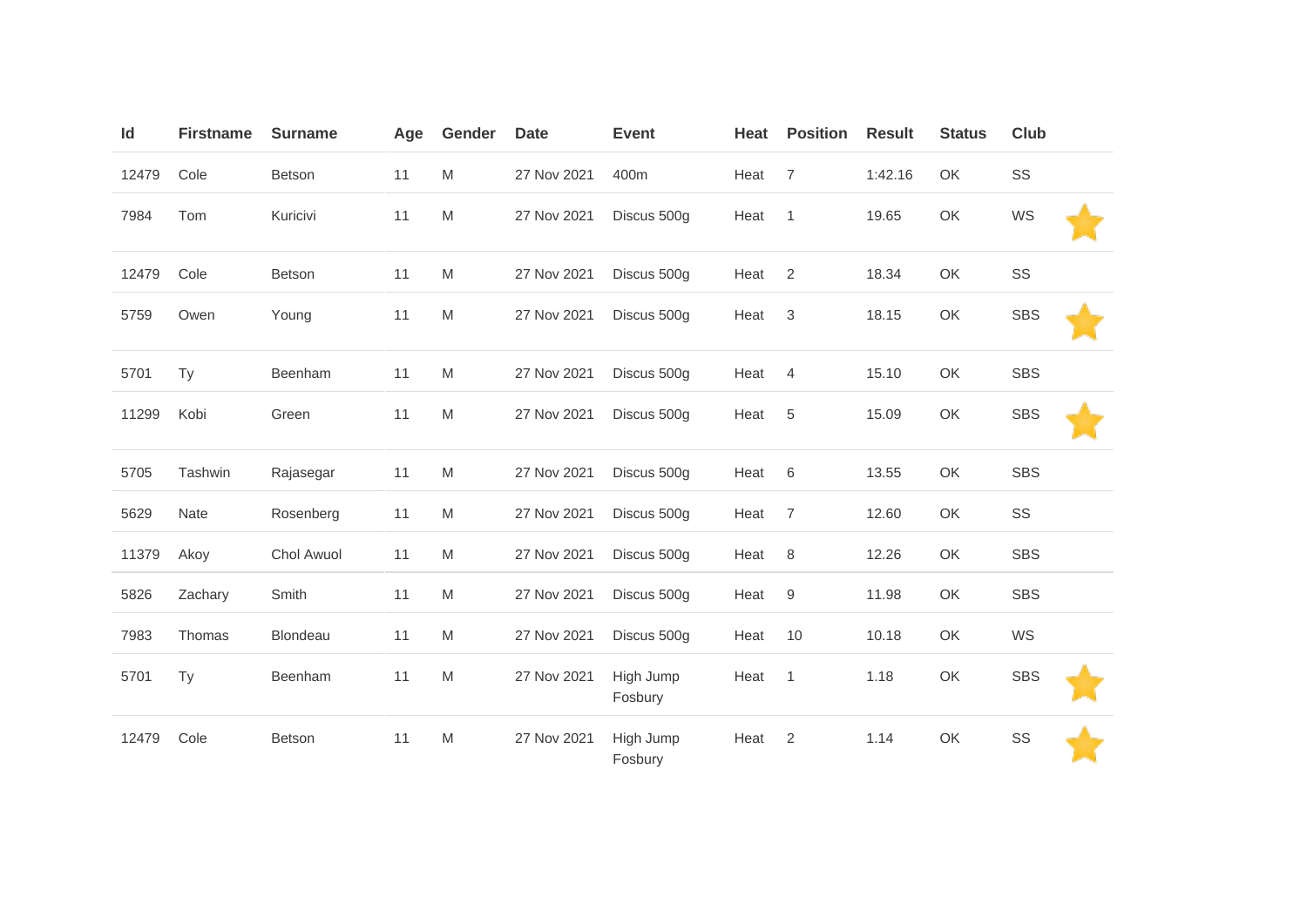| Id    | <b>Firstname</b> | <b>Surname</b> | Age | Gender                                                                                | <b>Date</b> | <b>Event</b>         | Heat | <b>Position</b> | <b>Result</b> | <b>Status</b>     | Club       |  |
|-------|------------------|----------------|-----|---------------------------------------------------------------------------------------|-------------|----------------------|------|-----------------|---------------|-------------------|------------|--|
| 7984  | Tom              | Kuricivi       | 11  | ${\sf M}$                                                                             | 27 Nov 2021 | High Jump<br>Fosbury | Heat | 3               | 1.12          | OK                | WS         |  |
| 7983  | Thomas           | Blondeau       | 11  | ${\sf M}$                                                                             | 27 Nov 2021 | High Jump<br>Fosbury | Heat | $\overline{4}$  | 1.12          | OK                | WS         |  |
| 5826  | Zachary          | Smith          | 11  | ${\sf M}$                                                                             | 27 Nov 2021 | High Jump<br>Fosbury | Heat | 5               | 1.05          | OK                | <b>SBS</b> |  |
| 11379 | Akoy             | Chol Awuol     | 11  | M                                                                                     | 27 Nov 2021 | High Jump<br>Fosbury | Heat | 5               | 1.05          | OK                | <b>SBS</b> |  |
| 5759  | Owen             | Young          | 11  | $\mathsf{M}% _{T}=\mathsf{M}_{T}\!\left( a,b\right) ,\ \mathsf{M}_{T}=\mathsf{M}_{T}$ | 27 Nov 2021 | High Jump<br>Fosbury | Heat | $\overline{7}$  | 1.00          | OK                | <b>SBS</b> |  |
| 5705  | Tashwin          | Rajasegar      | 11  | ${\sf M}$                                                                             | 27 Nov 2021 | High Jump<br>Fosbury | Heat | 8               | <b>NA</b>     | <b>No</b><br>Jump | <b>SBS</b> |  |
| 7984  | Tom              | Kuricivi       | 11  | ${\sf M}$                                                                             | 27 Nov 2021 | Long Jump            | Heat | $\overline{1}$  | 4.24          | OK                | WS         |  |
| 11379 | Akoy             | Chol Awuol     | 11  | ${\sf M}$                                                                             | 27 Nov 2021 | Long Jump            | Heat | 2               | 3.85          | OK                | <b>SBS</b> |  |
| 5705  | Tashwin          | Rajasegar      | 11  | ${\sf M}$                                                                             | 27 Nov 2021 | Long Jump            | Heat | 3               | 3.59          | OK                | <b>SBS</b> |  |
| 7983  | Thomas           | Blondeau       | 11  | M                                                                                     | 27 Nov 2021 | Long Jump            | Heat | $\overline{4}$  | 3.45          | OK                | WS         |  |
| 5759  | Owen             | Young          | 11  | M                                                                                     | 27 Nov 2021 | Long Jump            | Heat | 4               | 3.45          | OK                | <b>SBS</b> |  |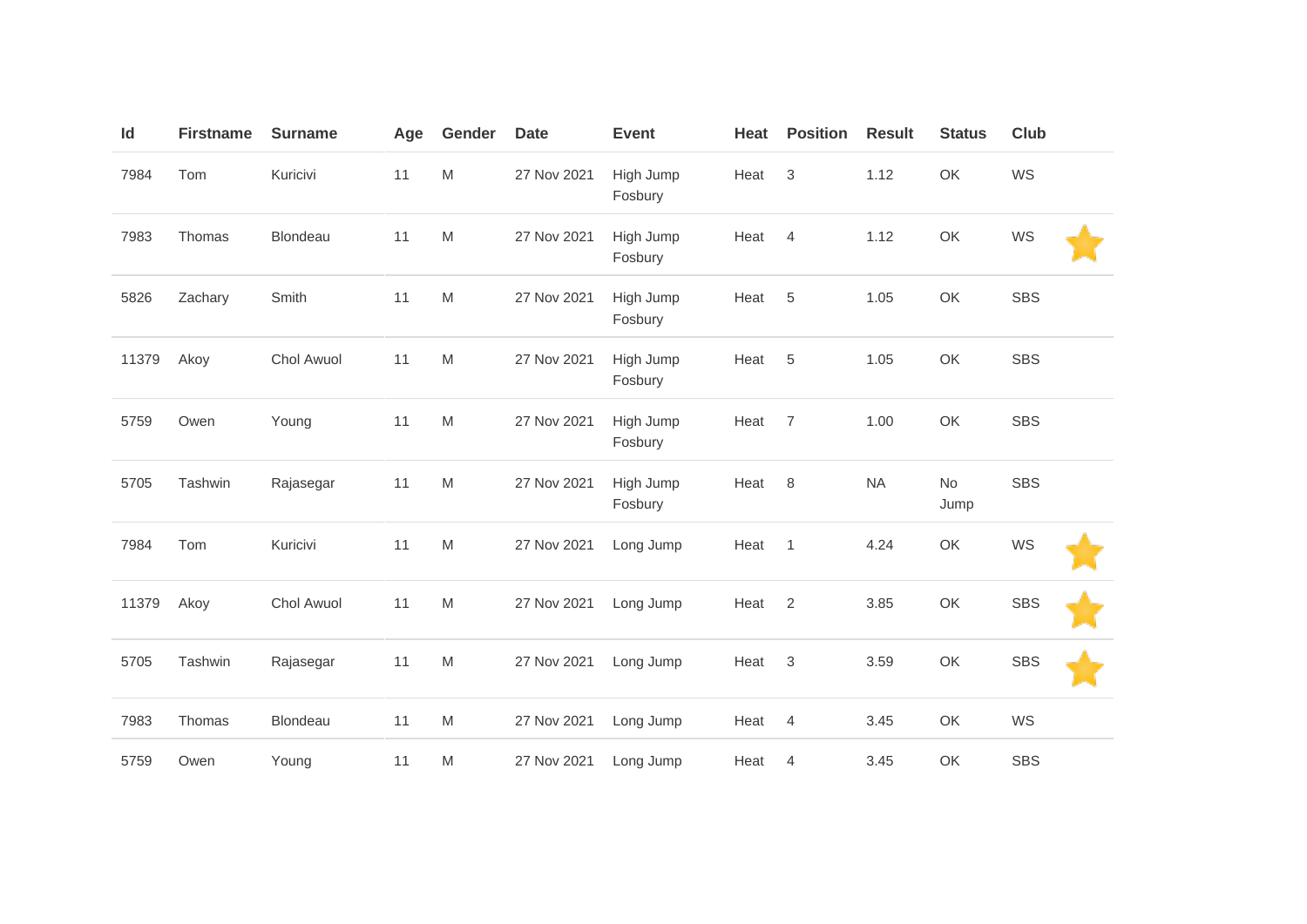| Id    | <b>Firstname</b> | <b>Surname</b> | Age | Gender    | <b>Date</b> | <b>Event</b> | Heat | <b>Position</b> | <b>Result</b> | <b>Status</b> | Club       |  |
|-------|------------------|----------------|-----|-----------|-------------|--------------|------|-----------------|---------------|---------------|------------|--|
| 5701  | Ty               | Beenham        | 11  | M         | 27 Nov 2021 | Long Jump    | Heat | 6               | 3.21          | OK            | <b>SBS</b> |  |
| 5826  | Zachary          | Smith          | 11  | ${\sf M}$ | 27 Nov 2021 | Long Jump    | Heat | $\overline{7}$  | 3.11          | OK            | <b>SBS</b> |  |
| 12479 | Cole             | Betson         | 11  | M         | 27 Nov 2021 | Long Jump    | Heat | 8               | 3.06          | OK            | SS         |  |
| 11299 | Kobi             | Green          | 11  | M         | 27 Nov 2021 | Long Jump    | Heat | $9\,$           | 2.91          | OK            | <b>SBS</b> |  |
| 5629  | Nate             | Rosenberg      | 11  | M         | 27 Nov 2021 | Long Jump    | Heat | 10              | 2.62          | OK            | SS         |  |
| 5711  | Aiden            | Cowgill        | 12  | M         | 27 Nov 2021 | 100m         | Heat | $\overline{1}$  | 14.03         | OK            | <b>SBS</b> |  |
| 5655  | Alfie            | Hilditch       | 12  | M         | 27 Nov 2021 | 100m         | Heat | 2               | 15.56         | OK            | SS         |  |
| 11370 | Lewis            | Horn           | 12  | M         | 27 Nov 2021 | 100m         | Heat | $\sqrt{3}$      | 15.63         | OK            | SS         |  |
| 5660  | Austin           | Green          | 12  | M         | 27 Nov 2021 | 100m         | Heat | 4               | 16.33         | OK            | SS         |  |
| 11354 | Joshua           | Hingert        | 12  | ${\sf M}$ | 27 Nov 2021 | 100m         | Heat | $\,$ 5 $\,$     | 16.55         | OK            | SS         |  |
| 5680  | Hayden           | Wren           | 12  | ${\sf M}$ | 27 Nov 2021 | 100m         | Heat | 6               | 16.88         | OK            | WS         |  |
| 11278 | Zakk             | White          | 12  | M         | 27 Nov 2021 | 100m         | Heat | $\overline{7}$  | 16.96         | OK            | SS         |  |
| 5671  | Linkin           | Lawrence       | 12  | M         | 27 Nov 2021 | 100m         | Heat | $\,8\,$         | 17.71         | OK            | <b>SBS</b> |  |
| 11302 | Jarrad           | McKail         | 12  | M         | 27 Nov 2021 | 100m         | Heat | 9               | 19.04         | OK            | <b>SBS</b> |  |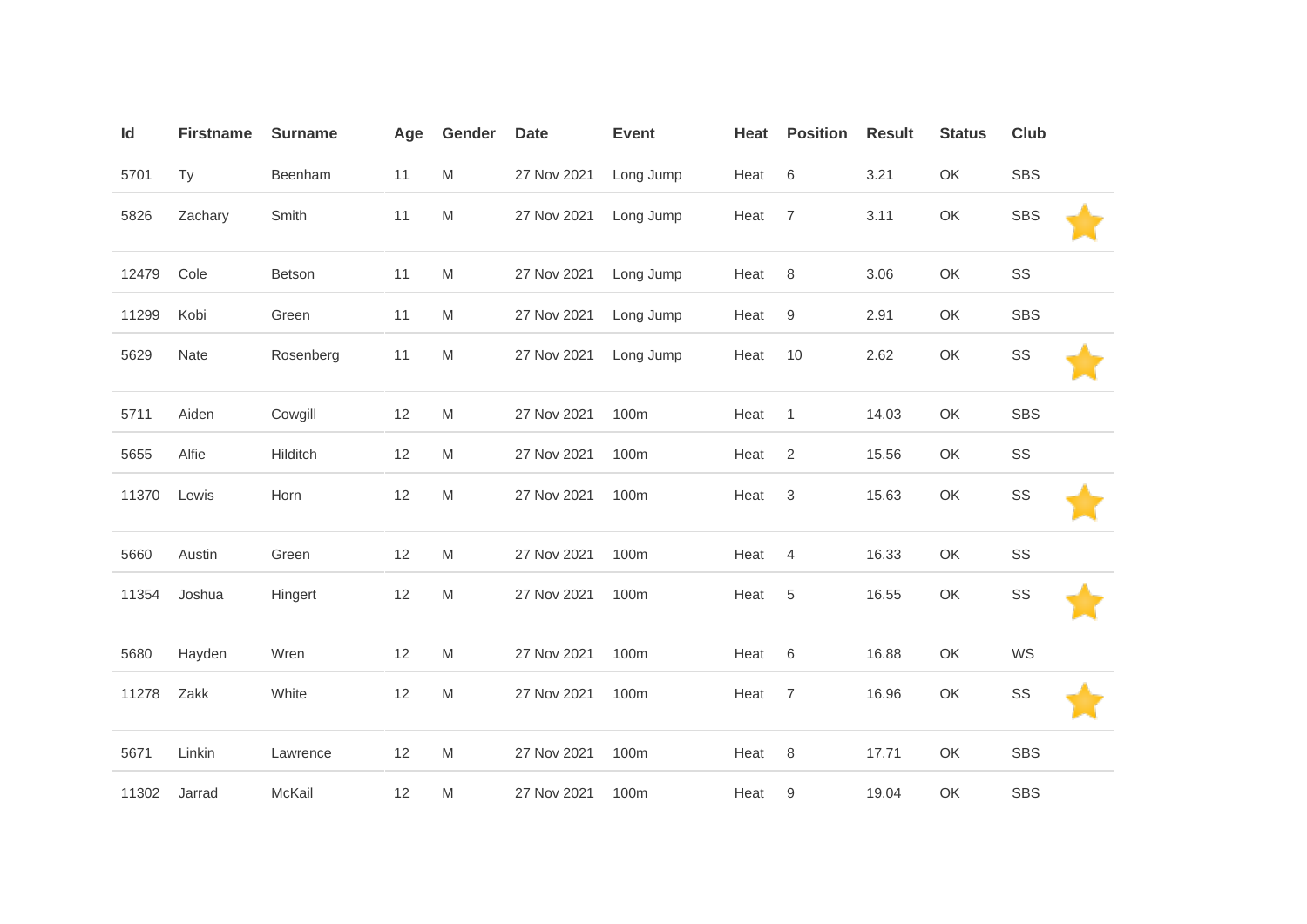| Id    | <b>Firstname</b> | <b>Surname</b>   | Age | Gender                                                                                | <b>Date</b> | <b>Event</b> | Heat | <b>Position</b> | <b>Result</b> | <b>Status</b> | Club       |
|-------|------------------|------------------|-----|---------------------------------------------------------------------------------------|-------------|--------------|------|-----------------|---------------|---------------|------------|
| 11296 | Tremaine         | <b>Broadbent</b> | 12  | M                                                                                     | 27 Nov 2021 | 100m         | Heat | 10              | 19.54         | OK            | <b>WD</b>  |
| 5634  | <b>Blair</b>     | Posthuma         | 12  | M                                                                                     | 27 Nov 2021 | 100m         | Heat | 11              | 19.75         | OK            | SS         |
| 5655  | Alfie            | Hilditch         | 12  | M                                                                                     | 27 Nov 2021 | 1500m        | Heat | $\overline{1}$  | 5:49.83       | OK            | SS         |
| 5660  | Austin           | Green            | 12  | M                                                                                     | 27 Nov 2021 | 1500m        | Heat | $\overline{2}$  | 6:26.79       | OK            | SS         |
| 11354 | Joshua           | Hingert          | 12  | M                                                                                     | 27 Nov 2021 | 1500m        | Heat | $\sqrt{3}$      | 6:33.79       | OK            | SS         |
| 5671  | Linkin           | Lawrence         | 12  | M                                                                                     | 27 Nov 2021 | 1500m        | Heat | 4               | 7:33.64       | OK            | <b>SBS</b> |
| 5680  | Hayden           | Wren             | 12  | M                                                                                     | 27 Nov 2021 | 1500m        | Heat | $\sqrt{5}$      | 8:01.20       | OK            | WS         |
| 5634  | <b>Blair</b>     | Posthuma         | 12  | $\mathsf{M}% _{T}=\mathsf{M}_{T}\!\left( a,b\right) ,\ \mathsf{M}_{T}=\mathsf{M}_{T}$ | 27 Nov 2021 | 1500m        | Heat | 6               | 9:17.11       | OK            | SS         |
| 11302 | Jarrad           | McKail           | 12  | M                                                                                     | 27 Nov 2021 | 1500m        | Heat | $\overline{7}$  | 10:55.55      | OK            | SBS        |
| 11296 | Tremaine         | <b>Broadbent</b> | 12  | M                                                                                     | 27 Nov 2021 | 1500m        | Heat | 8               | 11:22.80      | OK            | <b>WD</b>  |
| 5655  | Alfie            | Hilditch         | 12  | $\mathsf{M}% _{T}=\mathsf{M}_{T}\!\left( a,b\right) ,\ \mathsf{M}_{T}=\mathsf{M}_{T}$ | 27 Nov 2021 | 400m         | Heat | $\overline{1}$  | 1:15.97       | OK            | SS         |
| 5660  | Austin           | Green            | 12  | M                                                                                     | 27 Nov 2021 | 400m         | Heat | 2               | 1:21.74       | OK            | SS         |
| 11354 | Joshua           | Hingert          | 12  | M                                                                                     | 27 Nov 2021 | 400m         | Heat | 3               | 1:25.79       | OK            | SS         |
| 11370 | Lewis            | Horn             | 12  | M                                                                                     | 27 Nov 2021 | 400m         | Heat | $\overline{4}$  | 1:34.97       | OK            | SS         |
| 5671  | Linkin           | Lawrence         | 12  | M                                                                                     | 27 Nov 2021 | 400m         | Heat | 5               | 1:36.23       | OK            | <b>SBS</b> |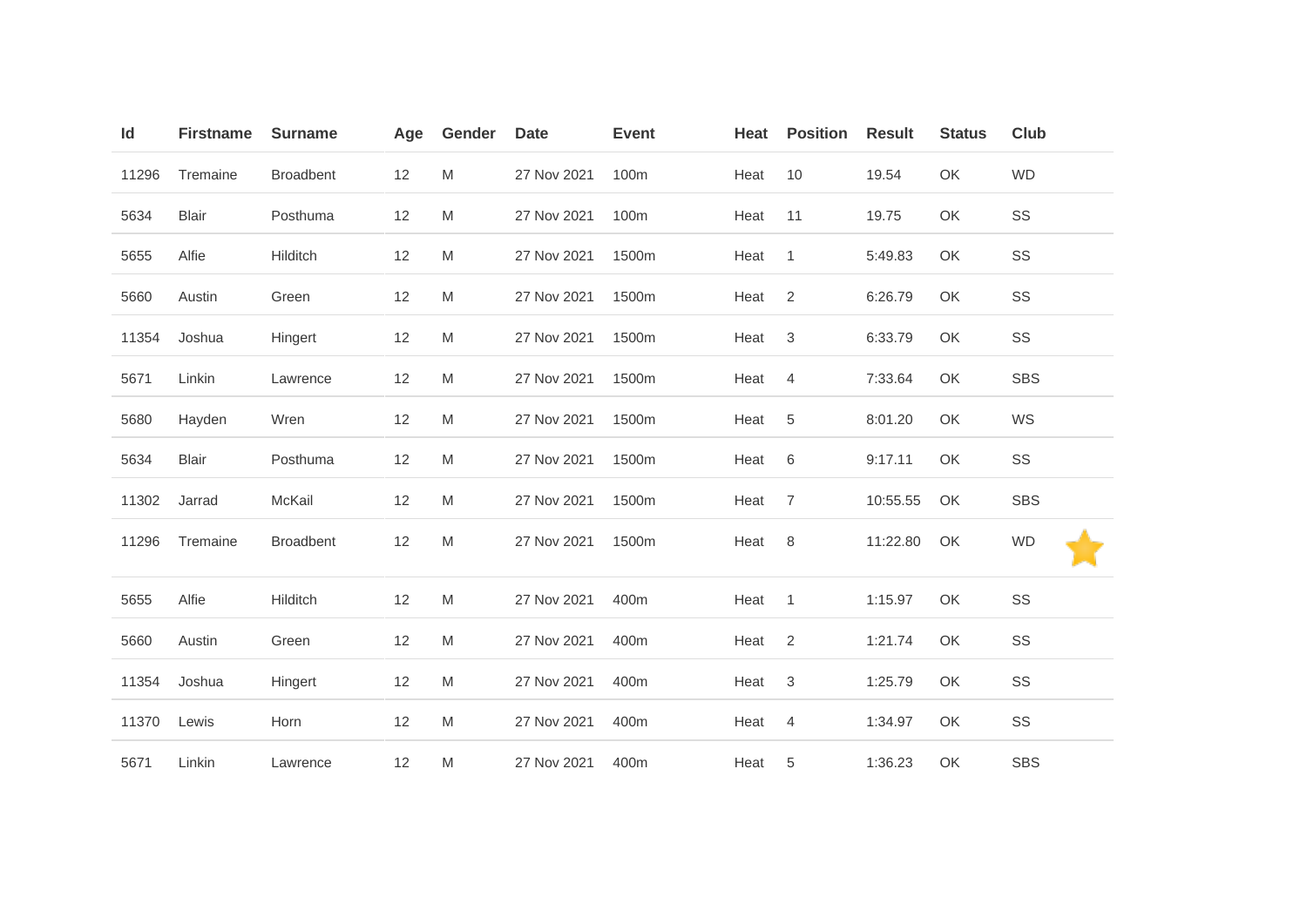| Id    | <b>Firstname</b> | <b>Surname</b>   | Age | Gender                                                                                | <b>Date</b> | <b>Event</b>         | Heat | <b>Position</b> | <b>Result</b> | <b>Status</b> | <b>Club</b> |
|-------|------------------|------------------|-----|---------------------------------------------------------------------------------------|-------------|----------------------|------|-----------------|---------------|---------------|-------------|
| 11302 | Jarrad           | McKail           | 12  | $\mathsf{M}% _{T}=\mathsf{M}_{T}\!\left( a,b\right) ,\ \mathsf{M}_{T}=\mathsf{M}_{T}$ | 27 Nov 2021 | 400m                 | Heat | 6               | 1:57.17       | OK            | <b>SBS</b>  |
| 11296 | Tremaine         | <b>Broadbent</b> | 12  | M                                                                                     | 27 Nov 2021 | 400m                 | Heat | $\overline{7}$  | 2:15.30       | OK            | <b>WD</b>   |
| 5655  | Alfie            | Hilditch         | 12  | $\mathsf{M}% _{T}=\mathsf{M}_{T}\!\left( a,b\right) ,\ \mathsf{M}_{T}=\mathsf{M}_{T}$ | 27 Nov 2021 | Discus 750g          | Heat | $\overline{1}$  | 18.87         | OK            | SS          |
| 11370 | Lewis            | Horn             | 12  | M                                                                                     | 27 Nov 2021 | Discus 750g          | Heat | 2               | 15.46         | OK            | SS          |
| 11302 | Jarrad           | McKail           | 12  | M                                                                                     | 27 Nov 2021 | Discus 750g          | Heat | 3               | 14.69         | OK            | <b>SBS</b>  |
| 11278 | Zakk             | White            | 12  | ${\sf M}$                                                                             | 27 Nov 2021 | Discus 750g          | Heat | 4               | 12.80         | OK            | SS          |
| 5660  | Austin           | Green            | 12  | $\mathsf{M}% _{T}=\mathsf{M}_{T}\!\left( a,b\right) ,\ \mathsf{M}_{T}=\mathsf{M}_{T}$ | 27 Nov 2021 | Discus 750g          | Heat | 5               | 12.71         | OK            | SS          |
| 11354 | Joshua           | Hingert          | 12  | M                                                                                     | 27 Nov 2021 | Discus 750g          | Heat | 6               | 12.32         | OK            | SS          |
| 5680  | Hayden           | Wren             | 12  | M                                                                                     | 27 Nov 2021 | Discus 750g          | Heat | 7               | 11.64         | OK            | WS          |
| 11296 | Tremaine         | <b>Broadbent</b> | 12  | ${\sf M}$                                                                             | 27 Nov 2021 | Discus 750g          | Heat | 8               | 10.52         | OK            | <b>WD</b>   |
| 5671  | Linkin           | Lawrence         | 12  | M                                                                                     | 27 Nov 2021 | Discus 750g          | Heat | 9               | 8.35          | OK            | <b>SBS</b>  |
| 5634  | <b>Blair</b>     | Posthuma         | 12  | M                                                                                     | 27 Nov 2021 | Discus 750g          | Heat | 10              | 8.32          | OK            | SS          |
| 5655  | Alfie            | Hilditch         | 12  | ${\sf M}$                                                                             | 27 Nov 2021 | High Jump<br>Fosbury | Heat | 1               | 1.40          | OK            | SS          |
| 5711  | Aiden            | Cowgill          | 12  | M                                                                                     | 27 Nov 2021 | High Jump<br>Fosbury | Heat | 2               | 1.27          | OK            | <b>SBS</b>  |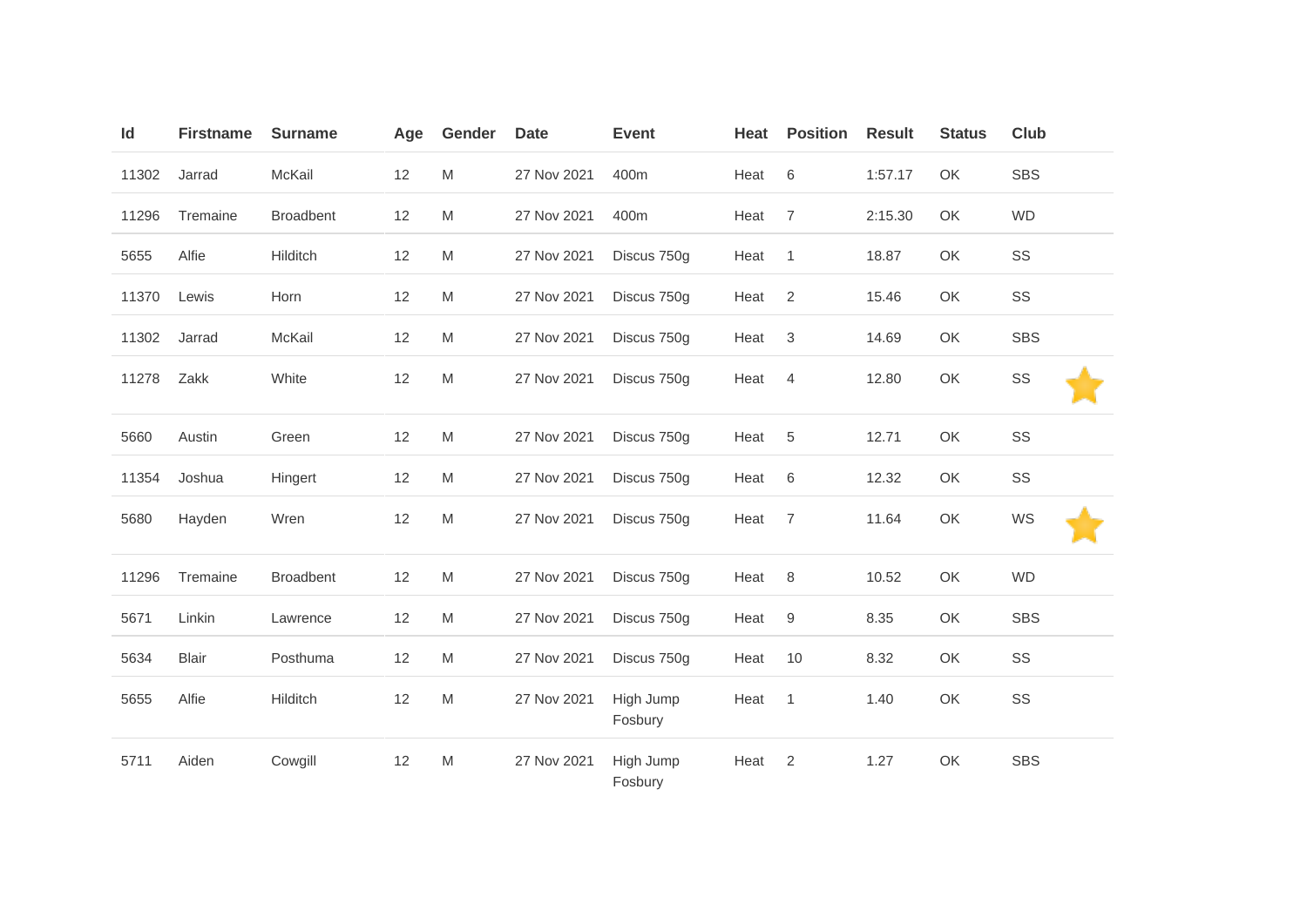| Id    | <b>Firstname</b> | <b>Surname</b>   | Age | Gender                                                                                                     | <b>Date</b> | <b>Event</b>         | Heat | <b>Position</b>          | <b>Result</b> | <b>Status</b> | Club       |
|-------|------------------|------------------|-----|------------------------------------------------------------------------------------------------------------|-------------|----------------------|------|--------------------------|---------------|---------------|------------|
| 11370 | Lewis            | Horn             | 12  | M                                                                                                          | 27 Nov 2021 | High Jump<br>Fosbury | Heat | 3                        | 1.22          | OK            | SS         |
| 11354 | Joshua           | Hingert          | 12  | M                                                                                                          | 27 Nov 2021 | High Jump<br>Fosbury | Heat | $\overline{4}$           | 1.16          | OK            | SS         |
| 5660  | Austin           | Green            | 12  | $\mathsf{M}% _{T}=\mathsf{M}_{T}\!\left( a,b\right) ,\ \mathsf{M}_{T}=\mathsf{M}_{T}\!\left( a,b\right) ,$ | 27 Nov 2021 | High Jump<br>Fosbury | Heat | $\overline{\phantom{a}}$ | <b>NA</b>     | No<br>Jump    | SS         |
| 11302 | Jarrad           | McKail           | 12  | M                                                                                                          | 27 Nov 2021 | High Jump<br>Fosbury | Heat | $\overline{\phantom{a}}$ | <b>NA</b>     | No<br>Jump    | <b>SBS</b> |
| 11296 | Tremaine         | <b>Broadbent</b> | 12  | M                                                                                                          | 27 Nov 2021 | High Jump<br>Fosbury | Heat | $\sim$                   | <b>NA</b>     | No<br>Jump    | <b>WD</b>  |
| 5711  | Aiden            | Cowgill          | 12  | ${\sf M}$                                                                                                  | 27 Nov 2021 | Long Jump            | Heat | $\mathbf{1}$             | 4.43          | OK            | <b>SBS</b> |
| 5655  | Alfie            | Hilditch         | 12  | $\mathsf{M}% _{T}=\mathsf{M}_{T}\!\left( a,b\right) ,\ \mathsf{M}_{T}=\mathsf{M}_{T}\!\left( a,b\right) ,$ | 27 Nov 2021 | Long Jump            | Heat | 2                        | 3.87          | OK            | SS         |
| 11370 | Lewis            | Horn             | 12  | M                                                                                                          | 27 Nov 2021 | Long Jump            | Heat | 3                        | 3.76          | OK            | SS         |
| 5660  | Austin           | Green            | 12  | M                                                                                                          | 27 Nov 2021 | Long Jump            | Heat | 4                        | 3.42          | OK            | SS         |
| 11354 | Joshua           | Hingert          | 12  | M                                                                                                          | 27 Nov 2021 | Long Jump            | Heat | $\sqrt{5}$               | 3.21          | OK            | SS         |
| 5680  | Hayden           | Wren             | 12  | $\mathsf{M}% _{T}=\mathsf{M}_{T}\!\left( a,b\right) ,\ \mathsf{M}_{T}=\mathsf{M}_{T}\!\left( a,b\right) ,$ | 27 Nov 2021 | Long Jump            | Heat | $\,6$                    | 3.12          | OK            | WS         |
| 11278 | Zakk             | White            | 12  | M                                                                                                          | 27 Nov 2021 | Long Jump            | Heat | 7                        | 2.84          | OK            | SS         |
| 11296 | Tremaine         | <b>Broadbent</b> | 12  | M                                                                                                          | 27 Nov 2021 | Long Jump            | Heat | 8                        | 2.56          | OK            | <b>WD</b>  |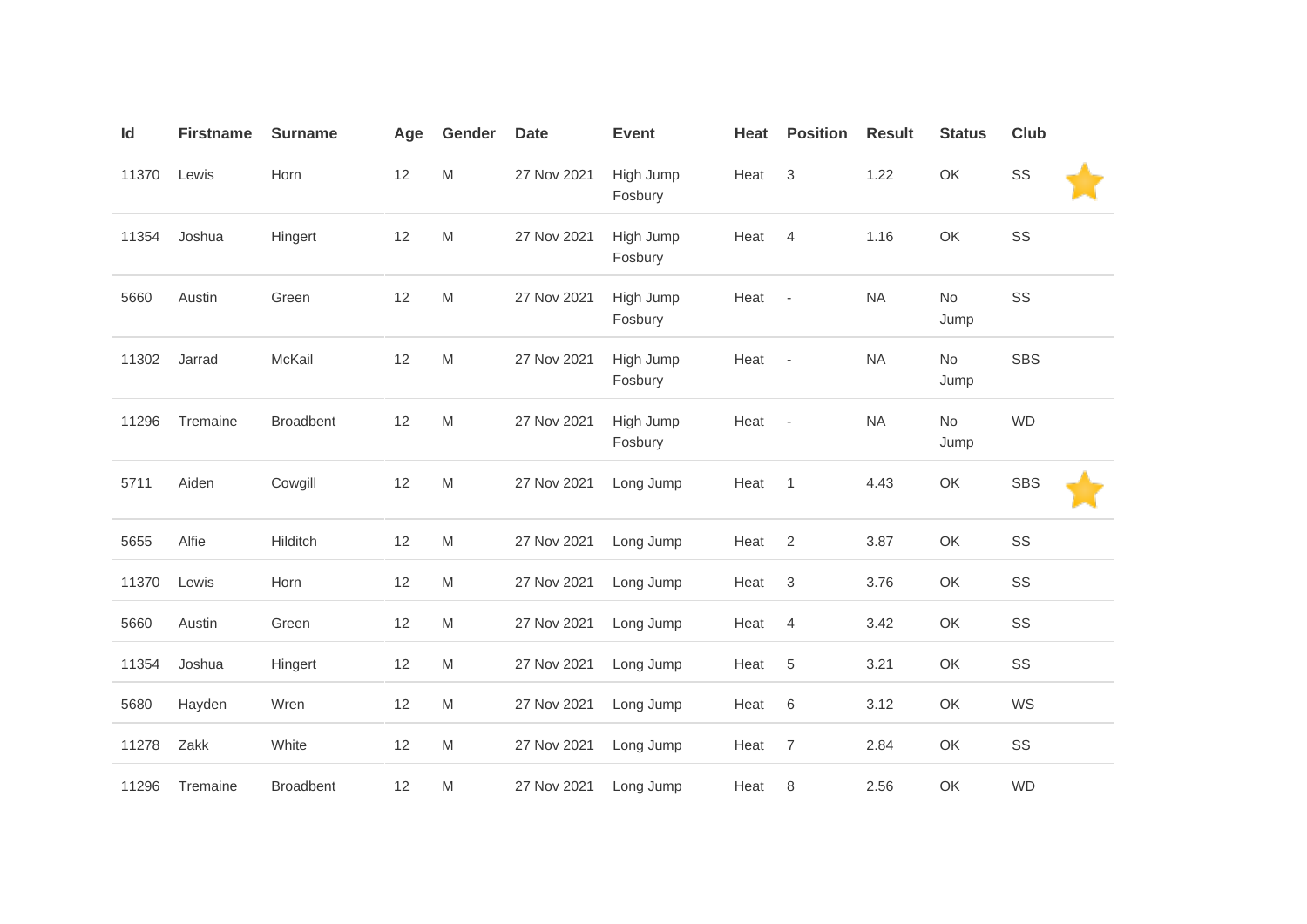| Id    | <b>Firstname</b> | <b>Surname</b> | Age | <b>Gender</b> | <b>Date</b> | <b>Event</b> | Heat | <b>Position</b> | <b>Result</b> | <b>Status</b> | Club       |
|-------|------------------|----------------|-----|---------------|-------------|--------------|------|-----------------|---------------|---------------|------------|
| 5634  | Blair            | Posthuma       | 12  | M             | 27 Nov 2021 | Long Jump    | Heat | $\sim$          | NA            | No<br>Jump    | SS         |
| 5671  | Linkin           | Lawrence       | 12  | M             | 27 Nov 2021 | Long Jump    | Heat | $\sim$          | <b>NA</b>     | No<br>Jump    | <b>SBS</b> |
| 5824  | Zack             | Gorter         | 13  | M             | 27 Nov 2021 | 100m         | Heat | $\mathbf{1}$    | 14.28         | OK            | <b>SBS</b> |
| 11312 | Kyan             | Pirihi         | 13  | M             | 27 Nov 2021 | 100m         | Heat | 2               | 14.33         | OK            | <b>WD</b>  |
| 12457 | Campbell         | Senz           | 13  | M             | 27 Nov 2021 | 100m         | Heat | $\sqrt{3}$      | 14.46         | OK            | <b>WD</b>  |
| 5832  | Paul             | Blondeau       | 13  | M             | 27 Nov 2021 | 100m         | Heat | $\overline{4}$  | 14.73         | OK            | WS         |
| 5760  | Toby             | Arnold         | 13  | M             | 27 Nov 2021 | 100m         | Heat | $\sqrt{5}$      | 14.85         | OK            | SS         |
| 12483 | <b>Bruce</b>     | Garlett        | 13  | M             | 27 Nov 2021 | 100m         | Heat | 6               | 15.11         | OK            | <b>WD</b>  |
| 5639  | Aidan            | Edmondstone    | 13  | M             | 27 Nov 2021 | 100m         | Heat | $\overline{7}$  | 15.48         | OK            | WS         |
| 5752  | Fletcher         | <b>Street</b>  | 13  | M             | 27 Nov 2021 | 100m         | Heat | $\,8\,$         | 15.83         | OK            | <b>SBS</b> |
| 12481 | lantha           | Daniel         | 13  | M             | 27 Nov 2021 | 100m         | Heat | $9\,$           | 16.23         | OK            | WS         |
| 12482 | Oscar            | Daniel         | 13  | M             | 27 Nov 2021 | 100m         | Heat | $10$            | 16.82         | OK            | WS         |
| 8227  | Koby             | <b>Brooks</b>  | 13  | M             | 27 Nov 2021 | 100m         | Heat | 11              | 16.87         | OK            | <b>WD</b>  |
| 5626  | Joshua           | Payne          | 13  | M             | 27 Nov 2021 | 100m         | Heat | 12              | 17.20         | OK            | SS         |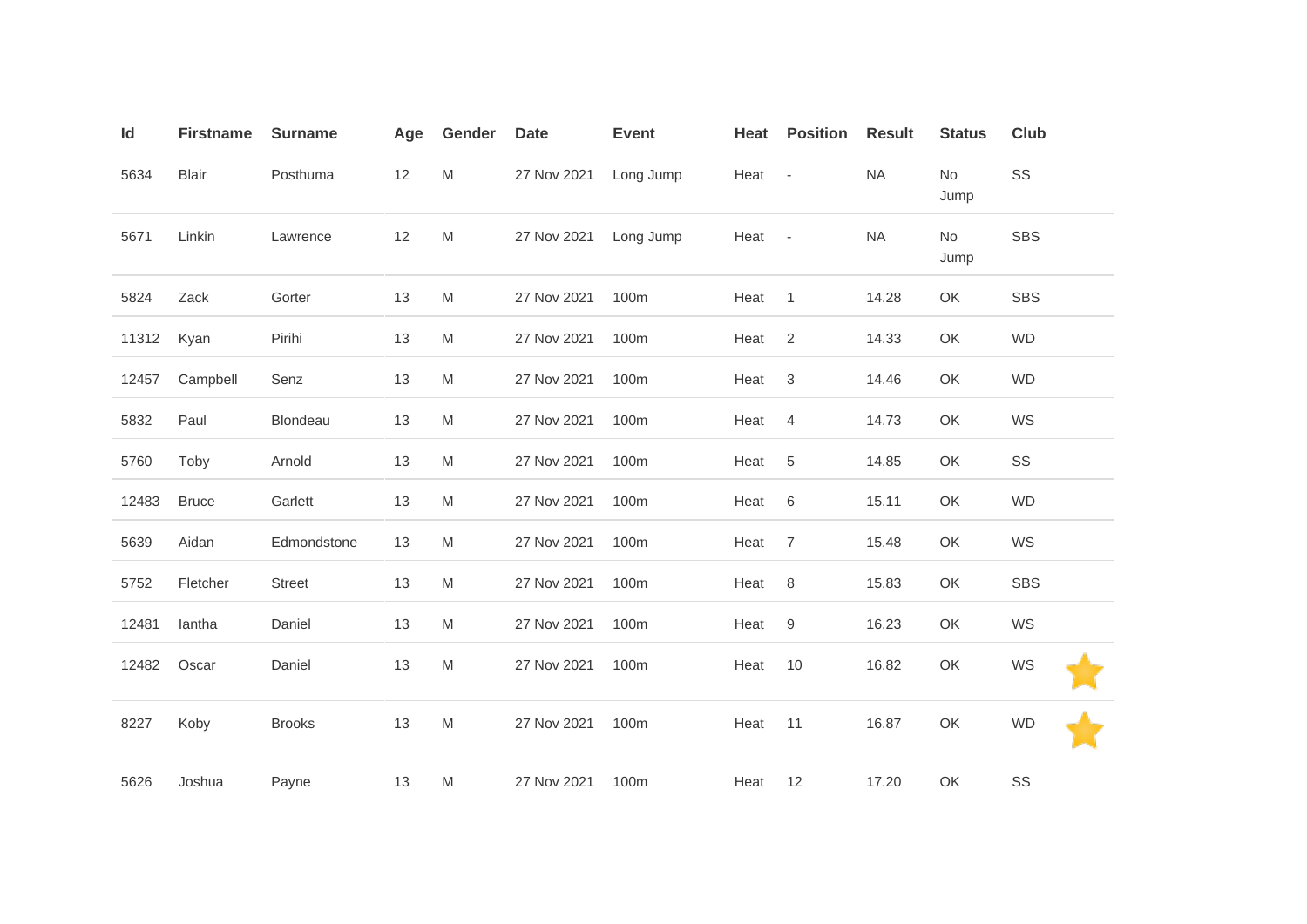| Id    | <b>Firstname</b> | <b>Surname</b>  | Age | Gender | <b>Date</b> | <b>Event</b> | Heat | <b>Position</b> | <b>Result</b> | <b>Status</b> | Club       |
|-------|------------------|-----------------|-----|--------|-------------|--------------|------|-----------------|---------------|---------------|------------|
| 5823  | Gabriel          | Gastev          | 13  | M      | 27 Nov 2021 | 100m         | Heat | 13              | 17.42         | OK            | SS         |
| 5825  | <b>Brodie</b>    | Smith           | 13  | M      | 27 Nov 2021 | 100m         | Heat | 14              | 17.54         | OK            | <b>SBS</b> |
| 5639  | Aidan            | Edmondstone     | 13  | M      | 27 Nov 2021 | 1500m        | Heat | $\overline{1}$  | 5:49.50       | OK            | WS         |
| 5760  | Toby             | Arnold          | 13  | M      | 27 Nov 2021 | 1500m        | Heat | $\overline{2}$  | 6:06.20       | OK            | SS         |
| 5832  | Paul             | <b>Blondeau</b> | 13  | M      | 27 Nov 2021 | 1500m        | Heat | 3               | 6:48.45       | OK            | WS         |
| 8227  | Koby             | <b>Brooks</b>   | 13  | M      | 27 Nov 2021 | 1500m        | Heat | $\overline{4}$  | 7:11.00       | OK            | <b>WD</b>  |
| 5752  | Fletcher         | <b>Street</b>   | 13  | M      | 27 Nov 2021 | 1500m        | Heat | 5               | 7:25.73       | OK            | <b>SBS</b> |
| 5825  | <b>Brodie</b>    | Smith           | 13  | M      | 27 Nov 2021 | 1500m        | Heat | 6               | 7:51.85       | OK            | <b>SBS</b> |
| 12483 | <b>Bruce</b>     | Garlett         | 13  | M      | 27 Nov 2021 | 1500m        | Heat | $\overline{7}$  | 8:00.06       | OK            | <b>WD</b>  |
| 12482 | Oscar            | Daniel          | 13  | M      | 27 Nov 2021 | 1500m        | Heat | 8               | 8:53.36       | OK            | WS         |
| 12481 | lantha           | Daniel          | 13  | M      | 27 Nov 2021 | 1500m        | Heat | 9               | 10:16.43      | OK            | WS         |
| 12457 | Campbell         | Senz            | 13  | M      | 27 Nov 2021 | 1500m        | Heat | 10              | 10:43.27      | OK            | <b>WD</b>  |
| 12457 | Campbell         | Senz            | 13  | M      | 27 Nov 2021 | 200m Hurdles | Heat | $\overline{1}$  | 32.84         | OK            | <b>WD</b>  |
| 11312 | Kyan             | Pirihi          | 13  | M      | 27 Nov 2021 | 200m Hurdles | Heat | $\overline{2}$  | 33.04         | OK            | <b>WD</b>  |
| 5832  | Paul             | <b>Blondeau</b> | 13  | M      | 27 Nov 2021 | 200m Hurdles | Heat | 3               | 33.32         | OK            | WS         |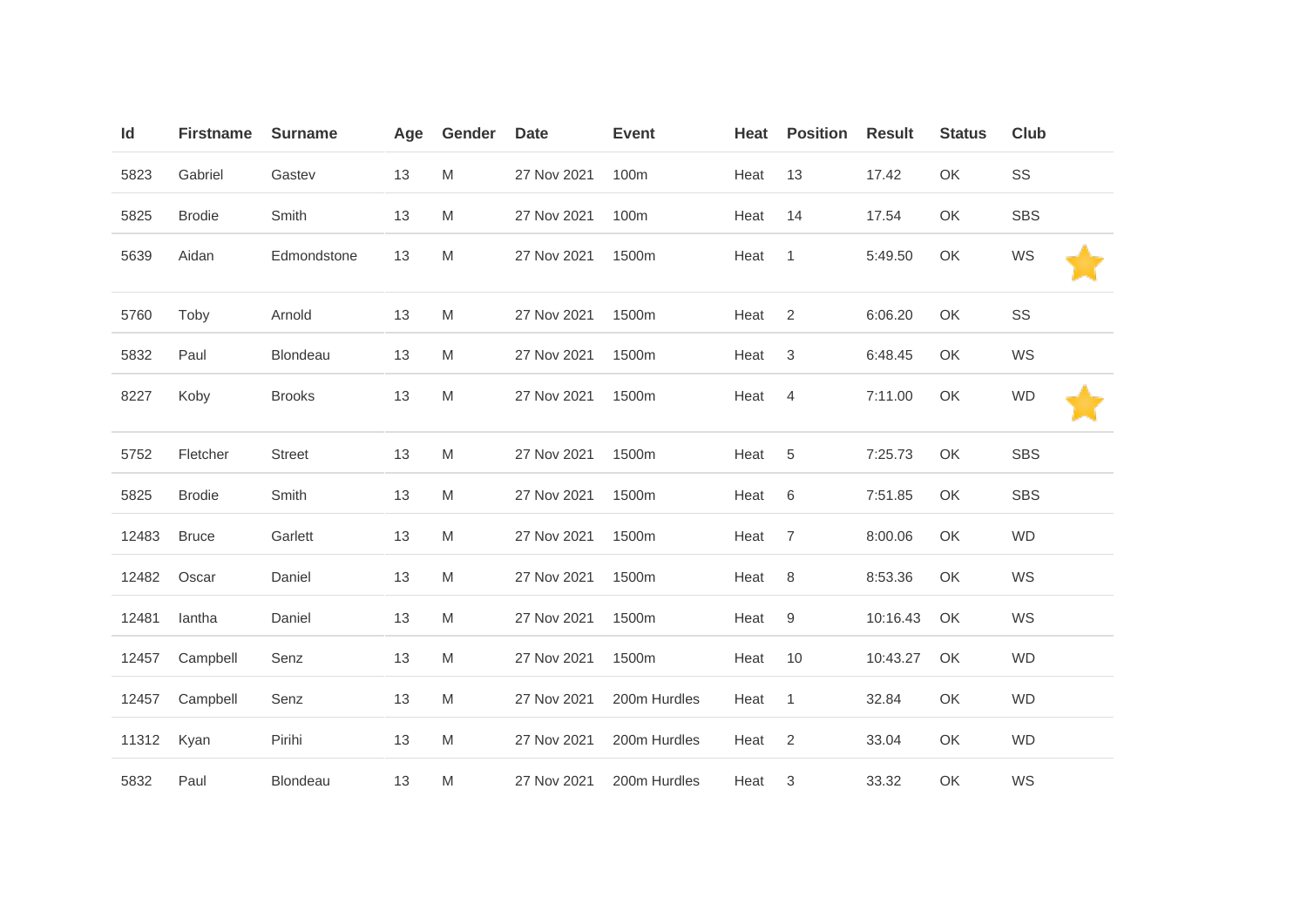| Id    | <b>Firstname</b> | <b>Surname</b> | Age | Gender | <b>Date</b> | <b>Event</b> | Heat | <b>Position</b> | <b>Result</b> | <b>Status</b> | <b>Club</b> |  |
|-------|------------------|----------------|-----|--------|-------------|--------------|------|-----------------|---------------|---------------|-------------|--|
| 5760  | Toby             | Arnold         | 13  | M      | 27 Nov 2021 | 200m Hurdles | Heat | $\overline{4}$  | 34.49         | OK            | SS          |  |
| 12483 | <b>Bruce</b>     | Garlett        | 13  | M      | 27 Nov 2021 | 200m Hurdles | Heat | $\sqrt{5}$      | 35.92         | OK            | <b>WD</b>   |  |
| 5824  | Zack             | Gorter         | 13  | M      | 27 Nov 2021 | 200m Hurdles | Heat | 6               | 37.59         | OK            | <b>SBS</b>  |  |
| 12481 | lantha           | Daniel         | 13  | M      | 27 Nov 2021 | 200m Hurdles | Heat | $\overline{7}$  | 38.08         | OK            | WS          |  |
| 5752  | Fletcher         | <b>Street</b>  | 13  | M      | 27 Nov 2021 | 200m Hurdles | Heat | 8               | 38.30         | OK            | <b>SBS</b>  |  |
| 5639  | Aidan            | Edmondstone    | 13  | M      | 27 Nov 2021 | 200m Hurdles | Heat | 9               | 38.43         | OK            | WS          |  |
| 8227  | Koby             | <b>Brooks</b>  | 13  | M      | 27 Nov 2021 | 200m Hurdles | Heat | 10              | 40.99         | OK            | <b>WD</b>   |  |
| 5825  | <b>Brodie</b>    | Smith          | 13  | M      | 27 Nov 2021 | 200m Hurdles | Heat | 11              | 42.06         | OK            | <b>SBS</b>  |  |
| 5823  | Gabriel          | Gastev         | 13  | M      | 27 Nov 2021 | 200m Hurdles | Heat | 12              | 42.59         | OK            | SS          |  |
| 5626  | Joshua           | Payne          | 13  | M      | 27 Nov 2021 | 200m Hurdles | Heat | 13              | 44.13         | OK            | SS          |  |
| 12482 | Oscar            | Daniel         | 13  | M      | 27 Nov 2021 | 200m Hurdles | Heat | 14              | 44.78         | OK            | WS          |  |
| 12483 | <b>Bruce</b>     | Garlett        | 13  | M      | 27 Nov 2021 | 400m         | Heat | $\overline{1}$  | 1:10.43       | OK            | <b>WD</b>   |  |
| 5639  | Aidan            | Edmondstone    | 13  | M      | 27 Nov 2021 | 400m         | Heat | 2               | 1:13.57       | OK            | WS          |  |
| 5760  | Toby             | Arnold         | 13  | M      | 27 Nov 2021 | 400m         | Heat | 3               | 1:15.95       | OK            | SS          |  |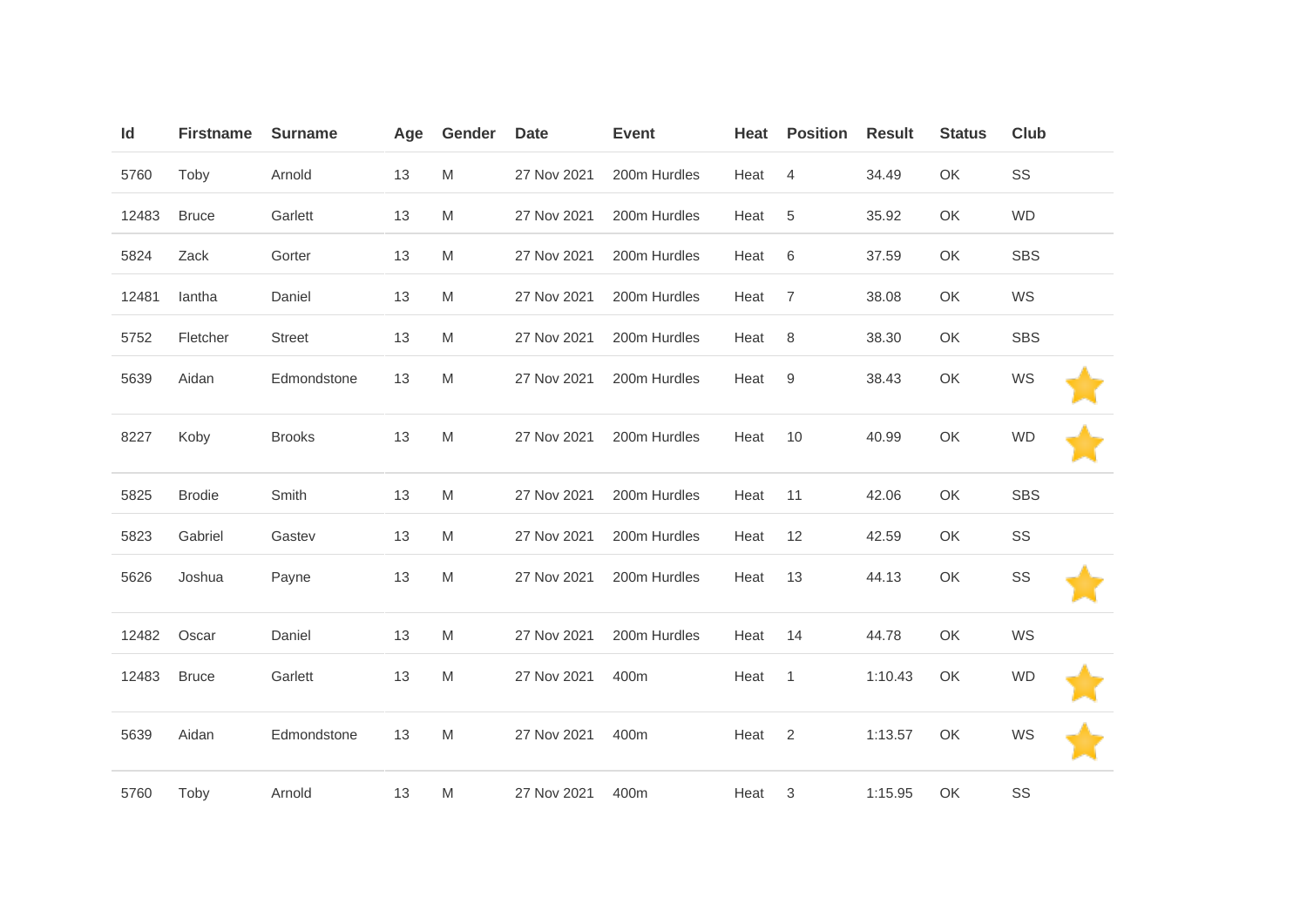| Id    | <b>Firstname</b> | <b>Surname</b> | Age | Gender                                                                                | <b>Date</b> | <b>Event</b> | Heat | <b>Position</b> | <b>Result</b> | <b>Status</b> | <b>Club</b> |
|-------|------------------|----------------|-----|---------------------------------------------------------------------------------------|-------------|--------------|------|-----------------|---------------|---------------|-------------|
| 12481 | lantha           | Daniel         | 13  | ${\sf M}$                                                                             | 27 Nov 2021 | 400m         | Heat | $\overline{4}$  | 1:23.65       | OK            | WS          |
| 12482 | Oscar            | Daniel         | 13  | M                                                                                     | 27 Nov 2021 | 400m         | Heat | 5               | 1:28.26       | OK            | WS          |
| 5823  | Gabriel          | Gastev         | 13  | M                                                                                     | 27 Nov 2021 | 400m         | Heat | 6               | 1:32.54       | OK            | SS          |
| 11312 | Kyan             | Pirihi         | 13  | M                                                                                     | 27 Nov 2021 | Discus 750g  | Heat | $\overline{1}$  | 26.36         | OK            | <b>WD</b>   |
| 5760  | Toby             | Arnold         | 13  | $\mathsf{M}% _{T}=\mathsf{M}_{T}\!\left( a,b\right) ,\ \mathsf{M}_{T}=\mathsf{M}_{T}$ | 27 Nov 2021 | Discus 750g  | Heat | 2               | 23.17         | OK            | SS          |
| 5639  | Aidan            | Edmondstone    | 13  | M                                                                                     | 27 Nov 2021 | Discus 750g  | Heat | 3               | 22.12         | OK            | WS          |
| 5752  | Fletcher         | Street         | 13  | M                                                                                     | 27 Nov 2021 | Discus 750g  | Heat | $\overline{4}$  | 21.50         | OK            | <b>SBS</b>  |
| 12483 | <b>Bruce</b>     | Garlett        | 13  | M                                                                                     | 27 Nov 2021 | Discus 750g  | Heat | 5               | 19.72         | OK            | <b>WD</b>   |
| 5823  | Gabriel          | Gastev         | 13  | $\mathsf{M}% _{T}=\mathsf{M}_{T}\!\left( a,b\right) ,\ \mathsf{M}_{T}=\mathsf{M}_{T}$ | 27 Nov 2021 | Discus 750g  | Heat | 6               | 18.43         | OK            | SS          |
| 5825  | <b>Brodie</b>    | Smith          | 13  | M                                                                                     | 27 Nov 2021 | Discus 750g  | Heat | $\overline{7}$  | 17.03         | OK            | <b>SBS</b>  |
| 12482 | Oscar            | Daniel         | 13  | M                                                                                     | 27 Nov 2021 | Discus 750g  | Heat | 8               | 15.90         | OK            | WS          |
| 5824  | Zack             | Gorter         | 13  | M                                                                                     | 27 Nov 2021 | Discus 750g  | Heat | 9               | 14.87         | OK            | <b>SBS</b>  |
| 12481 | lantha           | Daniel         | 13  | M                                                                                     | 27 Nov 2021 | Discus 750g  | Heat | 10              | 14.49         | OK            | WS          |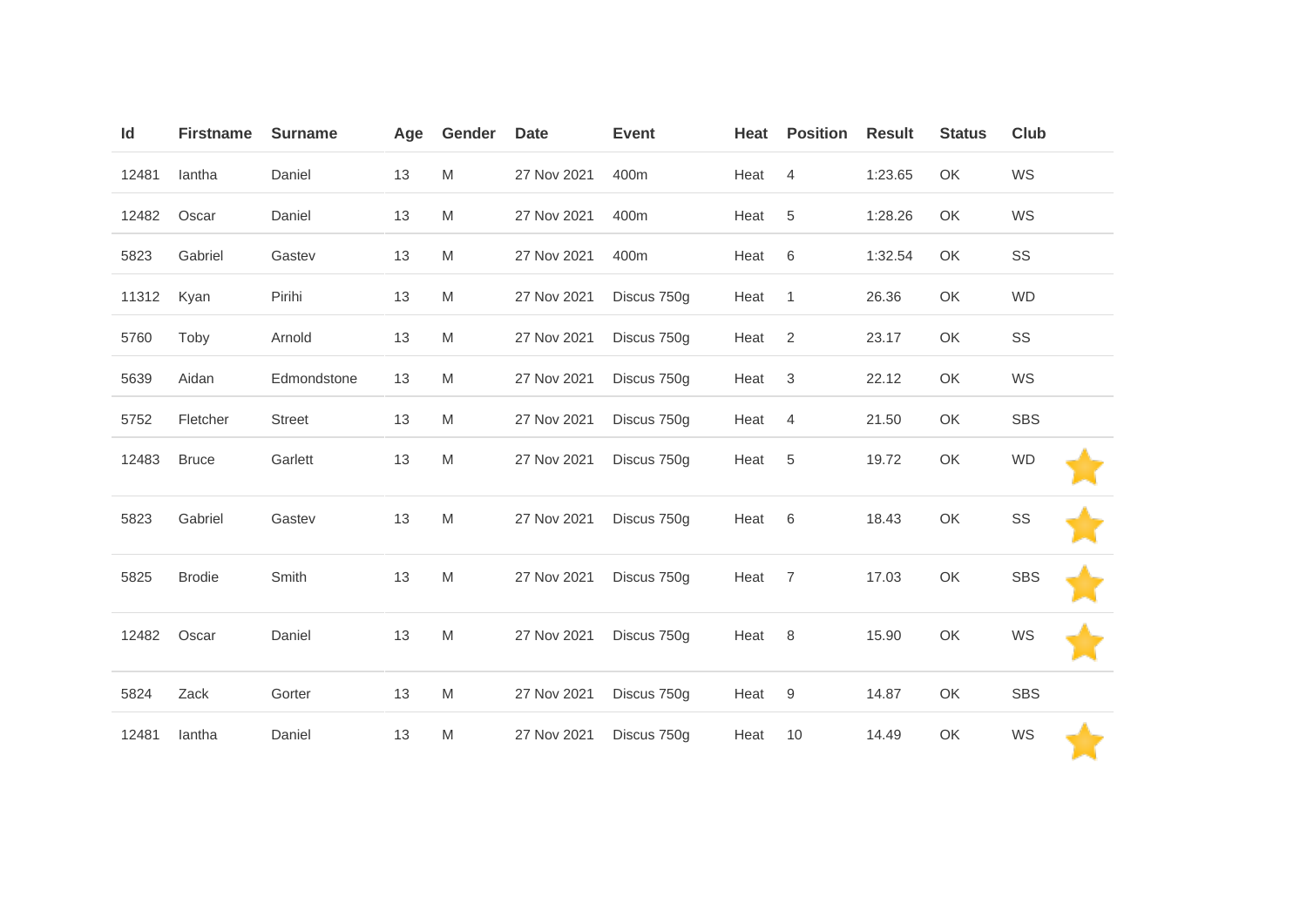| Id    | <b>Firstname</b> | <b>Surname</b> | Age | Gender                                                                                | <b>Date</b> | <b>Event</b>         | Heat | <b>Position</b> | <b>Result</b> | <b>Status</b> | Club       |
|-------|------------------|----------------|-----|---------------------------------------------------------------------------------------|-------------|----------------------|------|-----------------|---------------|---------------|------------|
| 8227  | Koby             | <b>Brooks</b>  | 13  | M                                                                                     | 27 Nov 2021 | Discus 750g          | Heat | 11              | 12.29         | OK            | <b>WD</b>  |
| 5626  | Joshua           | Payne          | 13  | ${\sf M}$                                                                             | 27 Nov 2021 | Discus 750g          | Heat | 12              | 11.75         | OK            | SS         |
| 12483 | <b>Bruce</b>     | Garlett        | 13  | $\mathsf{M}% _{T}=\mathsf{M}_{T}\!\left( a,b\right) ,\ \mathsf{M}_{T}=\mathsf{M}_{T}$ | 27 Nov 2021 | High Jump<br>Fosbury | Heat | $\mathbf{1}$    | 1.42          | OK            | <b>WD</b>  |
| 5832  | Paul             | Blondeau       | 13  | $\mathsf{M}% _{T}=\mathsf{M}_{T}\!\left( a,b\right) ,\ \mathsf{M}_{T}=\mathsf{M}_{T}$ | 27 Nov 2021 | High Jump<br>Fosbury | Heat | 2               | 1.34          | OK            | WS         |
| 5626  | Joshua           | Payne          | 13  | $\mathsf{M}% _{T}=\mathsf{M}_{T}\!\left( a,b\right) ,\ \mathsf{M}_{T}=\mathsf{M}_{T}$ | 27 Nov 2021 | High Jump<br>Fosbury | Heat | $\sqrt{3}$      | 1.30          | OK            | SS         |
| 5824  | Zack             | Gorter         | 13  | $\mathsf{M}% _{T}=\mathsf{M}_{T}\!\left( a,b\right) ,\ \mathsf{M}_{T}=\mathsf{M}_{T}$ | 27 Nov 2021 | High Jump<br>Fosbury | Heat | $\overline{4}$  | 1.25          | OK            | <b>SBS</b> |
| 12482 | Oscar            | Daniel         | 13  | $\mathsf{M}% _{T}=\mathsf{M}_{T}\!\left( a,b\right) ,\ \mathsf{M}_{T}=\mathsf{M}_{T}$ | 27 Nov 2021 | High Jump<br>Fosbury | Heat | 5               | 1.20          | OK            | WS         |
| 5752  | Fletcher         | <b>Street</b>  | 13  | $\mathsf{M}% _{T}=\mathsf{M}_{T}\!\left( a,b\right) ,\ \mathsf{M}_{T}=\mathsf{M}_{T}$ | 27 Nov 2021 | High Jump<br>Fosbury | Heat | 6               | 1.20          | OK            | <b>SBS</b> |
| 5823  | Gabriel          | Gastev         | 13  | $\mathsf{M}% _{T}=\mathsf{M}_{T}\!\left( a,b\right) ,\ \mathsf{M}_{T}=\mathsf{M}_{T}$ | 27 Nov 2021 | High Jump<br>Fosbury | Heat | $\overline{7}$  | 1.20          | OK            | SS         |
| 5825  | <b>Brodie</b>    | Smith          | 13  | $\mathsf{M}% _{T}=\mathsf{M}_{T}\!\left( a,b\right) ,\ \mathsf{M}_{T}=\mathsf{M}_{T}$ | 27 Nov 2021 | High Jump<br>Fosbury | Heat | 8               | 1.15          | OK            | <b>SBS</b> |
| 5760  | Toby             | Arnold         | 13  | ${\sf M}$                                                                             | 27 Nov 2021 | High Jump<br>Fosbury | Heat | 9               | 1.15          | OK            | SS         |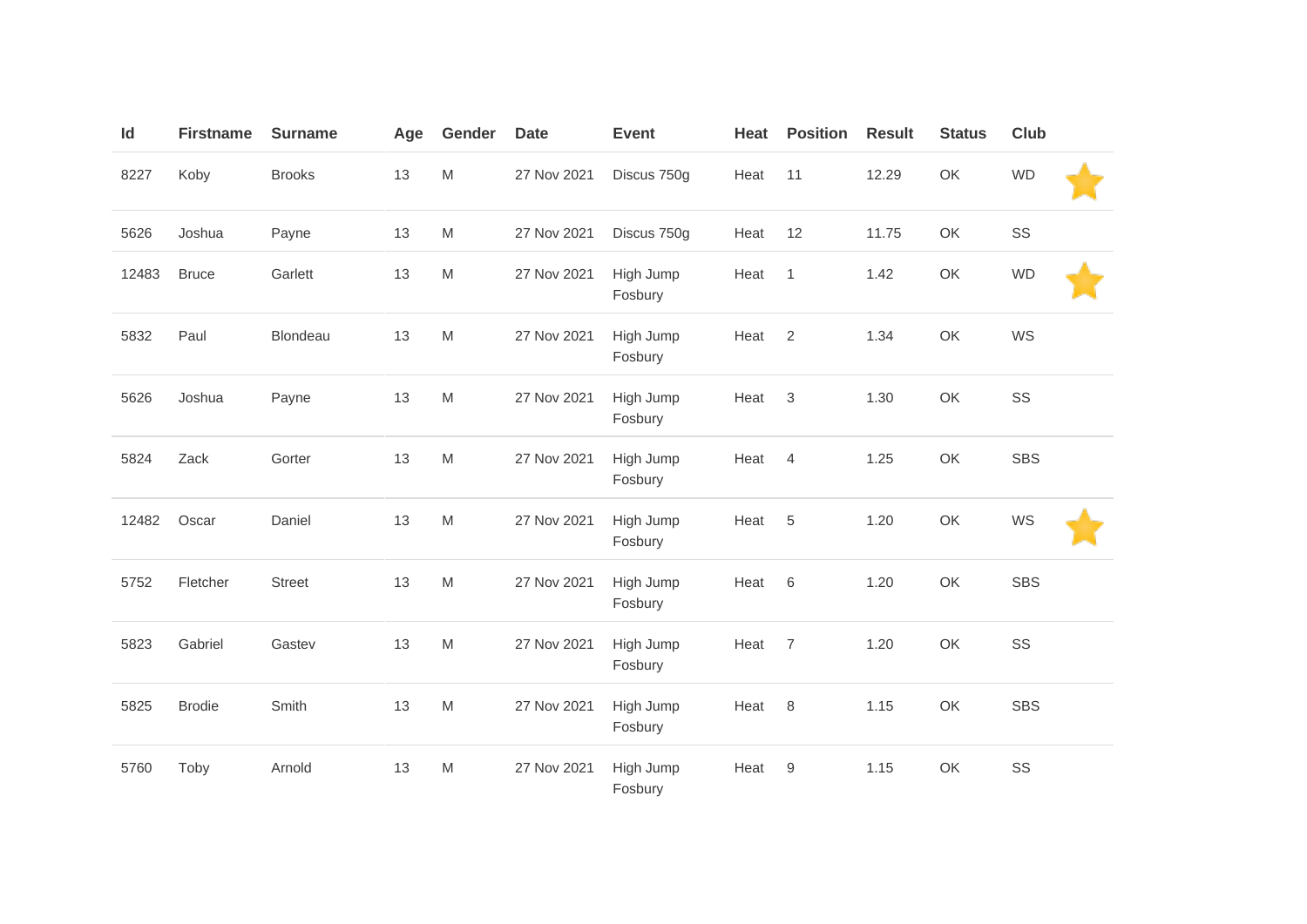| Id    | <b>Firstname</b> | <b>Surname</b> | Age | Gender    | <b>Date</b> | <b>Event</b>         | Heat | <b>Position</b> | <b>Result</b> | <b>Status</b>     | <b>Club</b> |  |
|-------|------------------|----------------|-----|-----------|-------------|----------------------|------|-----------------|---------------|-------------------|-------------|--|
| 12481 | lantha           | Daniel         | 13  | M         | 27 Nov 2021 | High Jump<br>Fosbury | Heat | 10              | <b>NA</b>     | <b>No</b><br>Jump | WS          |  |
| 5824  | Zack             | Gorter         | 13  | ${\sf M}$ | 27 Nov 2021 | Long Jump            | Heat | $\overline{1}$  | 4.49          | OK                | <b>SBS</b>  |  |
| 12457 | Campbell         | Senz           | 13  | M         | 27 Nov 2021 | Long Jump            | Heat | $\overline{2}$  | 4.48          | OK                | <b>WD</b>   |  |
| 5832  | Paul             | Blondeau       | 13  | M         | 27 Nov 2021 | Long Jump            | Heat | 3               | 4.44          | OK                | WS          |  |
| 12483 | <b>Bruce</b>     | Garlett        | 13  | ${\sf M}$ | 27 Nov 2021 | Long Jump            | Heat | $\overline{4}$  | 4.18          | OK                | <b>WD</b>   |  |
| 5760  | Toby             | Arnold         | 13  | ${\sf M}$ | 27 Nov 2021 | Long Jump            | Heat | 5               | 4.14          | OK                | SS          |  |
| 11312 | Kyan             | Pirihi         | 13  | M         | 27 Nov 2021 | Long Jump            | Heat | $\,6\,$         | 4.10          | OK                | <b>WD</b>   |  |
| 5639  | Aidan            | Edmondstone    | 13  | M         | 27 Nov 2021 | Long Jump            | Heat | $\overline{7}$  | 3.63          | OK                | WS          |  |
| 5825  | <b>Brodie</b>    | Smith          | 13  | M         | 27 Nov 2021 | Long Jump            | Heat | 8               | 3.42          | OK                | <b>SBS</b>  |  |
| 12481 | lantha           | Daniel         | 13  | M         | 27 Nov 2021 | Long Jump            | Heat | 9               | 3.38          | OK                | WS          |  |
| 5823  | Gabriel          | Gastev         | 13  | ${\sf M}$ | 27 Nov 2021 | Long Jump            | Heat | 10              | 3.37          | OK                | SS          |  |
| 12482 | Oscar            | Daniel         | 13  | ${\sf M}$ | 27 Nov 2021 | Long Jump            | Heat | 11              | 3.25          | OK                | WS          |  |
| 8227  | Koby             | <b>Brooks</b>  | 13  | M         | 27 Nov 2021 | Long Jump            | Heat | 12              | 3.17          | OK                | <b>WD</b>   |  |
| 5752  | Fletcher         | <b>Street</b>  | 13  | M         | 27 Nov 2021 | Long Jump            | Heat | 13              | 2.51          | OK                | <b>SBS</b>  |  |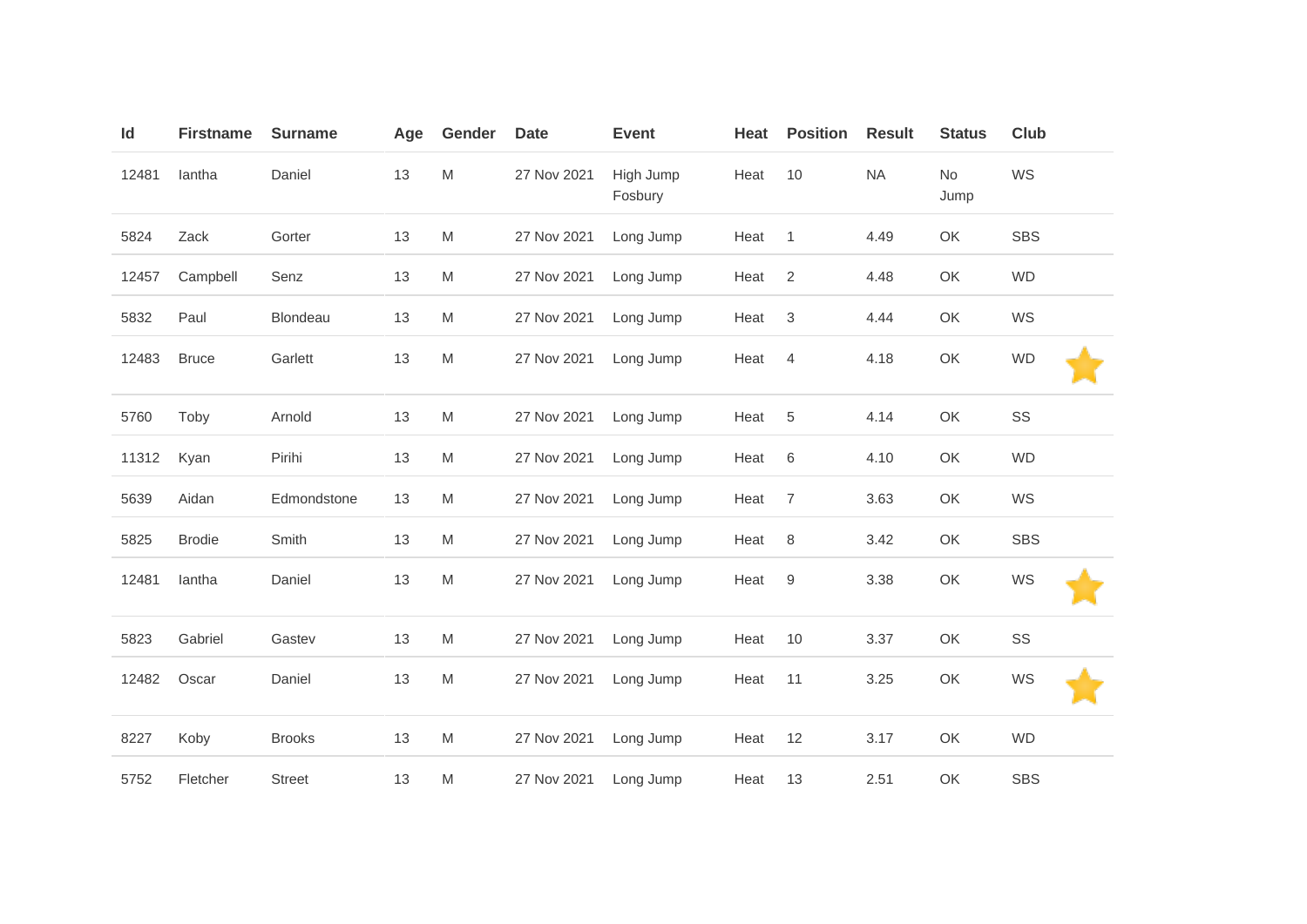| Id    | <b>Firstname</b> | <b>Surname</b>      | Age | Gender    | <b>Date</b> | <b>Event</b> | Heat | <b>Position</b> | <b>Result</b> | <b>Status</b> | <b>Club</b> |  |
|-------|------------------|---------------------|-----|-----------|-------------|--------------|------|-----------------|---------------|---------------|-------------|--|
| 5777  | Flynn            | Aquilina            | 14  | M         | 27 Nov 2021 | 100m         | Heat | $\mathbf{1}$    | 14.82         | OK            | SS          |  |
| 5693  | Corbin           | Conway-<br>Mortimer | 14  | ${\sf M}$ | 27 Nov 2021 | 100m         | Heat | $\sqrt{2}$      | 15.30         | OK            | WS          |  |
| 5675  | Dylan            | Johnston            | 14  | ${\sf M}$ | 27 Nov 2021 | 100m         | Heat | 3               | 15.57         | OK            | WS          |  |
| 5672  | Luke             | Lawrence            | 14  | ${\sf M}$ | 27 Nov 2021 | 100m         | Heat | $\overline{4}$  | 15.87         | OK            | <b>SBS</b>  |  |
| 11313 | Cameron          | Findlay             | 14  | ${\sf M}$ | 27 Nov 2021 | 100m         | Heat | 5               | 16.37         | OK            | <b>SBS</b>  |  |
| 5690  | Albert           | Turner              | 14  | M         | 27 Nov 2021 | 100m         | Heat | 6               | 17.80         | OK            | SS          |  |
| 5805  | <b>Blake</b>     | Vos                 | 14  | ${\sf M}$ | 27 Nov 2021 | 100m         | Heat | $\overline{7}$  | 21.92         | OK            | WS          |  |
| 5690  | Albert           | Turner              | 14  | M         | 27 Nov 2021 | 1500m        | Heat | $\mathbf{1}$    | 5:13.51       | OK            | SS          |  |
| 5777  | Flynn            | Aquilina            | 14  | ${\sf M}$ | 27 Nov 2021 | 1500m        | Heat | 2               | 5:41.75       | OK            | SS          |  |
| 11313 | Cameron          | Findlay             | 14  | ${\sf M}$ | 27 Nov 2021 | 1500m        | Heat | 3               | 6:18.32       | OK            | <b>SBS</b>  |  |
| 5693  | Corbin           | Conway-<br>Mortimer | 14  | M         | 27 Nov 2021 | 1500m        | Heat | 4               | 6:36.53       | OK            | WS          |  |
| 5675  | Dylan            | Johnston            | 14  | ${\sf M}$ | 27 Nov 2021 | 1500m        | Heat | 5               | 8:23.09       | OK            | WS          |  |
| 5805  | <b>Blake</b>     | Vos                 | 14  | M         | 27 Nov 2021 | 1500m        | Heat | 6               | 8:31.99       | OK            | WS          |  |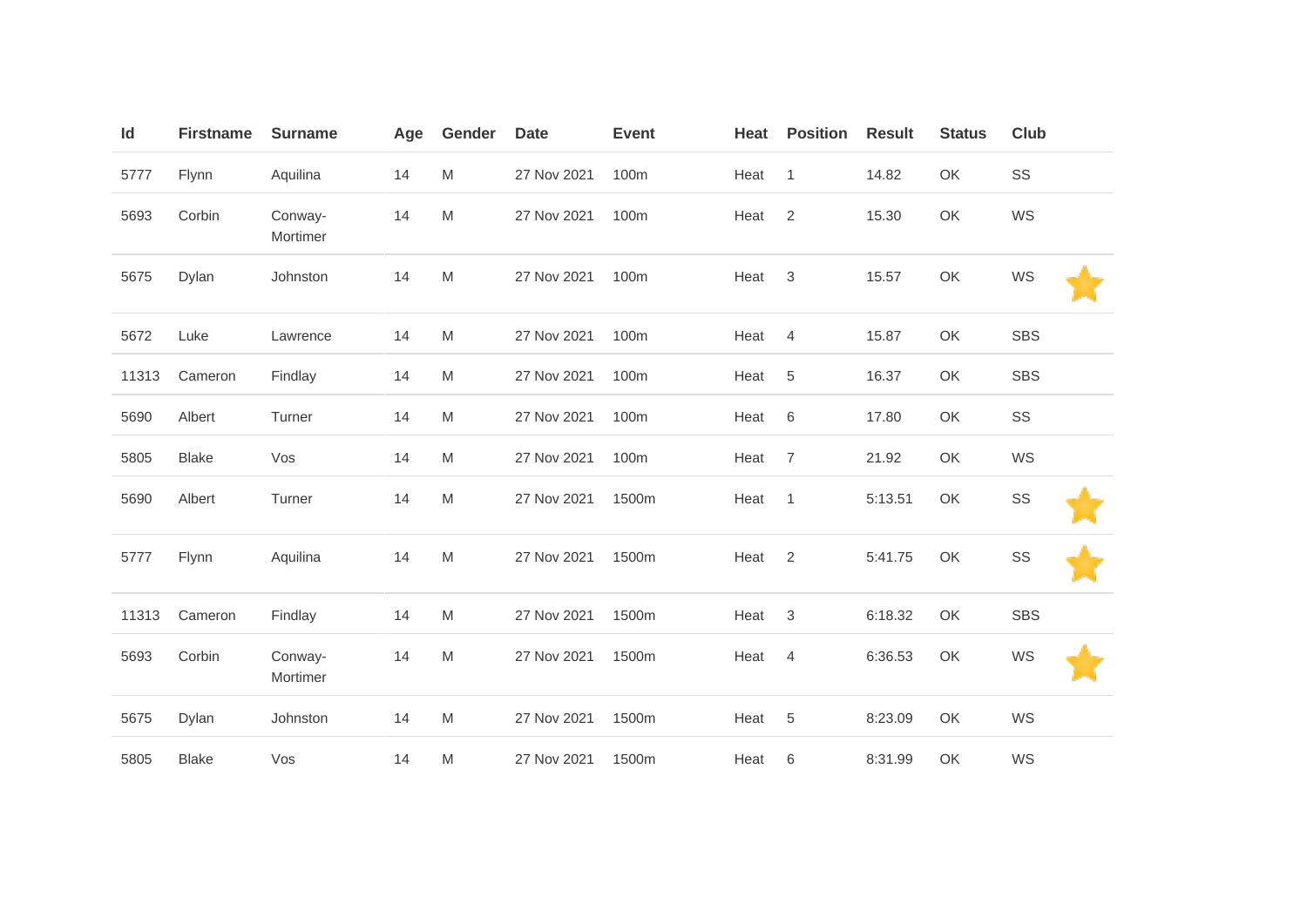| Id    | <b>Firstname</b> | <b>Surname</b>      | Age | Gender | <b>Date</b> | <b>Event</b> | Heat | <b>Position</b> | <b>Result</b> | <b>Status</b> | <b>Club</b> |  |
|-------|------------------|---------------------|-----|--------|-------------|--------------|------|-----------------|---------------|---------------|-------------|--|
| 5777  | Flynn            | Aquilina            | 14  | M      | 27 Nov 2021 | 200m Hurdles | Heat | $\mathbf{1}$    | 36.54         | OK            | SS          |  |
| 5693  | Corbin           | Conway-<br>Mortimer | 14  | M      | 27 Nov 2021 | 200m Hurdles | Heat | 2               | 37.50         | OK            | WS          |  |
| 5672  | Luke             | Lawrence            | 14  | M      | 27 Nov 2021 | 200m Hurdles | Heat | 3               | 38.67         | OK            | <b>SBS</b>  |  |
| 11313 | Cameron          | Findlay             | 14  | M      | 27 Nov 2021 | 200m Hurdles | Heat | $\overline{4}$  | 40.97         | OK            | <b>SBS</b>  |  |
| 5675  | Dylan            | Johnston            | 14  | M      | 27 Nov 2021 | 200m Hurdles | Heat | 5               | 42.83         | OK            | WS          |  |
| 11313 | Cameron          | Findlay             | 14  | M      | 27 Nov 2021 | 400m         | Heat | $\mathbf{1}$    | 1:18.39       | OK            | <b>SBS</b>  |  |
| 5672  | Luke             | Lawrence            | 14  | M      | 27 Nov 2021 | 400m         | Heat | 2               | 1:25.90       | OK            | <b>SBS</b>  |  |
| 5675  | Dylan            | Johnston            | 14  | M      | 27 Nov 2021 | 400m         | Heat | 3               | 1:34.31       | OK            | WS          |  |
| 5805  | <b>Blake</b>     | Vos                 | 14  | M      | 27 Nov 2021 | 400m         | Heat | $\overline{4}$  | 1:57.51       | OK            | WS          |  |
| 8216  | Aloisio          | lomano              | 14  | M      | 27 Nov 2021 | 400m         | Heat | $\sqrt{5}$      | 2:12.97       | OK            | <b>WD</b>   |  |
| 5777  | Flynn            | Aquilina            | 14  | M      | 27 Nov 2021 | Discus 1kg   | Heat | $\overline{1}$  | 18.32         | OK            | SS          |  |
| 5693  | Corbin           | Conway-<br>Mortimer | 14  | M      | 27 Nov 2021 | Discus 1kg   | Heat | $\sqrt{2}$      | 17.98         | OK            | WS          |  |
| 5672  | Luke             | Lawrence            | 14  | M      | 27 Nov 2021 | Discus 1kg   | Heat | 3               | 17.90         | OK            | <b>SBS</b>  |  |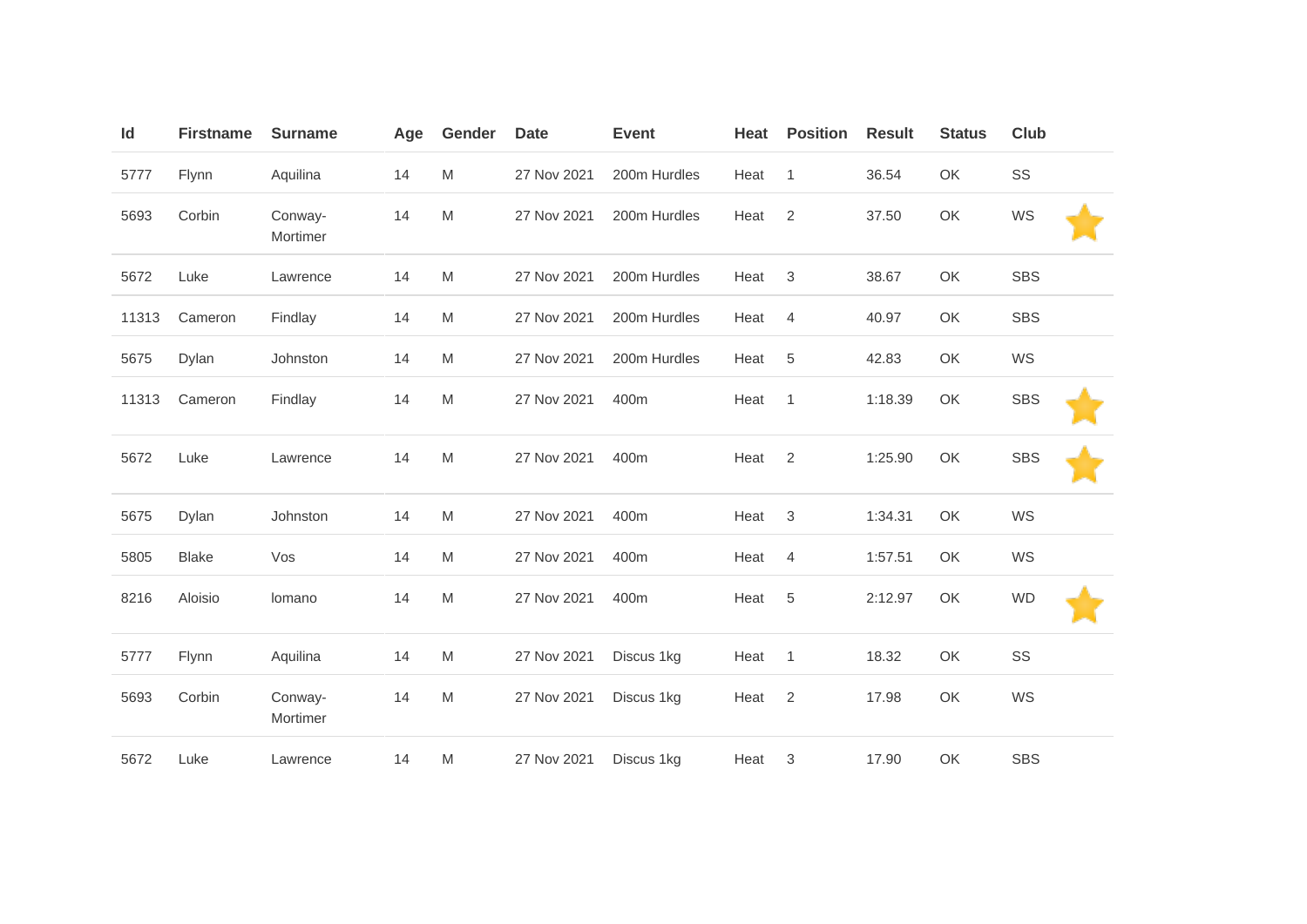| Id    | <b>Firstname</b> | <b>Surname</b>      | Age | Gender    | <b>Date</b> | <b>Event</b>         | Heat | <b>Position</b> | <b>Result</b> | <b>Status</b> | <b>Club</b> |
|-------|------------------|---------------------|-----|-----------|-------------|----------------------|------|-----------------|---------------|---------------|-------------|
| 5675  | Dylan            | Johnston            | 14  | M         | 27 Nov 2021 | Discus 1kg           | Heat | 4               | 17.45         | OK            | WS          |
| 8216  | Aloisio          | Iomano              | 14  | ${\sf M}$ | 27 Nov 2021 | Discus 1kg           | Heat | 5               | 15.96         | OK            | <b>WD</b>   |
| 11313 | Cameron          | Findlay             | 14  | M         | 27 Nov 2021 | Discus 1kg           | Heat | 6               | 12.40         | OK            | <b>SBS</b>  |
| 5690  | Albert           | Turner              | 14  | M         | 27 Nov 2021 | Discus 1kg           | Heat | $\overline{7}$  | 10.05         | OK            | SS          |
| 5805  | <b>Blake</b>     | Vos                 | 14  | ${\sf M}$ | 27 Nov 2021 | Discus 1kg           | Heat | 8               | 7.18          | OK            | WS          |
| 11313 | Cameron          | Findlay             | 14  | M         | 27 Nov 2021 | High Jump<br>Fosbury | Heat | $\overline{1}$  | 1.42          | OK            | <b>SBS</b>  |
| 5777  | Flynn            | Aquilina            | 14  | M         | 27 Nov 2021 | High Jump<br>Fosbury | Heat | 2               | 1.40          | OK            | SS          |
| 5693  | Corbin           | Conway-<br>Mortimer | 14  | M         | 27 Nov 2021 | High Jump<br>Fosbury | Heat | 3               | 1.30          | OK            | WS          |
| 5675  | Dylan            | Johnston            | 14  | ${\sf M}$ | 27 Nov 2021 | High Jump<br>Fosbury | Heat | 4               | 1.20          | OK            | WS          |
| 5777  | Flynn            | Aquilina            | 14  | M         | 27 Nov 2021 | Long Jump            | Heat | $\overline{1}$  | 4.54          | OK            | SS          |
| 5693  | Corbin           | Conway-<br>Mortimer | 14  | M         | 27 Nov 2021 | Long Jump            | Heat | 2               | 4.15          | OK            | WS          |
| 11313 | Cameron          | Findlay             | 14  | M         | 27 Nov 2021 | Long Jump            | Heat | 3               | 3.64          | OK            | <b>SBS</b>  |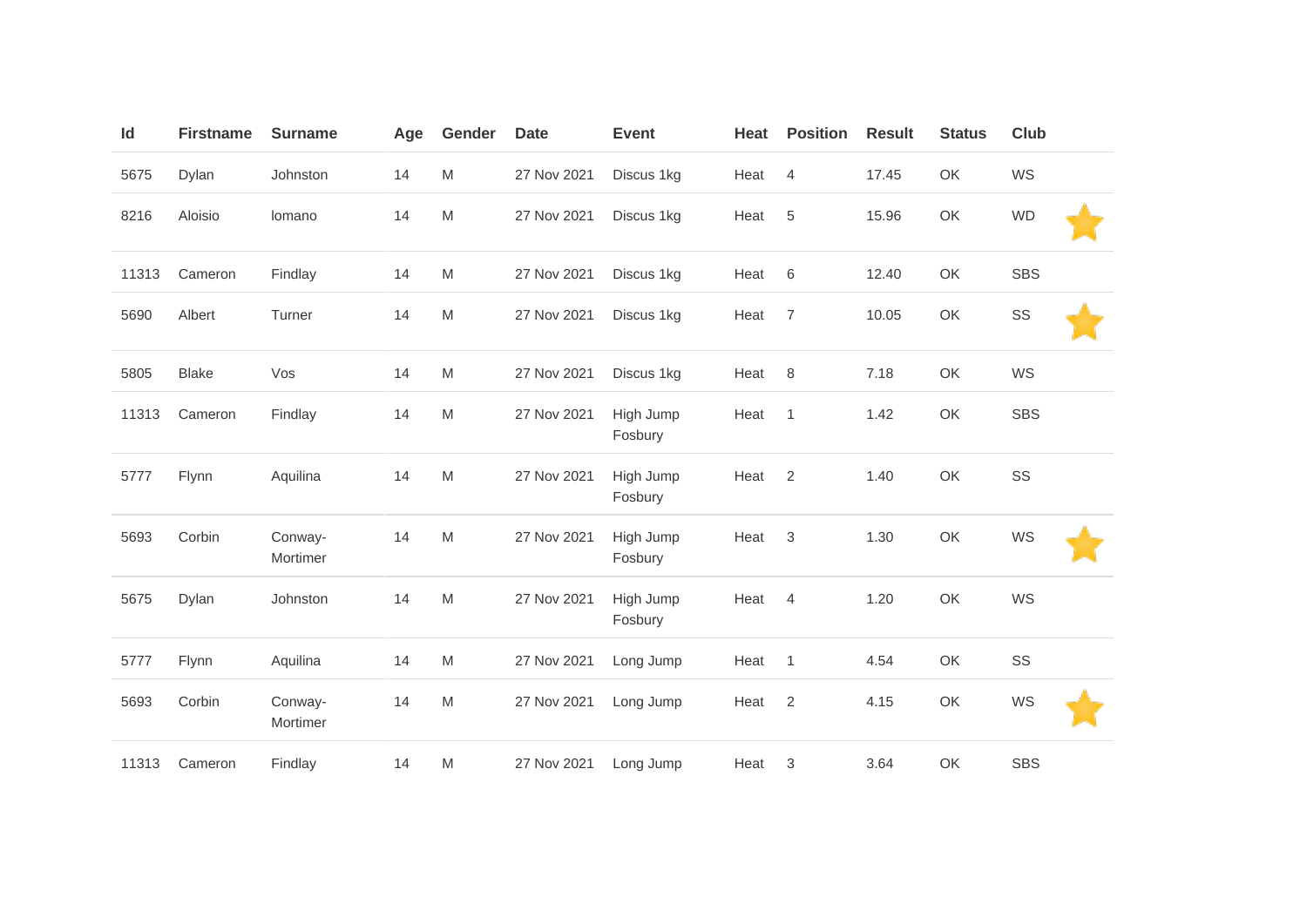| Id    | <b>Firstname</b> | <b>Surname</b> | Age | Gender | <b>Date</b> | <b>Event</b> | Heat | <b>Position</b>          | <b>Result</b> | <b>Status</b> | Club       |
|-------|------------------|----------------|-----|--------|-------------|--------------|------|--------------------------|---------------|---------------|------------|
| 5675  | Dylan            | Johnston       | 14  | M      | 27 Nov 2021 | Long Jump    | Heat | $\overline{4}$           | 3.55          | OK            | WS         |
| 8216  | Aloisio          | Iomano         | 14  | M      | 27 Nov 2021 | Long Jump    | Heat | $\sqrt{5}$               | 2.65          | OK            | <b>WD</b>  |
| 5805  | <b>Blake</b>     | Vos            | 14  | M      | 27 Nov 2021 | Long Jump    | Heat | 6                        | 2.06          | OK            | WS         |
| 5672  | Luke             | Lawrence       | 14  | M      | 27 Nov 2021 | Long Jump    | Heat | $\overline{\phantom{a}}$ | <b>NA</b>     | No<br>Jump    | <b>SBS</b> |
| 5623  | Logan            | Rowley         | 15  | M      | 27 Nov 2021 | 100m         | Heat | $\overline{1}$           | 12.66         | OK            | WS         |
| 5678  | <b>Brock</b>     | Willmott       | 15  | M      | 27 Nov 2021 | 100m         | Heat | $\overline{2}$           | 14.46         | OK            | SS         |
| 11385 | Campbell         | Boyd           | 15  | M      | 27 Nov 2021 | 100m         | Heat | 3                        | 14.78         | OK            | <b>WD</b>  |
| 5815  | <b>Brock</b>     | Ahearn         | 15  | M      | 27 Nov 2021 | 1500m        | Heat | $\overline{1}$           | 7:07.98       | OK            | SS         |
| 11385 | Campbell         | Boyd           | 15  | M      | 27 Nov 2021 | 1500m        | Heat | $\overline{2}$           | 7:18.31       | OK            | <b>WD</b>  |
| 11385 | Campbell         | Boyd           | 15  | M      | 27 Nov 2021 | 300m Hurdles | Heat | $\overline{1}$           | 56.33         | OK            | <b>WD</b>  |
| 5678  | <b>Brock</b>     | Willmott       | 15  | M      | 27 Nov 2021 | 300m Hurdles | Heat | 2                        | 1:02.41       | OK            | SS         |
| 11385 | Campbell         | Boyd           | 15  | M      | 27 Nov 2021 | 400m         | Heat | $\overline{1}$           | 1:12.09       | OK            | <b>WD</b>  |
| 5623  | Logan            | Rowley         | 15  | M      | 27 Nov 2021 | Discus 1kg   | Heat | $\overline{1}$           | 29.87         | OK            | WS         |
| 5815  | <b>Brock</b>     | Ahearn         | 15  | M      | 27 Nov 2021 | Discus 1kg   | Heat | 2                        | 23.29         | OK            | SS         |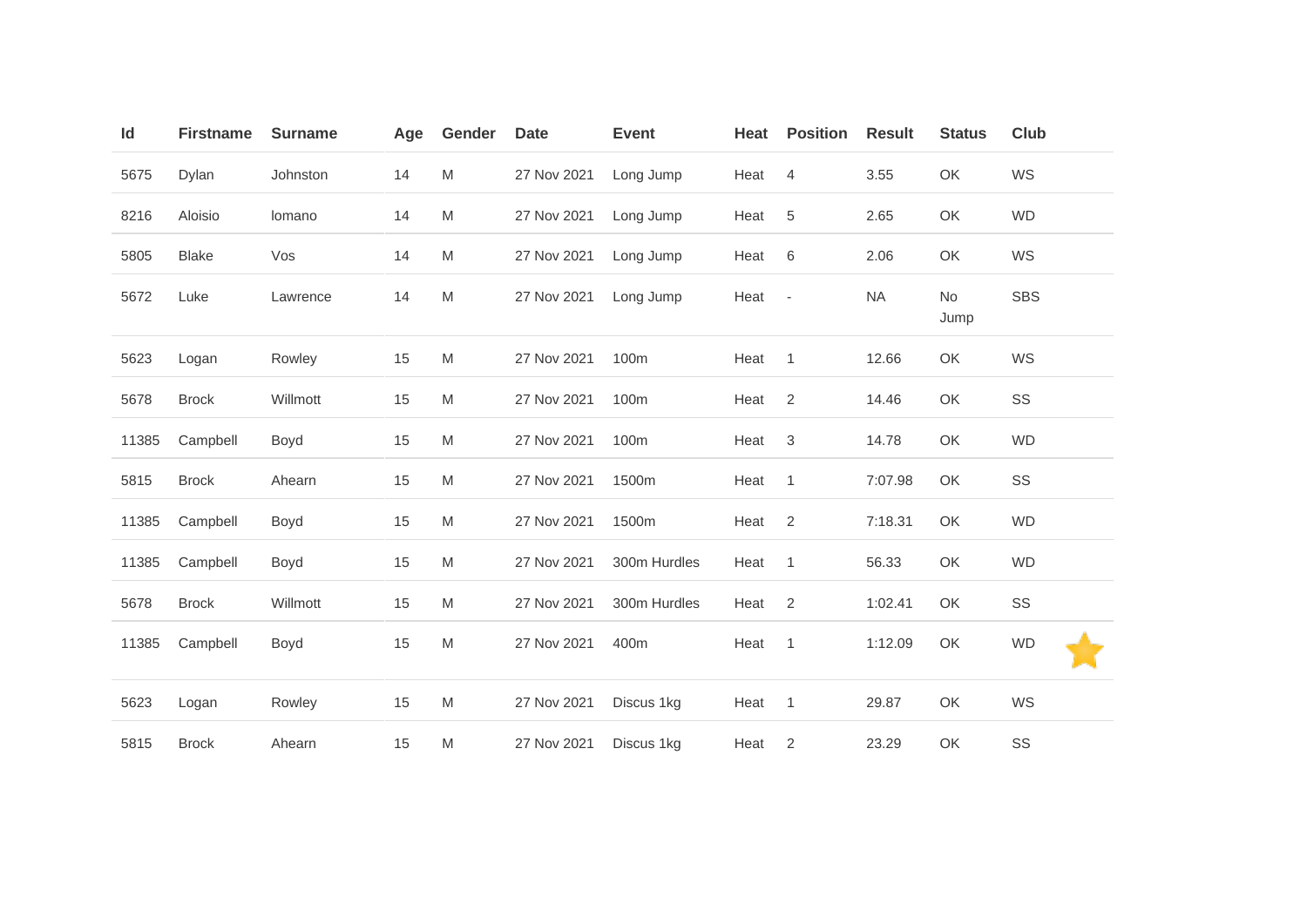| Id    | <b>Firstname</b> | <b>Surname</b> | Age | Gender    | <b>Date</b> | <b>Event</b>         | Heat | <b>Position</b> | <b>Result</b> | <b>Status</b> | Club      |  |
|-------|------------------|----------------|-----|-----------|-------------|----------------------|------|-----------------|---------------|---------------|-----------|--|
| 5678  | <b>Brock</b>     | Willmott       | 15  | ${\sf M}$ | 27 Nov 2021 | Discus 1kg           | Heat | $\sqrt{3}$      | 19.26         | OK            | SS        |  |
| 11385 | Campbell         | Boyd           | 15  | ${\sf M}$ | 27 Nov 2021 | Discus 1kg           | Heat | $\overline{4}$  | 17.70         | OK            | <b>WD</b> |  |
| 5815  | <b>Brock</b>     | Ahearn         | 15  | ${\sf M}$ | 27 Nov 2021 | High Jump<br>Fosbury | Heat | $\overline{1}$  | 1.55          | OK            | SS        |  |
| 5678  | <b>Brock</b>     | Willmott       | 15  | ${\sf M}$ | 27 Nov 2021 | High Jump<br>Fosbury | Heat | 2               | 1.50          | OK            | SS        |  |
| 11385 | Campbell         | Boyd           | 15  | ${\sf M}$ | 27 Nov 2021 | High Jump<br>Fosbury | Heat | 3               | 1.37          | OK            | <b>WD</b> |  |
| 5815  | <b>Brock</b>     | Ahearn         | 15  | ${\sf M}$ | 27 Nov 2021 | Long Jump            | Heat | $\overline{1}$  | 4.47          | OK            | SS        |  |
| 11385 | Campbell         | Boyd           | 15  | ${\sf M}$ | 27 Nov 2021 | Long Jump            | Heat | 2               | 4.09          | OK            | <b>WD</b> |  |
| 5678  | <b>Brock</b>     | Willmott       | 15  | M         | 27 Nov 2021 | Long Jump            | Heat | 3               | 3.38          | OK            | SS        |  |
| 5840  | <b>Bailey</b>    | Johnston       | 16  | M         | 27 Nov 2021 | 100m                 | Heat | $\overline{1}$  | 12.92         | OK            | WS        |  |
| 5840  | <b>Bailey</b>    | Johnston       | 16  | M         | 27 Nov 2021 | 1500m                | Heat | $\overline{1}$  | 7:06.59       | OK            | WS        |  |
| 5840  | <b>Bailey</b>    | Johnston       | 16  | M         | 27 Nov 2021 | 300m Hurdles         | Heat | $\overline{1}$  | 48.03         | OK            | WS        |  |
| 5840  | <b>Bailey</b>    | Johnston       | 16  | M         | 27 Nov 2021 | 400m                 | Heat | $\overline{1}$  | 1:00.42       | OK            | WS        |  |